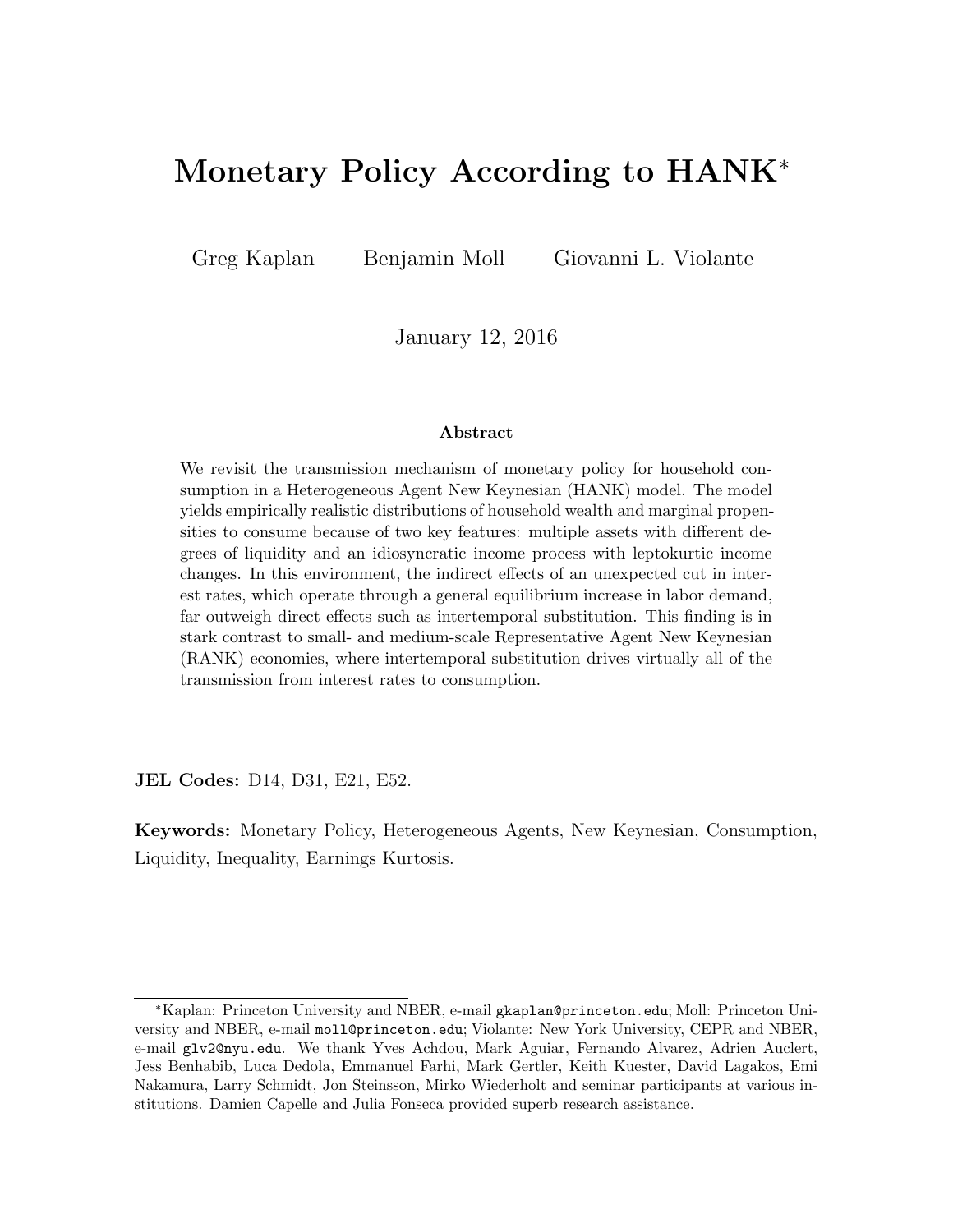#### 1 Introduction

A prerequisite for the successful conduct of monetary policy is a satisfactory understanding of the monetary transmission mechanism – the ensemble of economic forces that link monetary policy to the aggregate performance of the economy. This paper is concerned with the transmission mechanism of monetary policy for the largest component of GDP: household consumption.

Changes in interest rates may affect household consumption through both direct and indirect effects. Direct effects are those that operate even in the absence of any change in household labor income: when interest rates fall, intertemporal substitution induces households to save less or borrow more, and therefore to increase their consumption demand.<sup>[1](#page-1-0)</sup> In general equilibrium, additional indirect effects on consumption arise from the expansion in labor demand, and thus in labor income, that emanates from the direct effects of the original interest rate cut.

Understanding the monetary transmission mechanism requires an assessment of the importance of these direct and indirect channels. The relative magnitude of these effects is determined by how strongly household consumption responds to interest rate and income changes.

Our first result concerns Representative Agent New Keynesian (RANK) models. In these commonly used benchmark economies, the aggregate consumption response to a change in interest rates is driven entirely by the Euler equation of the representative household. This implies that for any reasonable parameterization, monetary policy in RANK models works almost exclusively through intertemporal substitution: direct effects account for the full impact of interest rate changes on the macroeconomy, and indirect effects are negligible.[2](#page-1-1)

But the idea that there are substantial *direct* effects of interest rate changes on aggregate consumption is questionable in light of empirical evidence. First, macroeconometric analysis of aggregate time-series data finds a small sensitivity of consumption to changes in the interest rate after controlling for income [\(Campbell and Mankiw](#page-39-0), [1989](#page-39-0), [1991\)](#page-39-1). Importantly, this finding does not necessarily imply that the intertemporal elasticity of substitution is small, as other offsetting direct effects can be powerful. First, simple consumption theory implies that an interest rate cut may have strong negative

<span id="page-1-0"></span><sup>1</sup>Other direct effects of changes in interest rates include income effects, wealth effects, portfolio reallocation, and cash-flow effects from changes in interest payments on debt and changes in borrowing capacity. As we explain in the paper, in standard representative-agent New Keynesian economies, the only direct effect is intertemporal substitution.

<span id="page-1-1"></span><sup>2</sup>As we show in Section [2,](#page-5-0) this is true for any representative agent model featuring an Euler equation, including medium-scale models with investment, government spending, habits, adjustment costs, and other features useful to match various dimensions of the macro data.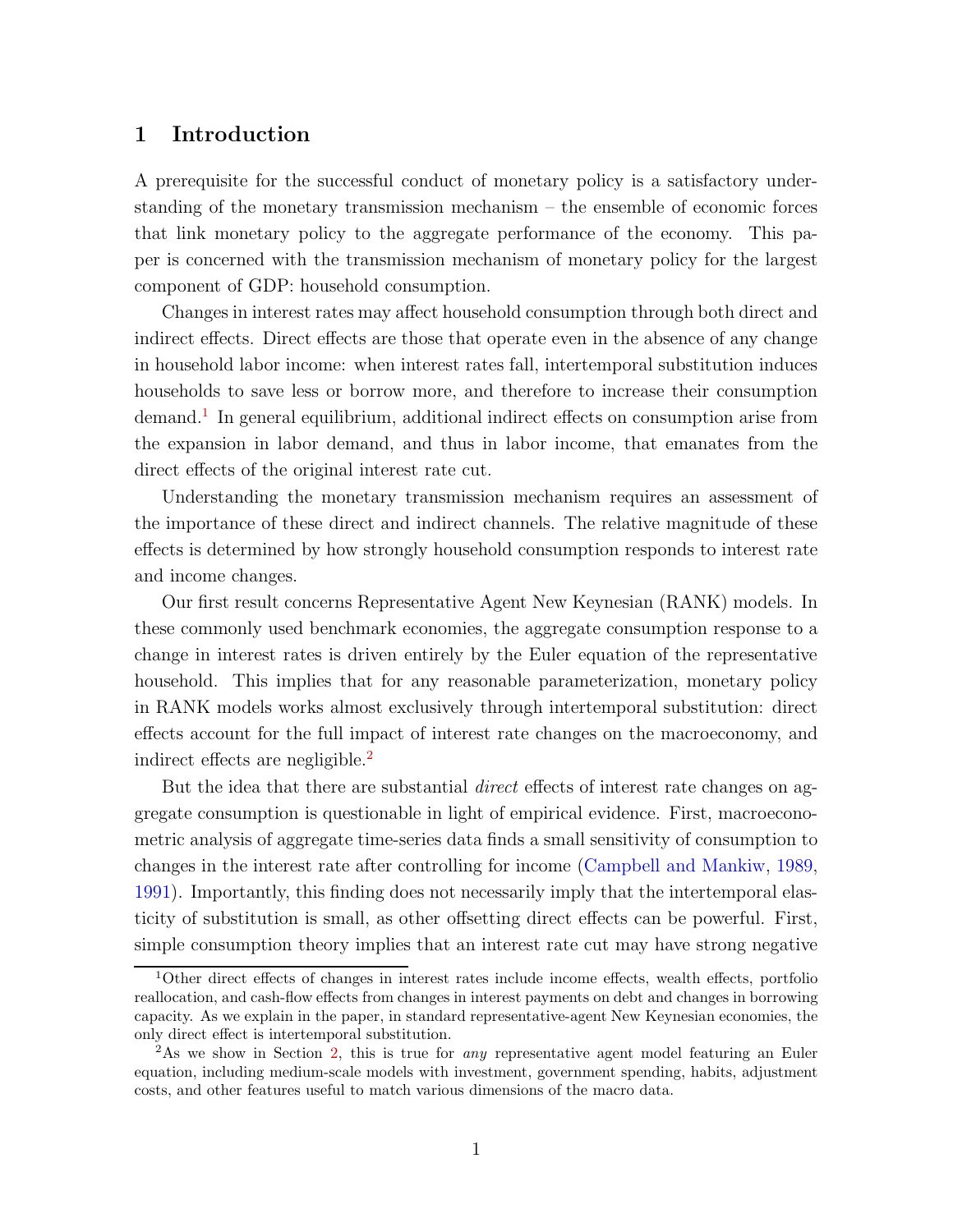income effects on the consumption of rich households. Second, micro survey data on household portfolios show that a sizable fraction of households (between 1/4 and 1/3) hold close to zero liquid wealth and face high borrowing costs [\(Kaplan et al.](#page-40-0), [2014\)](#page-40-0). Since these households are at a kink in their budget constraint, they are insensitive to small changes in interest rates (consistent with evidence in [Vissing-Jorgensen,](#page-41-0) [2002](#page-41-0), that non-asset holders do not respond to interest rate cuts). Third, these same survey data reveal vast inequality in wealth holdings and composition across households [\(Diaz-Gimenez et al.](#page-39-2), [2011](#page-39-2)). Some households may react to an interest rate cut by rebalancing their asset portfolio, rather than by saving less and consuming more.

The small indirect effects in RANK models follow from the fact that the representative agent is, in essence, a permanent income consumer and so is not responsive to transitory income changes. This type of consumption behavior is at odds with a vast macro and micro empirical literature on "excess sensitivity" [\(Jappelli and Pistaferri](#page-40-1), [2010\)](#page-40-1). The most compelling corroboration of this behavior is perhaps the quasiexperimental evidence that uncovers (i) an aggregate quarterly marginal propensity to consume out of unanticipated, transitory, small government transfers of around 25 percent [\(Johnson et al.](#page-40-2), [2006](#page-40-2); [Parker et al.,](#page-41-1) [2013\)](#page-41-1) and (ii) a vast heterogeneity in consumption responses across the population which is largely driven by the level and composition of wealth [\(Misra and Surico,](#page-40-3) [2014](#page-40-3); [Cloyne and Surico](#page-39-3), [2014\)](#page-39-3).

Consequently, we argue that the relative strength of the direct and indirect channels of monetary policy can only be gauged within a framework that contains a detailed model of household consumption and household finances. To this end, we develop a quantitative Heterogeneous Agent New Keynesian (HANK) model that combines two leading workhorses of modern macroeconomics. On the supply side, we follow closely the standard New Keynesian model by assuming that prices are set by monopolistically competitive producers that face nominal rigidities, in the form of quadratic price adjustment costs, as in [Rotemberg](#page-41-2) [\(1982](#page-41-2)). On the household side, we build on the standard "Aiyagari-Huggett-Imrohoroğlu" incomplete market model with uninsurable earnings risk, with two important modifications. First, we follow [Kaplan and Violante](#page-61-0) [\(2014](#page-61-0)) in assuming that households can save in two assets: a low-return liquid asset and a high-return illiquid asset that incurs a transaction cost on deposits and withdrawals. Second, households in our model face an idiosyncratic earnings process that generates a leptokurtic distribution of annual earnings changes, consistent with recent evidence in [Guvenen et al.](#page-61-1) [\(2015\)](#page-61-1). We parameterize the model to be consistent with the joint distribution of earnings, and liquid and illiquid wealth, and thus with microeconomic household consumption behavior.

Our main finding is that, in stark contrast to RANK economies, in our HANK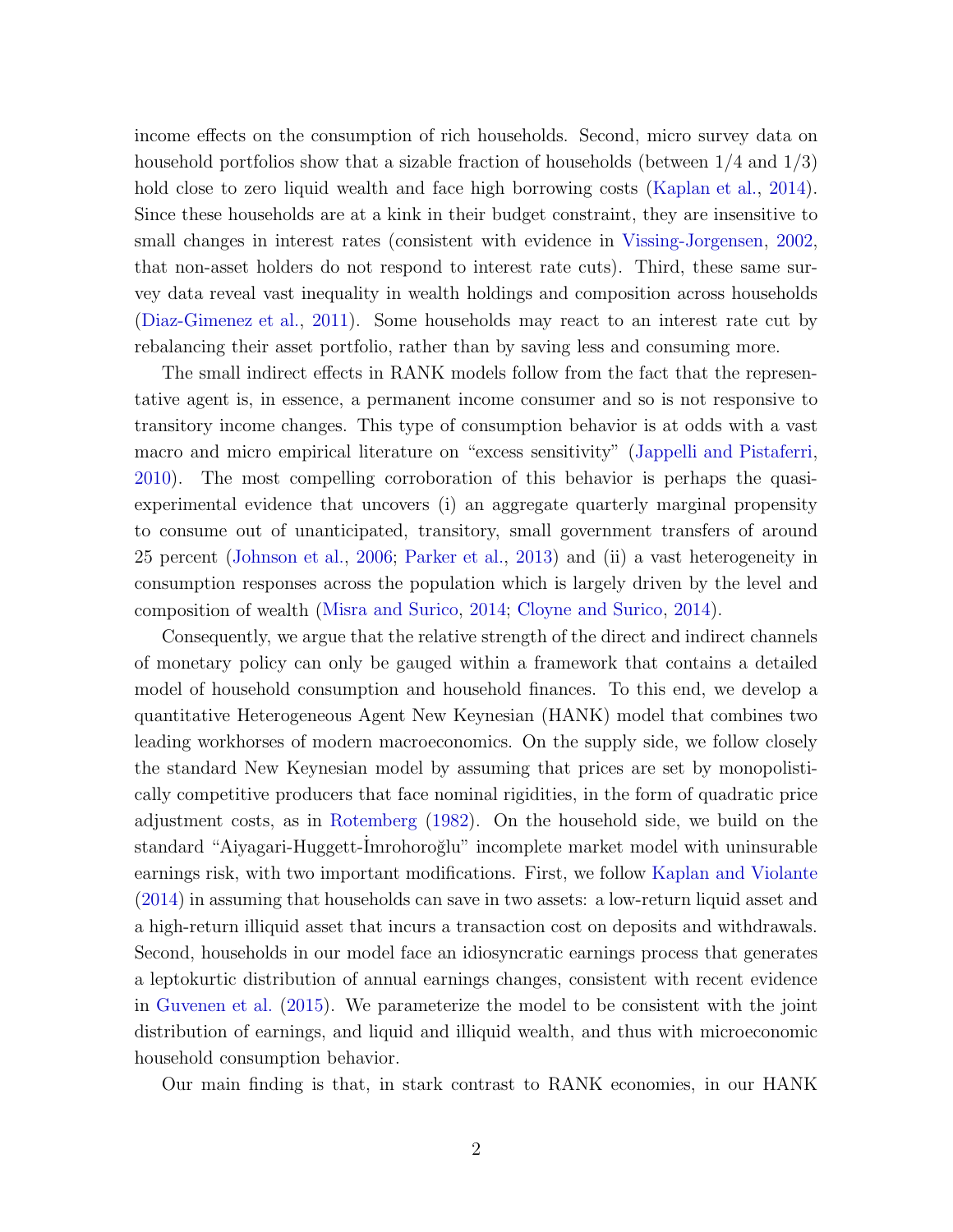model the direct effects of interest rate shocks are small, while the indirect effects are substantial. Monetary policy is effective only to the extent that it generates a general equilibrium response of labor demand, and hence of household income. A large body of time-series evidence finds that interest rate changes engineered by open-market operations have sizable real effects on consumption.[3](#page-3-0) In our framework, by virtue of general equilibrium effects, overall consumption responses can be as large as in the data, even though the strength of the direct channel is modest.

Because of a failure of Ricardian equivalence, in HANK the consequences of monetary policy are intertwined with the fiscal response to a change in interest rates. When the government is a major issuer of liquid obligations, as in our economy, a change in the interest rate necessarily affects the intertemporal government budget constraint, and generates some form of fiscal response. Unlike in a RANK model, the details of this response, both in terms of timing and distributional burden across households, matter a great deal for the overall effects of monetary policy and its direct-indirect channel decomposition.[4](#page-3-1)

These findings have a number of important implications. First, when direct effects are dominant as in a RANK model, for a monetary authority to boost aggregate consumption it is sufficient to influence real rates: intertemporal substitution ensures that consumption responds. In contrast, when this direct transmission mechanism is modest, as in HANK, the monetary authority must rely on general equilibrium feedbacks that boost household income in order to influence aggregate consumption: besides the usual labor demand channel, our paper emphasizes the companion role of fiscal policy. Dependence on these indirect channels implies that the responsiveness of aggregate consumption to monetary policy may be largely outside of the control of the monetary authority. For instance, there is typically no explicit coordination between monetary and fiscal policy, and it may therefore be difficult to guarantee a contemporary change in aggregate consumption of a certain size. Moreover, even if the indirect channel is at work, the monetary authority must be confident that a demand stimulus does indeed lead to a rise in household labor income. The technology and labor market structure implicit in the New Keynesian supply side of our model takes the mapping from goods demand to household labor income for granted, but any modification that weakens this relationship would dampen the potency of monetary policy.

In our concluding remarks, we discuss more broadly how the decomposition between direct and indirect effects matters for the conduct of monetary policy. For example,

<span id="page-3-0"></span><sup>3</sup>See for example [Christiano et al.](#page-39-4) [\(2005\)](#page-39-4) or the survey by [Ramey](#page-41-3) [\(2015\)](#page-41-3).

<span id="page-3-1"></span><sup>4</sup>The importance of government debt for the monetary transmission mechanism is also emphasized by [Sterk and Tenreyro](#page-41-4) [\(2015\)](#page-41-4) in a model with flexible prices and heterogeneous households where open market operations have distributional wealth effects.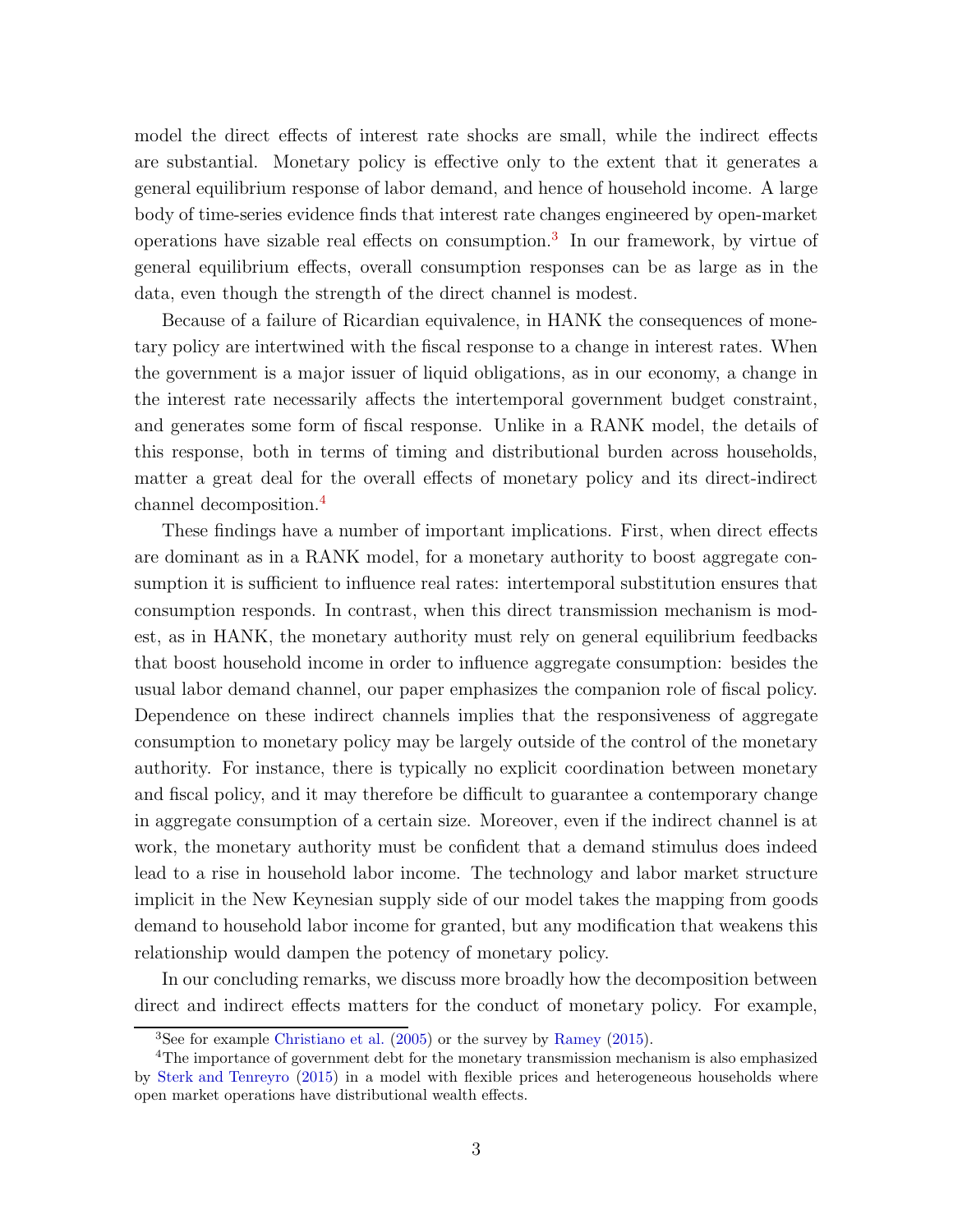as we explain in ongoing work [\(Kaplan et al.](#page-40-4), [2016\)](#page-40-4), forward guidance is typically less powerful in HANK than is conventional monetary policy, in contrast to RANK models. The extent of this difference depends crucially on whether the direct effect of monetary policy is also the primary impulse setting in motion general equilibrium effects.

We are not the first to integrate incomplete markets and nominal rigidities, and there is a burgeoning literature on this topic.<sup>[5](#page-4-0)</sup> Relative to this literature, our paper adds an empirically realistic model of the consumption side of the economy by exploiting state-of-the art ideas for modeling household consumption and the joint distribution of income and wealth. The combination of a two-asset structure and a leptokurtic earnings process generates two features of consumption behavior that are essential for our finding that most of the monetary transmission mechanism is due to indirect general equilibrium effects. First, the existence of illiquid assets enables us to match the fraction of wealthy hand-to-mouth households observed in the data. These households respond strongly to labor income changes and weakly to interest rate changes. Second, the two-asset structure implies that, even for non hand-to-mouth households, a fall in the liquid return does not necessarily lead to an increased desire to consume. Instead, these households primarily rebalance their financial portfolios.

Additionally, the focus of our paper differs from that of earlier papers studying monetary policy in the presence of incomplete markets [\(Gornemann et al.,](#page-40-5) [2014;](#page-40-5) [Auclert](#page-39-5), [2014;](#page-39-5) [McKay et al.](#page-40-6), [2015](#page-40-6)) in that we inspect the transmission mechanism of conventional monetary policy and decompose it into direct and indirect general equilibrium effects.<sup>[6](#page-4-1)</sup> Our emphasis on general equilibrium effects is shared by [Werning](#page-41-5) [\(2015\)](#page-41-5) who argues that, in a useful benchmark, direct and indirect channels exactly offset so that the overall effect of interest rate changes on consumption is unchanged relative to the representative agent benchmark. We add to his theoretical analysis an assessment of the relative strength of these effects in a quantitatively realistic model, where his theoretical results do not hold.

Our paper is also related to the literature that studies New Keynesian models with limited heterogeneity, building on the spender-saver model of [Campbell and Mankiw](#page-39-0)  $(1989, 1991).$  $(1989, 1991).$  $(1989, 1991).$  $(1989, 1991).$ <sup>[7](#page-4-2)</sup> The "spenders" in these models consume their entire income every period and therefore share some similarities with our hand-to-mouth households in that they do not respond to interest rate changes. However, these models also fea-

<span id="page-4-0"></span><sup>&</sup>lt;sup>5</sup>See [Guerrieri and Lorenzoni](#page-40-7) [\(2011\)](#page-40-7), [Oh and Reis](#page-40-8) [\(2012\)](#page-40-8), [Ravn and Sterk](#page-41-6) [\(2012](#page-41-6)), [McKay and Reis](#page-40-9) [\(2013](#page-40-9)), [Gornemann et al.](#page-40-5) [\(2014](#page-40-5)), [Auclert](#page-39-5) [\(2014\)](#page-39-5), [McKay et al.](#page-40-6) [\(2015](#page-40-6)), [Den Haan et al.](#page-39-6) [\(2015\)](#page-39-6), [Bayer et al.](#page-39-7) [\(2015\)](#page-39-7), and [Werning](#page-41-5) [\(2015\)](#page-41-5).

 $6$ Work in progress by [Luetticke](#page-40-10) [\(2015\)](#page-40-10) also emphasizes that the intertemporal substitution channel is small in incomplete market models.

<span id="page-4-2"></span><span id="page-4-1"></span><sup>7</sup>See, e.g., [Iacoviello](#page-40-11) [\(2005\)](#page-40-11), [Gali et al.](#page-40-12) [\(2007\)](#page-40-12), [Bilbiie](#page-39-8) [\(2008\)](#page-39-8) and [Challe et al.](#page-39-9) [\(2015\)](#page-39-9).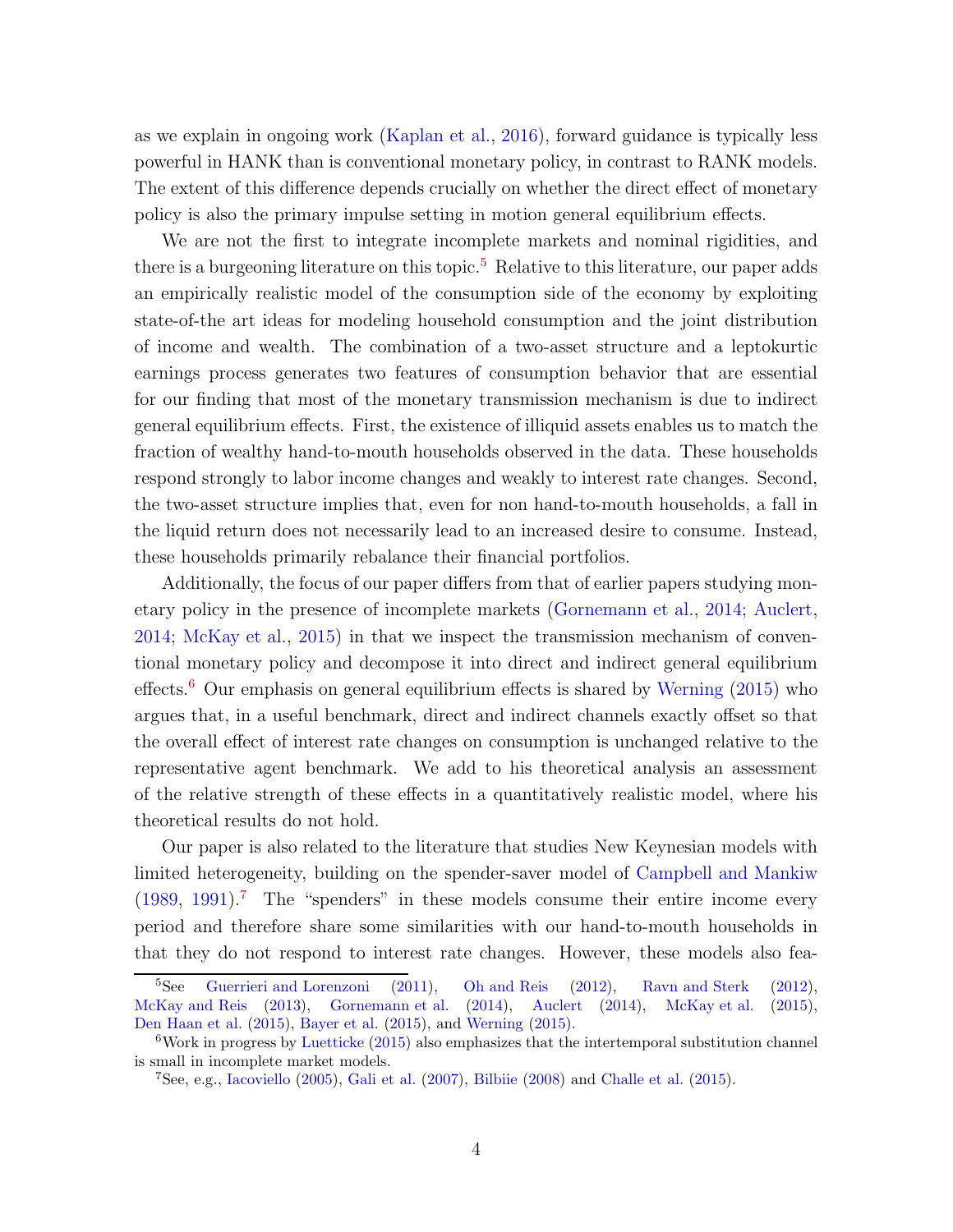ture "savers" who substitute intertemporally and are highly responsive to interest rate changes. In contrast, in our model even high liquid-wealth households do not increase consumption much in response to an interest rate cut due to portfolio reallocation and negative income effects. We show that these spender-saver models feature a monetary transmission mechanism with large indirect effects only if parameterized with an unrealistically large fraction of hand-to-mouth spenders. Our paper is also related to [Caballero and Farhi](#page-39-10) [\(2014\)](#page-39-10) which proposes an alternative framework in which the transmission of monetary policy works through general equilibrium effects on income and asset values.<sup>[8](#page-5-1)</sup>

Finally, we solve the model in continuous time building on [Achdou et al.](#page-61-2) [\(2014](#page-61-2)). In addition to imparting some notable computational advantages, continuous time provides a natural and parsimonious approach to modeling a leptokurtic earnings process: random (Poisson) arrival of normally distributed jumps generates kurtosis in data observed at discrete time intervals. This process, estimated by matching targets from Social Security Administration data, may prove useful in other contexts where an empirically realistic representation of household earning dynamics is vital.

The rest of the paper proceeds as follows. Section [2](#page-5-0) introduces the idea of decomposing the monetary transmission mechanism into direct and indirect effects, and applies it to small- and medium-scale RANK models and spender-saver models. Section [3](#page-11-0) lays out our HANK framework, and Section [4](#page-19-0) discusses our parameterization. Section [5](#page-28-0) contains our main results. Section [6](#page-37-0) concludes.

#### <span id="page-5-0"></span>2 Monetary Policy in Benchmark New-Keynesian Models

In this section, we introduce a formal decomposition of the overall consumption re-sponse to an interest rate change into direct and indirect effects.<sup>[9](#page-5-2)</sup> Since this decomposition is instrumental to our analysis of the transmission of monetary policy in our larger quantitative model, we begin by applying it to a series of stylized models of monetary policy. We first demonstrate that, in representative agent economies, conventional monetary policy works almost exclusively through direct intertemporal substitution, and that indirect general equilibrium effects are unimportant. Next, we illustrate how the monetary transmission mechanism is affected by the presence of non-Ricardian hand-to-mouth households: (i) introducing hand-to-mouth households

<span id="page-5-1"></span><sup>8</sup> In our model, there is no distinction between "nominal" and "real" liquid assets. This is because (i) in continuous time liquid assets have infinitely short maturity; and (ii) quadratic price adjustment costs imply that the price level does not jump in response to shocks. As a result we abstract from any potential nominal revaluation effects of monetary policy.

<span id="page-5-2"></span><sup>9</sup>This section benefitted greatly from detailed comments by Emmanuel Farhi and some of the results directly reflect those comments.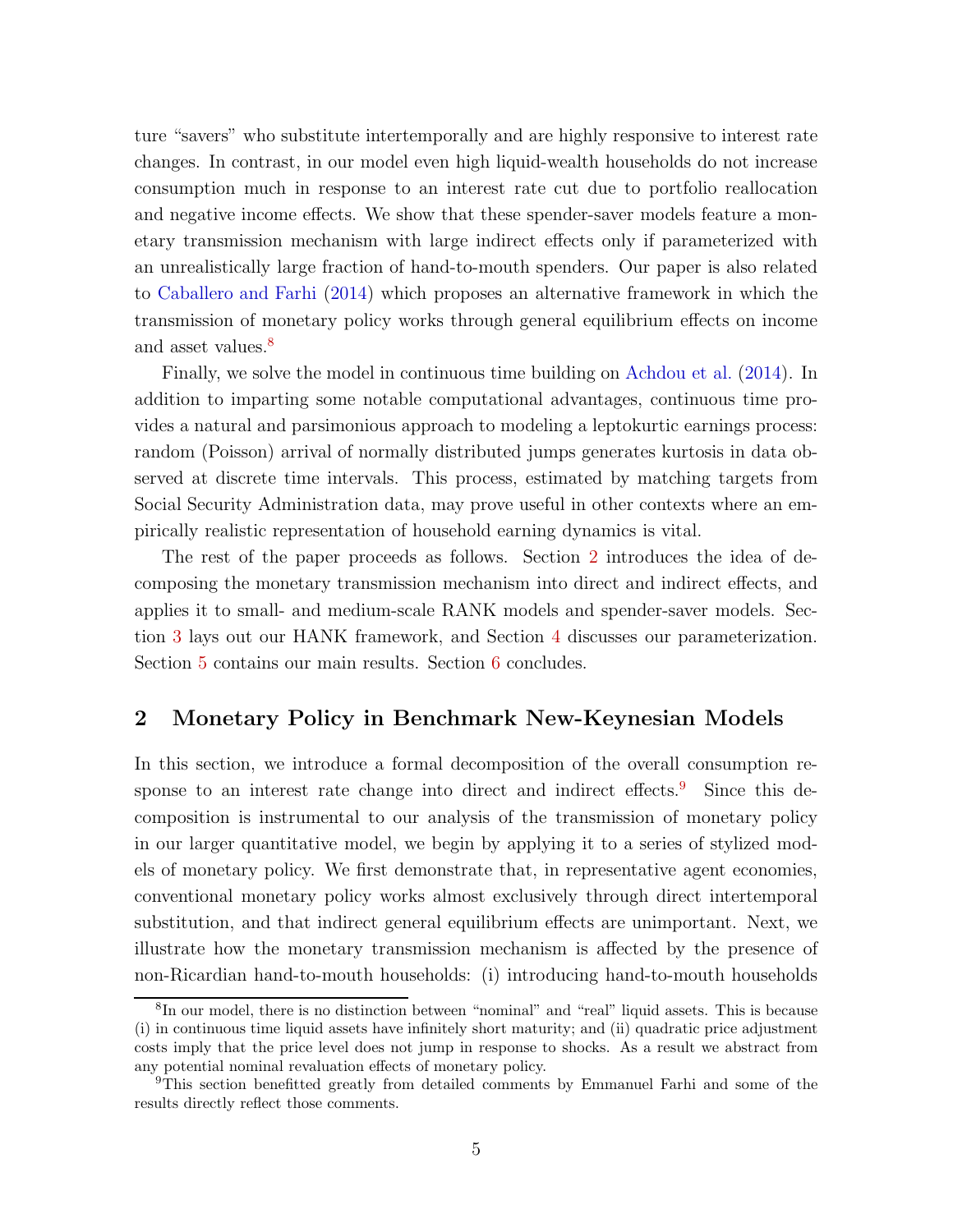increases the relative importance of indirect general equilibrium effects; (ii) because Ricardian equivalence breaks down, the overall effect of monetary policy now depends on the fiscal response that necessarily arises because monetary policy affects the government budget constraint. Finally, we show that these insights carry over to richer representative agent economies, such as typical medium-scale monetary DSGE models. Appendix [A](#page-42-0) contains proofs of all the results in this section.

#### <span id="page-6-3"></span>2.1 Representative Agent Model

**Setup** A representative household has CRRA utility from consumption  $C_t$  with parameter  $\gamma > 0$ , and discounts the future at rate  $\rho \geq 0$ . A representative firm produces output using only labor, according to the production function  $Y = N$ . Both the wage and final goods price are perfectly rigid and normalized to one. The household commits to supplying any amount of labor demanded at the prevailing wage so that its labor income equals  $Y_t$  in every instant. The household receives (pays) lump-sum government transfers (taxes)  $\{T_t\}_{t\geq0}$  and can borrow and save in a riskless government bond at rate  $r_t$ . Its initial bond holdings are  $B_0$ . In absence of aggregate uncertainty, household optimization implies that the time path of consumption satisfies the Euler equation  $\dot{C}_t/C_t = \frac{1}{\gamma}$  $\frac{1}{\gamma}(r_t - \rho)$ . The government sets the path of taxes in a way that satisfies its intertemporal budget constraint.

Since prices are perfectly rigid, the real interest rate  $r_t$  also equals the nominal interest rate, so we assume that the monetary authority sets an exogenous time path for real rates  $\{r_t\}_{t\geq0}$ . We restrict attention to interest rate paths with the property that  $r_t \to \rho$  as  $t \to \infty$  so that the economy converges to an interior steady state. Our results place no additional restrictions on the path of interest rates. However, clean and intuitive formulae can be obtained for the special case

<span id="page-6-2"></span>
$$
r_t = \rho + e^{-\eta t} (r_0 - \rho), \quad t \ge 0
$$
 (1)

whereby the interest rate unexpectedly jumps at  $t = 0$  and then mean reverts at rate  $\eta > 0$ . In equilibrium, the goods market clears  $C_t(\{r_t, Y_t, T_t\}_{t \geq 0}) = Y_t$ , where  $C_t({r_t}, Y_t, T_t)_{t\geq0})$  is the optimal consumption function for the household.<sup>[10](#page-6-0) [11](#page-6-1)</sup>

<span id="page-6-0"></span> $10$ There are multiple equilibria in this economy. We select an equilibrium by anchoring the economy in the long run and focusing only on paths for which  $Y_t \to \overline{Y}$  as  $t \to \infty$  for some fixed  $0 < \overline{Y} < \infty$ . For any value of steady state output  $\bar{Y}$ , the equilibrium is then unique. Since we are only concerned with deviations of consumption and output from steady state, the level of  $\overline{Y}$  is not important for any of our results.

<span id="page-6-1"></span> $11$ Rather than assuming that wages and prices are perfectly rigid, our equilibrium could be viewed as a "demand-side equilibrium" as in [Werning](#page-41-5) [\(2015](#page-41-5)). In this interpretation, we characterize the set of time paths  $\{r_t, Y_t\}_{t>0}$  that are consistent with optimization on the demand (household) side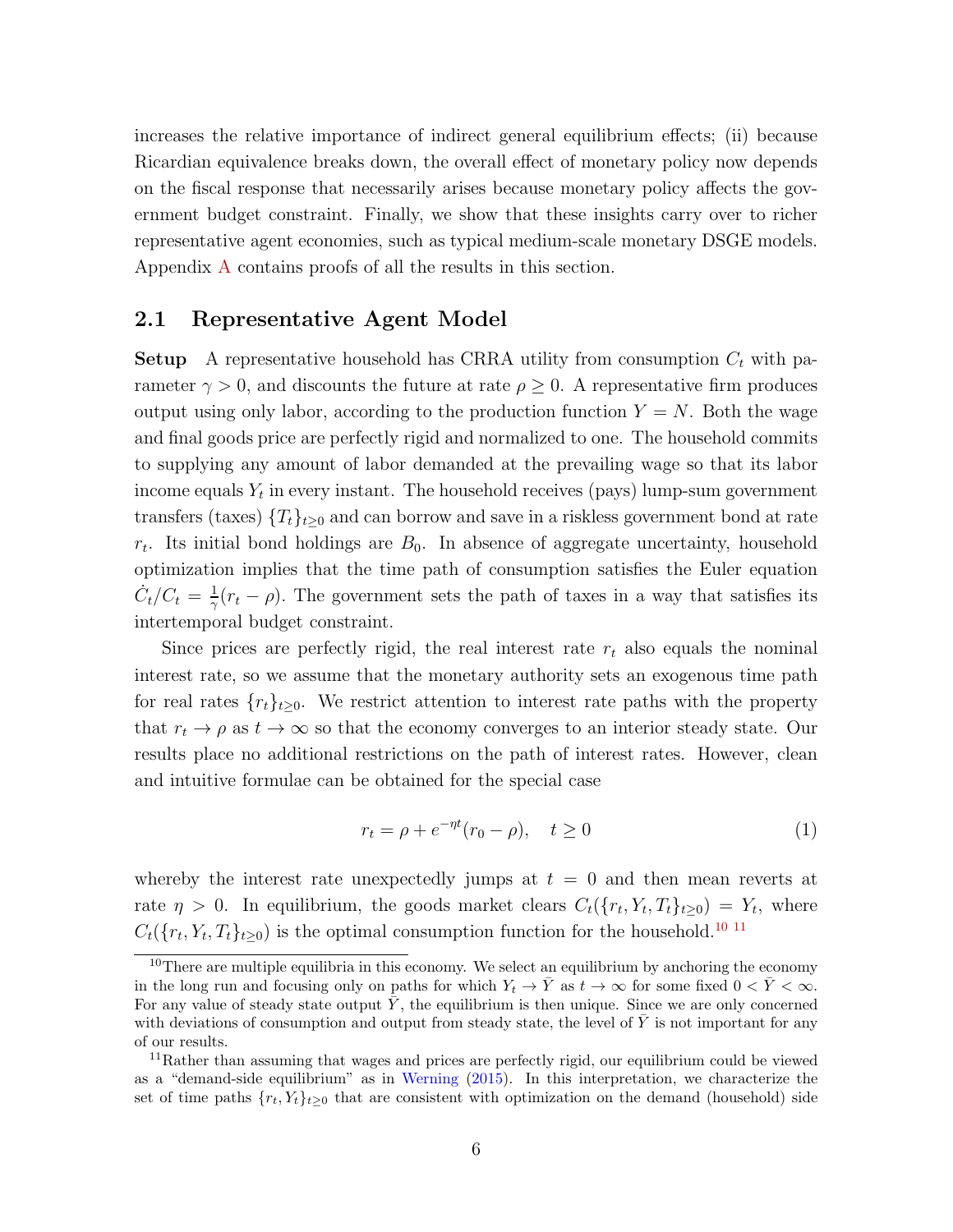Overall effect of monetary policy We can analyze the effects of a change in the path of interest rates on consumption using only two conditions: the household Euler equation, and the assumption that consumption returns back to its steady state level,  $C_t \to \overline{C} = \overline{Y}$  as  $t \to \infty$ . Therefore, we have  $C_t = \overline{C} \exp \left(-\frac{1}{\gamma}\right)$  $\frac{1}{\gamma} \int_t^{\infty} (r_s - \rho) ds$ . When the path of interest rates satisfies [\(1\)](#page-6-2), this formula collapses to a simple expression for the elasticity of initial consumption to the initial change in the rate

<span id="page-7-2"></span>
$$
\frac{d \log C_0}{dr_0} = -\frac{1}{\gamma \eta}.\tag{2}
$$

The response of consumption is large if the elasticity of substitution  $1/\gamma$  is high, and if the monetary expansion is persistent  $(\eta$  is low).

Note that if initial government debt is positive  $B_0 > 0$ , then a drop in interest rates necessarily triggers a fiscal response. This is because the time path of taxes must satisfy the government budget constraint, and therefore depends on the path of interest rates:  $T_t = T_t({r_s}_{s\geq0})$ . The government pays less interest on its debt and so will eventually rebate this income gain to households. However, Ricardian equivalence implies that when the government chooses to do this does not affect the consumption response to monetary policy. In present value terms, the government's gain from lower interest payments is exactly offset by the household's loss from lower interest receipts.

Decomposition into direct and indirect effects We begin with the case of zero government debt,  $B_t = 0$  (and  $T_t = 0$ ) for all t. We use a perturbation argument around the steady state. Assume that initially  $r_t = \rho$  for all t so that  $Y_t = \overline{Y}$  for all t. Now consider small changes in interest rates  $\{dr_t\}_{t>0}$  that affect consumption, while holding the path of income  ${Y_t}_{t\geq0}$  constant. In equilibrium, this increase in consumption induces changes in labor income  $\{dY_t\}_{t>0}$  which lead to further changes in consumption (indirect effect). Formally, these two effects are defined by totally differentiating the initial consumption function  $C_0({r_t}, Y_t)_{t\geq0})$ :

<span id="page-7-1"></span>
$$
dC_0 = \underbrace{\int_0^\infty \frac{\partial C_0}{\partial r_t} dr_t dt}_{\text{direct response to } r} + \underbrace{\int_0^\infty \frac{\partial C_0}{\partial Y_t} dY_t dt}_{\text{indirect effects due to } Y} . \tag{3}
$$

The income innovations  $\{dY_t\}_{t\geq 0}$  are equilibrium outcomes induced by the changes in interest rates, which satisfy  $d \log Y_t = -\frac{1}{\gamma}$  $\frac{1}{\gamma} \int_t^{\infty} dr_s ds$ .<sup>[12](#page-7-0)</sup>

of the economy without specifying the supply (firm) side. Therefore all our results apply in richer environments such as the standard New Keynesian model.

<span id="page-7-0"></span><sup>&</sup>lt;sup>12</sup>Adjustments in income  $dY_t$  can themselves be further decomposed into direct effects and indirect general equilibrium effects. We nevertheless find this version of the decomposition especially useful.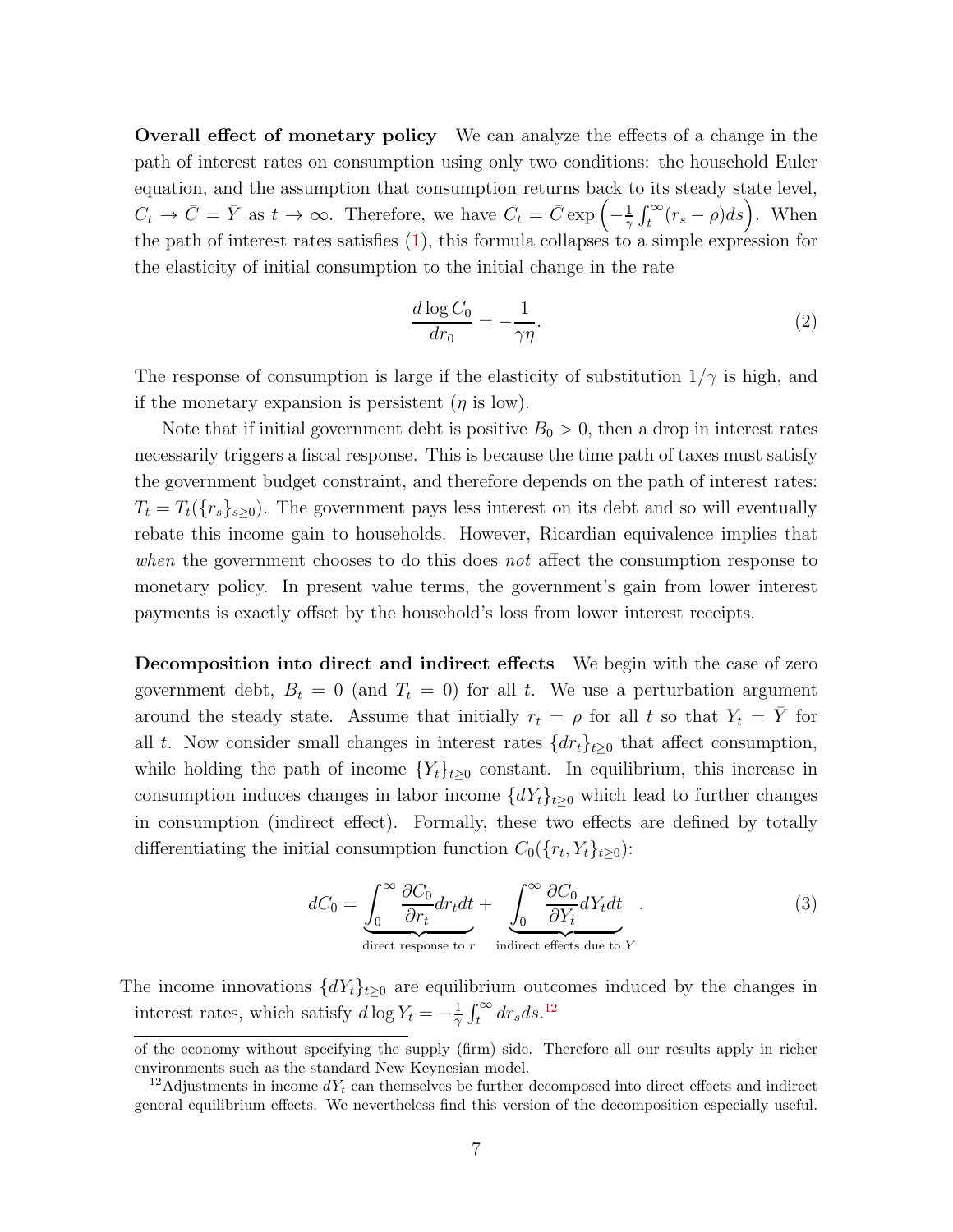The key objects in the decomposition [\(3\)](#page-7-1) are the partial derivatives of the consumption function  $\partial C_0/\partial r_t$  and  $\partial C_0/\partial Y_t$ , i.e. the household's responses to interest rate and income changes. In this simple model, these two derivatives can be computed analytically which leads to the main result of this section.<sup>[13](#page-8-0)</sup>

**Proposition 1** Consider small deviations  $dr_t$  of the interest rate from steady state. The overall effect on initial consumption  $d \log C_0 = -\frac{1}{\gamma}$  $\frac{1}{\gamma} \int_0^\infty dr_s ds$  can be decomposed as

<span id="page-8-4"></span><span id="page-8-3"></span>
$$
d \log C_0 = -\frac{1}{\gamma} \int_0^\infty e^{-\rho t} dr_t dt - \frac{\rho}{\gamma} \int_0^\infty e^{-\rho t} \int_t^\infty dr_s ds dt.
$$
 (4)  
direct response to r  
indirect effects due to Y

The decomposition is additive, i.e. the two components sum to the overall effect.

This decomposition of the initial consumption response holds for any time path of interest rate changes  $\{dr_t\}_{t>0}$ . The relative importance of the direct effect does not depend on the intertemporal elasticity of substitution  $1/\gamma$ .

When the interest rate path follows  $(1)$ , the decomposition becomes:

<span id="page-8-1"></span>
$$
-\frac{d \log C_0}{dr_0} = \frac{1}{\gamma \eta} \left[ \frac{\eta}{\rho + \eta} + \frac{\rho}{\rho + \eta} \right].
$$
 (5)  
direct response to r  
indirect effects due to Y

The split between direct and indirect effect depends only on the discount rate  $\rho$  and the rate of mean reversion  $\eta$ . A higher discount rate implies a smaller direct effect and a larger indirect general equilibrium effect. This reflects the fact that (i) in this model the discount rate also equals the marginal propensity to consume out of current income; and (ii) the lower is  $\eta$  the larger is the impact of the interest rate change on the permanent component of labor income. One important implication of equation [\(5\)](#page-8-1) is that, for any reasonable parameterization, the indirect effect is very small, and monetary policy works almost exclusively through the direct channel. For example in a representative agent model, a quarterly steady state interest rate of 0.5% (2% annually, as we assume in our quantitative analysis later in the paper) implies  $\rho = 0.5\%$ . If monetary policy mean reverts at rate  $\eta = 0.5$ , i.e. a quarterly autocorrelation of  $e^{-\eta} = 0.61$ , then the direct effect accounts for  $\eta/(\rho + \eta) = 99\%$  of the overall effect.<sup>[14](#page-8-2)</sup>

In particular, it allows us to distinguish whether, following a change in interest rates, individual households primarily respond through intertemporal substitution in and of itself or to changes in their labor income (a general equilibrium effect).

<span id="page-8-0"></span><sup>13</sup>See Theorem 3 in [Auclert](#page-39-5) [\(2014\)](#page-39-5) for a related decomposition.

<span id="page-8-2"></span><sup>14</sup>As suggested by John Cochrane [http://johnhcochrane.blogspot.com/2015/08/whither](http://johnhcochrane.blogspot.com/2015/08/whither-)<inflation.html> a better name for the standard New Keynesian model may therefore be the "stickyprice intertemporal substitution model."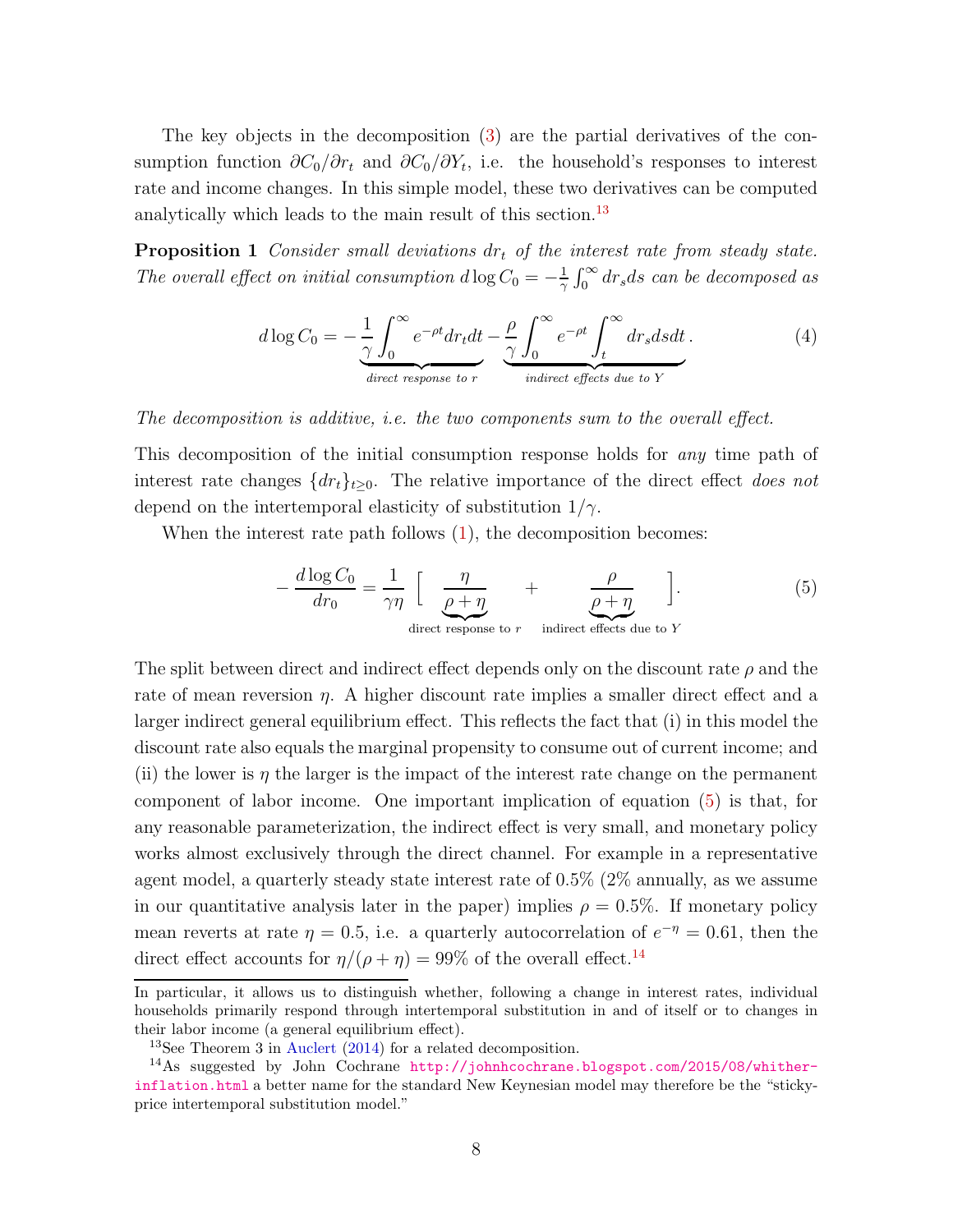These results extend to the case where government debt is non-zero,  $B_0 > 0$ . When the government issues debt, in equilibrium a monetary expansion necessarily triggers a fiscal response  $T_t = T_t({r_s}_{s>0})$  in order to satisfy the government budget constraint. This equilibrium feedback from fiscal policy affects household consumption which now depends on taxes/transfers  $C_t({r_t, Y_t, T_t}_{t\geq0})$ . In this case, the direct-indirect decomposition becomes:

$$
dC_0 = \underbrace{\int_0^\infty \frac{\partial C_0}{\partial r_t} dr_t dt}_{\text{direct response to } r} + \underbrace{\int_0^\infty \left(\frac{\partial C_0}{\partial Y_t} dY_t + \frac{\partial C_0}{\partial T_t} dT_t\right) dt}_{\text{indirect effects}}.
$$
 (6)

Thus, in the special case [\(1\)](#page-6-2) where interest rates mean-revert at rate  $\eta$ , we have:

<span id="page-9-1"></span>
$$
-\frac{d \log C_0}{dr_0} = \frac{1}{\gamma \eta} \left[ \frac{\eta}{\rho + \eta} \left( 1 - \rho \gamma \frac{B_0}{\bar{Y}} \right) + \frac{\rho}{\rho + \eta} + \frac{\eta}{\rho + \eta} \rho \gamma \frac{B_0}{\bar{Y}} \right].
$$
 (7)

As already noted, due to Ricardian equivalence, the overall effect of monetary policy is not impacted. Relative to [\(5\)](#page-8-1), the presence of government debt reduces the direct effect. This is because households now own some wealth and hence experience a negative (capital) income effect following an interest rate cut. Ricardian equivalence manifests itself in the fact that the reduction in the direct effect is exactly offset by an additional indirect effect due to changes in transfers. The split between these two components depends on the debt-to-GDP ratio  $B_0/\bar{Y}$ . In principle, with large enough government debt, direct effects can be small even in RANK. However, for plausible debt levels, the decomposition is hardly affected relative to [\(5\)](#page-8-1). For instance, with a quarterly debt-to-GDP ratio  $B_0/\bar{Y} = 4$  (roughly the number for the U.S.) and log-utility  $\gamma = 1$ , the direct effect accounts for  $\frac{\eta}{\rho+\eta}(1-\rho\gamma\frac{B_0}{\tilde{Y}})=97\%$  of the overall effect.

#### <span id="page-9-0"></span>2.2 Non-Ricardian Hand-to-Mouth Households

We now introduce "rule-of-thumb" households as in [Campbell and Mankiw](#page-39-0) [\(1989](#page-39-0), [1991\)](#page-39-1). The setup is identical, except that we assume that a fraction  $\Lambda$  of households consume their entire current income, i.e. per-capita consumption of these "spenders" is given by  $C_t^{sp} = Y_t + T_t^{sp}$  where  $T_t^{sp}$  $t_t^{sp}$  is a lump-sum transfer to spenders. Spenders therefore have a marginal propensity to consume out of labor income and transfers equal to one. The remaining fraction  $1-\Lambda$  of households optimize as before, yielding a consumption function for these "savers"  $C_t^{sa}(\lbrace r_t, Y_t, T_t^{sa} \rbrace_{t \geq 0})$ . Aggregate consumption is given by  $C_t = \Lambda C_t^{sp} + (1 - \Lambda)C_t^{sa}$ . In equilibrium  $C_t = Y_t$ .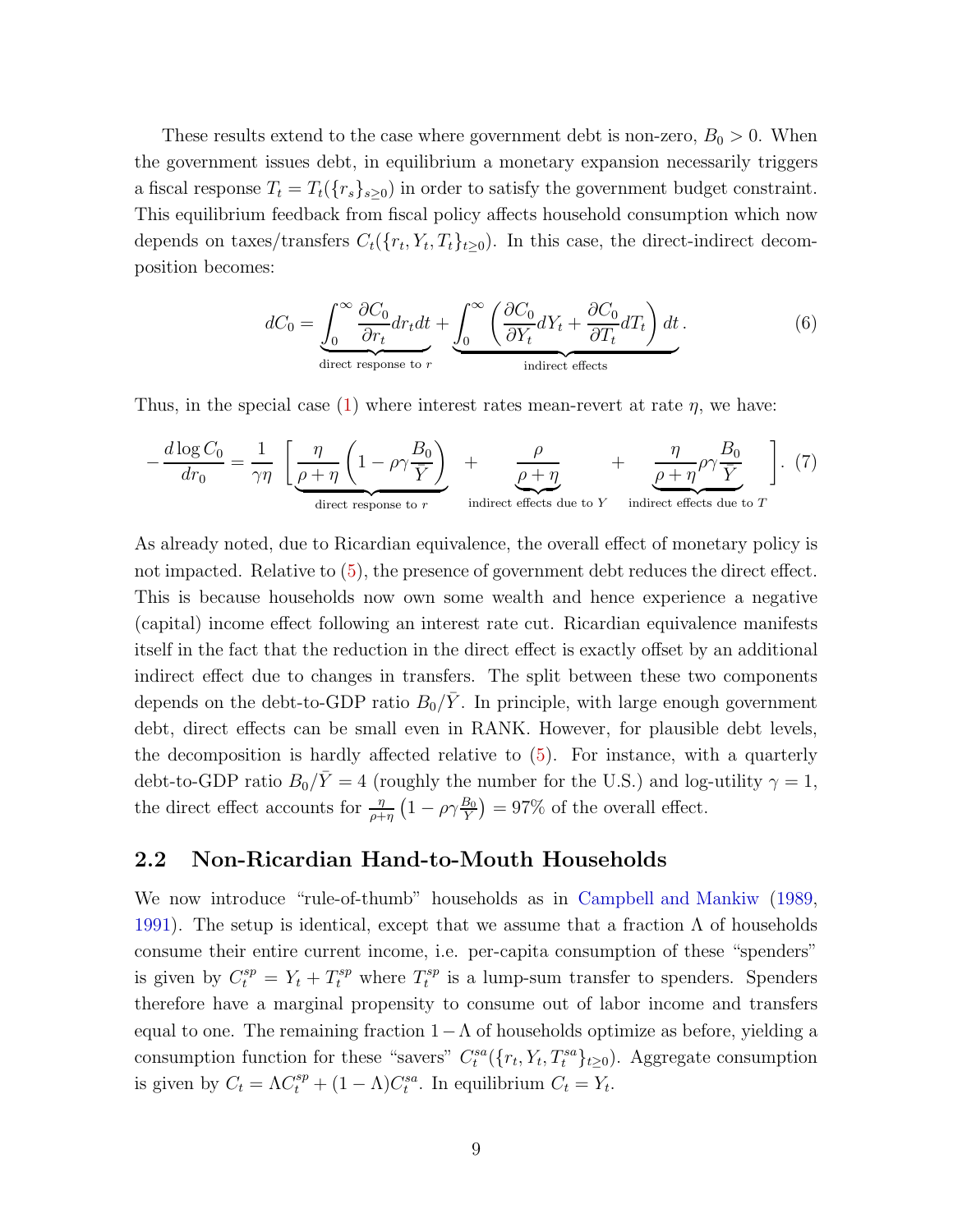The results from RANK extend in a straightforward fashion to this Two-Agent New-Keynesian (TANK) economy. Consider first the case in which  $B_t = 0$  for all t. For brevity, we again only analyze the generalization of [\(5\)](#page-8-1):

<span id="page-10-2"></span>
$$
-\frac{d \log C_0}{dr_0} = \frac{1}{\gamma \eta} \left[ \underbrace{(1-\Lambda)\frac{\eta}{\rho+\eta}}_{\text{direct response to } r} + \underbrace{\left((1-\Lambda)\frac{\rho}{\rho+\eta}+\Lambda\right)}_{\text{indirect effects due to } Y} \right]. \tag{8}
$$

Note first that the total aggregate effect of monetary policy is exactly as in RANK. The contribution of the direct effect and the indirect effect are each a weighted average of the corresponding quantities for spenders and savers, with the weights equal to each group's population share. Since the direct effect for spenders is zero and the indirect effect is one, the overall share of the indirect effect approximately equals the population share of spenders  $\Lambda$ .

Now consider the case where the government issues debt  $B_0 > 0$ . As in Section [2.1,](#page-6-3) a change in the path of interest rates affects the government budget constraint and induces a fiscal response. Because Ricardian equivalence need not hold in the spendersaver economy, the effect of monetary policy depends crucially on the specifics of this fiscal response. In particular, as long as the fiscal response entails increasing transfers to the hand-to-mouth households, then this will increase the overall response of aggregate consumption to monetary policy. This mechanism can be seen most clearly in the case of the exponentially decaying interest rate path  $(1)$ . If we assume that the government keeps debt constant at its initial level,  $B_t = B_0$  for all t, and transfers a fraction  $\Lambda^T$  of the income gains from lower interest payments to spenders (and the residual fraction to savers) so that  $\Lambda T_t^{sp}$  $t_t^{sp}(\lbrace r_s \rbrace_{s\geq 0}) = -(r_t - \rho)\Lambda^T B_0$ , then initial consumption is<sup>[15](#page-10-0)</sup>

<span id="page-10-1"></span>
$$
-\frac{d\log C_0}{dr_0} = (1-\Lambda)^{-1}\Lambda^T \frac{B_0}{\bar{Y}} + \frac{1}{\gamma \eta},\tag{9}
$$

Note the presence of the term  $\Lambda^{T}(B_{0}/Y)$ : the overall effect of monetary policy differs from RANK only if there are *both* a debt-issuing government  $(B_0 > 0)$  and Non-Ricardian households who receive a positive share of the transfers  $(\Lambda^T > 0)$ . It is only under this scenario that the indirect component of the transmission mechanism could be much larger in TANK, compared to RANK models. As it will be clear in Section [5,](#page-28-0) instead, in HANK even if government debt is zero and transfers are not paid to hand-to-mouth households, the indirect component remains dominant.

<span id="page-10-0"></span> $15$ This is equivalent to assuming that the government maintains budget balance by adjusting lump sum transfers, which is the baseline assumption we make in our full quantitative model.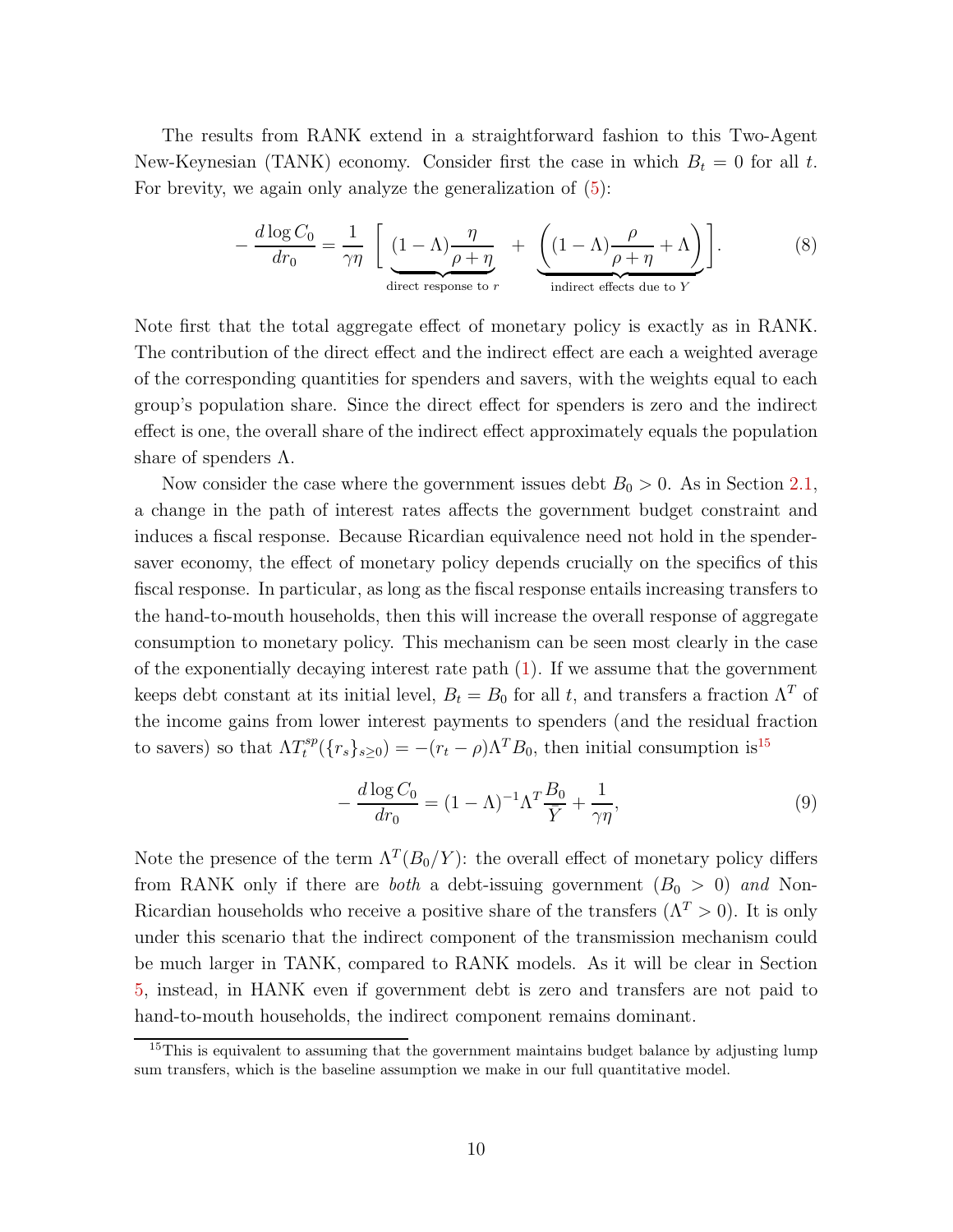#### <span id="page-11-1"></span>2.3 Medium-Scale DSGE Model

Is our finding that conventional monetary policy works almost exclusively through direct intertemporal substitution special to these simple models? Compared to typical medium-scale DSGE models used in the literature, the RANK model in the present section is extremely stylized. For instance, state-of-the-art medium-scale DSGE models typically feature investment subject to adjustment costs, variable capital utilization, habit formation, and prices and wages that are partially sticky as opposed to perfectly rigid. We therefore conducted a decomposition exactly analogous to that in [\(4\)](#page-8-3) in one such state-of-the-art framework, the [Smets and Wouters](#page-61-3) [\(2007\)](#page-61-3) model (see the appendix for details). The result confirms our earlier findings. With Smets and Wouters' baseline parameterization, 95.5 percent of the overall consumption response to an expansionary monetary policy shock is accounted for by direct intertemporal substitution effects. We also conducted a number of robustness checks, particularly with respect to the habit formation parameter which directly enters the representative agent's Euler equation, and found that the share due to direct effects never drops below 90 percent.

#### <span id="page-11-0"></span>3 HANK: A Framework for Monetary Policy Analysis

#### 3.1 Why HANK?

The consumption behavior of the households in the simple representative- (or two-) agent models of Section [2](#page-5-0) is extreme. Spenders respond excessively strongly to income changes and not at all to interest rate changes, while savers barely react to transitory income shocks and respond to interest rate changes only because of intertemporal substitution. This stark behavior limits the usefulness of these models for a quantitative examination of monetary policy. Our view is that a quantitative analysis of the transmission of monetary policy requires a model featuring an equilibrium distribution of household asset portfolios that is consistent with data, since the vast empirical and theoretical literature on consumption argues that this is the chief factor determining the distribution of marginal propensities to consume (see [Carroll](#page-39-11) [\(2012](#page-39-11)) for a survey).

The key features of our HANK model that generate realism in these dimensions are an empirically realistic process for idiosyncratic income risk, combined with the existence of two saving instruments with different degrees of liquidity. In this environment, wealthy hand-to-mouth households with high marginal propensities to consume emerge. Thus, our main innovation is a rich representation of household consumption and saving behavior. In contrast, the model's supply side is kept purposefully simple, and we borrow a number of assumptions from the New Keynesian literature: there is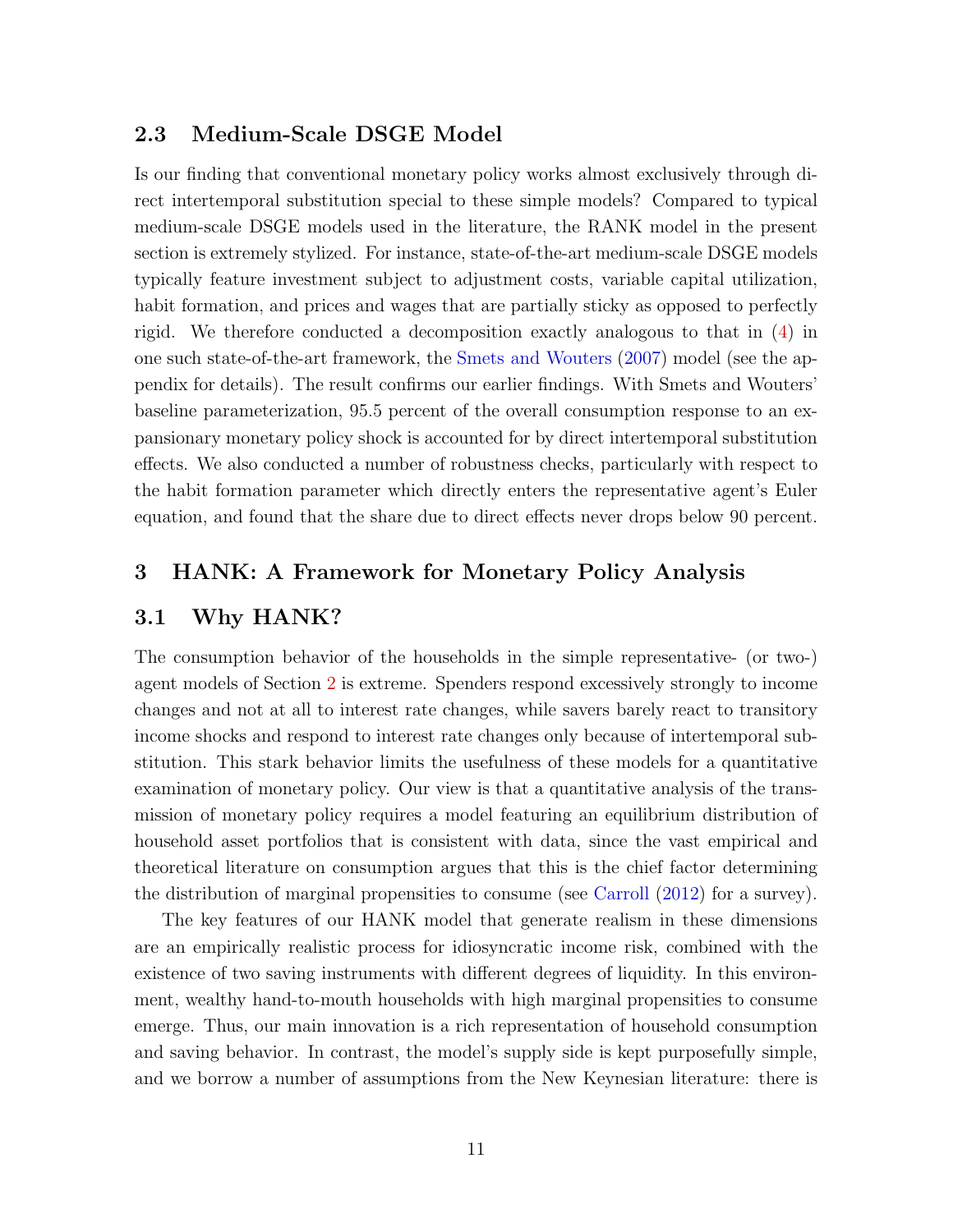price stickiness and a monetary authority that operates a Taylor rule, and we analyze the economy's response to an innovation to this Taylor rule. For simplicity, we consider a deterministic transition following a one-time zero-probability shock.

#### <span id="page-12-3"></span>3.2 The Model

Households The economy is populated by a continuum of households indexed by their holdings of liquid assets  $b$ , illiquid assets  $a$ , and their idiosyncratic labor productivity z. Labor productivity follows an exogenous Markov process that we describe in detail in Section [4.3.](#page-20-0) Time is continuous. At each instant in time  $t$ , the state of the economy is the joint distribution  $\mu_t(da, db, dz)$ . Households die with an exogenous Poisson intensity  $\lambda$ , and upon death give birth to an offspring with zero wealth,  $a = b = 0$ and labor productivity z equal to a random draw from its ergodic distribution.<sup>[16](#page-12-0)</sup> There are perfect annuity markets so that the estates of individuals who die are redistributed to other individuals in proportion to their asset holdings.<sup>[17](#page-12-1)</sup>

Households receive a utility flow u from consumption  $c_t$ , housing services  $h_t$ , and hours worked  $\ell_t$ . The function u is strictly increasing and strictly concave in c and h and strictly decreasing and strictly convex in  $\ell$ . Preferences are time-separable and the future is discounted at rate  $\rho \geq 0$ :

<span id="page-12-2"></span>
$$
\mathbb{E}_0 \int_0^\infty e^{-(\rho+\lambda)t} u(c_t, h_t, \ell_t) dt,
$$
\n(10)

where the expectation is taken over realizations of idiosyncratic productivity shocks. Because of the law of large numbers, and the absence of aggregate shocks, there is no economy-wide uncertainty.

Households take as given time paths for taxes/transfers  $\{\tilde{T}_t\}_{t\geq 0}$ , real wages  $\{w_t\}_{t\geq 0}$ , the real return to liquid assets  $\{r_t^b\}_{t\geq 0}$  and the real return to illiquid assets  $\{r_t^a\}_{t\geq 0}$  which are all determined in equilibrium.

Households can borrow in liquid assets b up to an exogenous limit  $b < 0$  at an interest rate of  $r_t^{b-} = r_t^b + \kappa$ , where  $\kappa > 0$  is a wedge between borrowing and lending rates. With a slight abuse of notation,  $r_t^b(b_t)$  summarizes the interest rate schedule faced by households. Short positions in illiquid assets are not allowed.

Assets of type a are illiquid in the sense that households need to pay a cost for

<span id="page-12-0"></span><sup>&</sup>lt;sup>16</sup>We allow for stochastic death to help in generating a sufficient number of households with zero illiquid wealth relative to the data. This is not a technical assumption that is needed to guarantee the existence of a stationary distribution, which exists even in the case  $\lambda = 0$ .

<span id="page-12-1"></span><sup>&</sup>lt;sup>17</sup>The assumption of perfect annuity markets is implemented by making the appropriate adjustment to the asset returns faced by surviving households. To ease notation, we fold this adjustment directly into the rates of return, which should therefore be intended as including the return from the annuity.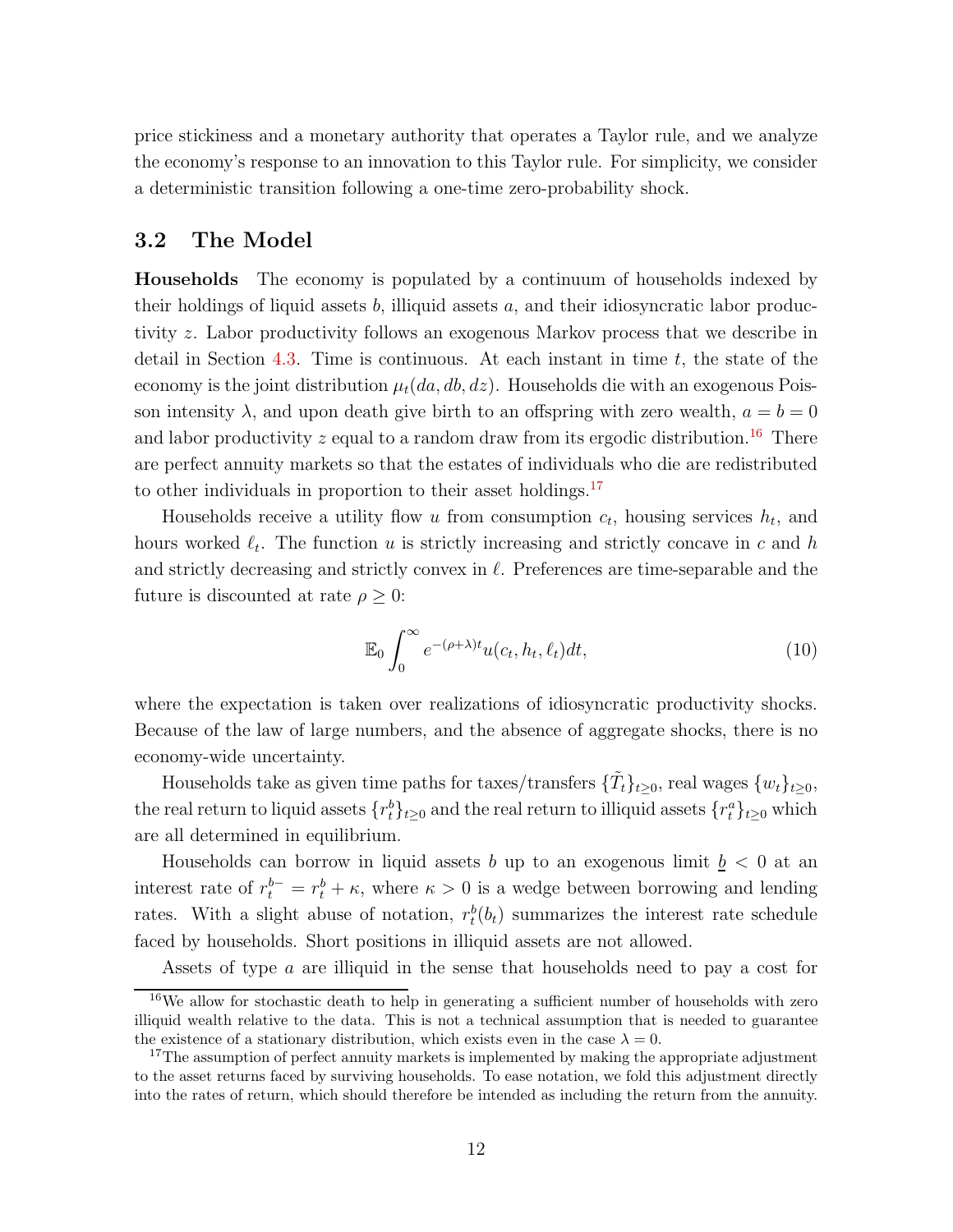depositing into or withdrawing from their illiquid account. We use  $d_t$  to denote a household's deposit rate —with  $d_t < 0$  corresponding to withdrawals— and  $\chi(d_t, a_t)$ to denote the flow cost of depositing at a rate  $d_t$  for a household with illiquid holdings  $a_t$ . As a consequence of this transaction cost, in equilibrium illiquid assets will pay a higher return than liquid assets, i.e.  $r_t^a > r_t^b$ .

Illiquid assets are composed of both productive assets (to be interpreted as claims on the returns of investment funds, as explained below) and non-productive assets (to be interpreted as owner-occupied housing). We make the stark, but simplifying, assumption that each household holds a constant fraction  $\omega$  of its illiquid assets as housing.[18](#page-13-0) The flow of housing services is given by

<span id="page-13-2"></span><span id="page-13-1"></span>
$$
h_t = \tilde{r}^h \omega a_t + c_t^h,\tag{11}
$$

where  $\tilde{r}^h = r^h - \delta^h - m^h$  is the service flow from owner-occupied housing, net of depreciation and maintenance costs, and  $c_t^h$  is rental housing. We add rental housing to the model so that even households with  $a = 0$  can consume housing.

A household's holdings of liquid assets  $b_t$  and illiquid assets  $a_t$  evolve according to

$$
\dot{b}_t = w_t z_t \ell_t - \tilde{T} (w_t z_t \ell_t) + r_t^b (b_t) b_t - d_t - \chi (d_t, a_t) - c_t - c_t^h, \tag{12}
$$

$$
\dot{a}_t = r_t^a \left( 1 - \omega \right) a_t + d_t \tag{13}
$$

$$
b_t \ge -\underline{b}, \qquad a_t \ge 0. \tag{14}
$$

Savings in liquid assets  $b_t$  equal the household's income stream – labor income net of labor income taxes plus liquid-asset interest income – minus deposits into the illiquid account  $d_t$ , transaction costs  $\chi(d_t, a_t)$ , non-durable consumption  $c_t$ , and consumption of rental housing  $c_t^h$ . Savings in illiquid assets  $\dot{a}_t$  equal the return on non-housing illiquid assets plus deposits from the liquid account (or minus withdrawals from the illiquid one, if  $d < 0$ ).

The functional form for the transaction cost  $\chi(d, a)$  is given by

<span id="page-13-3"></span>
$$
\chi(d, a) = \chi_0 |d| + \chi_1 \left| \frac{d}{\max\{a, \underline{a}\}} \right|^{\chi_2} \max\{a, \underline{a}\}, \quad \chi_2 > 1, \ \underline{a} > 0. \tag{15}
$$

This transaction cost has two components that play distinct roles. The linear component generates an inaction region in households' optimal deposit policies because for

<span id="page-13-0"></span><sup>&</sup>lt;sup>18</sup>It is feasible to replace the assumption of constant  $\omega$  with a function  $\omega(a)$  to capture observed cross-sectional variation in illiquid portfolio shares. A frictionless optimal portfolio choice between productive and non-productive illiquid assets would also be computationally feasible, since it would not require an additional state variable in the household's problem.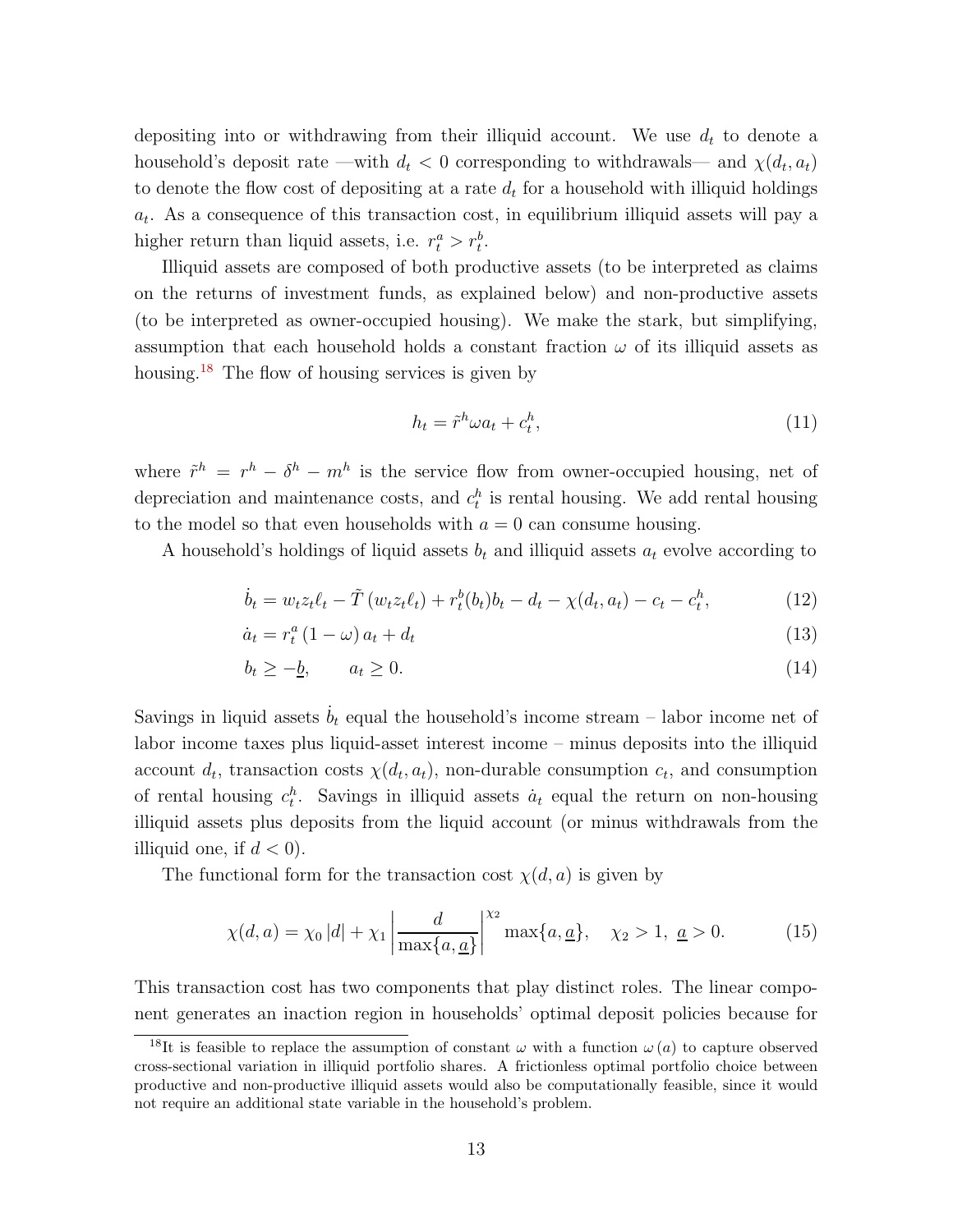some households the marginal gain from depositing or withdrawing the first dollar is smaller than the marginal cost of transacting  $\chi_0$ . The convex component ensures that deposit rates are finite,  $|d_t| < \infty$  and hence household's holdings of assets never jump. Finally, scaling the convex term by illiquid assets a above some threshold  $\underline{a}$  delivers the desirable property that marginal costs  $\chi_d(d, a)$  are homogeneous of degree zero in the deposit rate  $d/a$  so that the marginal cost of transacting depends on the fraction of illiquid assets transacted, rather than the raw size of the transaction. The threshold  $a > 0$  guarantees that costs remain finite for individuals with  $a = 0$ .

Households maximize  $(10)$  subject to  $(11)$ – $(14)$ . In Appendix [B.1](#page-50-0) we describe the household's problem recursively with a Hamilton-Jacobi-Bellman equation. In steady state, the recursive solution to this problem consists of a consumption decision rule  $c(a, b, z; \Psi)$ , a deposit decision rule  $d(a, b, z; \Psi)$ , a labor supply decision rule  $\ell(a, b, z; \Psi)$ , and a rental-housing decision rule  $c^h(a, b, z; \Psi)$ , with  $\Psi \equiv (r^b, r^a, w, \tilde{T})$ .<sup>[19](#page-14-0)</sup> These decision rules imply optimal drifts for liquid and illiquid assets and, together with a stochastic process for  $z$ , they induce a stationary joint distribution of liquid assets, illiquid assets, and labor income  $\mu(da, db, dz; \Psi)$ . In Appendix [B.1,](#page-50-0) we describe the Kolmogorov Forward equation that characterizes this distribution. Outside of steady state, each of these objects is time-varying and depends on the time path of prices  $\{\Psi_t\}_{t\geq 0} \equiv \{r_t^b, r_t^a, w_t, \tilde{T}_t\}_{t\geq 0}.$ 

Final goods producers A competitive representative final goods producer aggregates a continuum of intermediate inputs indexed by  $j \in [0, 1]$ 

$$
Y_t = \left(\int_0^1 y_{j,t}^{\frac{\varepsilon-1}{\varepsilon}} dj\right)^{\frac{\varepsilon}{\varepsilon-1}}
$$

where  $\varepsilon > 0$  is the elasticity of substitution across goods. Cost minimization implies that demand for intermediate good  $j$  is

$$
y_{j,t}(p_{j,t}) = \left(\frac{p_{j,t}}{P_t}\right)^{-\varepsilon} Y_t
$$
, where  $P_t = \left(\int_0^1 p_{j,t}^{1-\varepsilon} df\right)^{\frac{1}{1-\varepsilon}}$ .

Intermediate goods producers Each intermediate good is produced by a monopolistically competitive producer using effective units of capital  $k_{j,t}$  and effective units

<span id="page-14-0"></span><sup>&</sup>lt;sup>19</sup>In what follows, when this does not lead to confusion, we suppress the explicit dependence of decision rules on prices and government policy.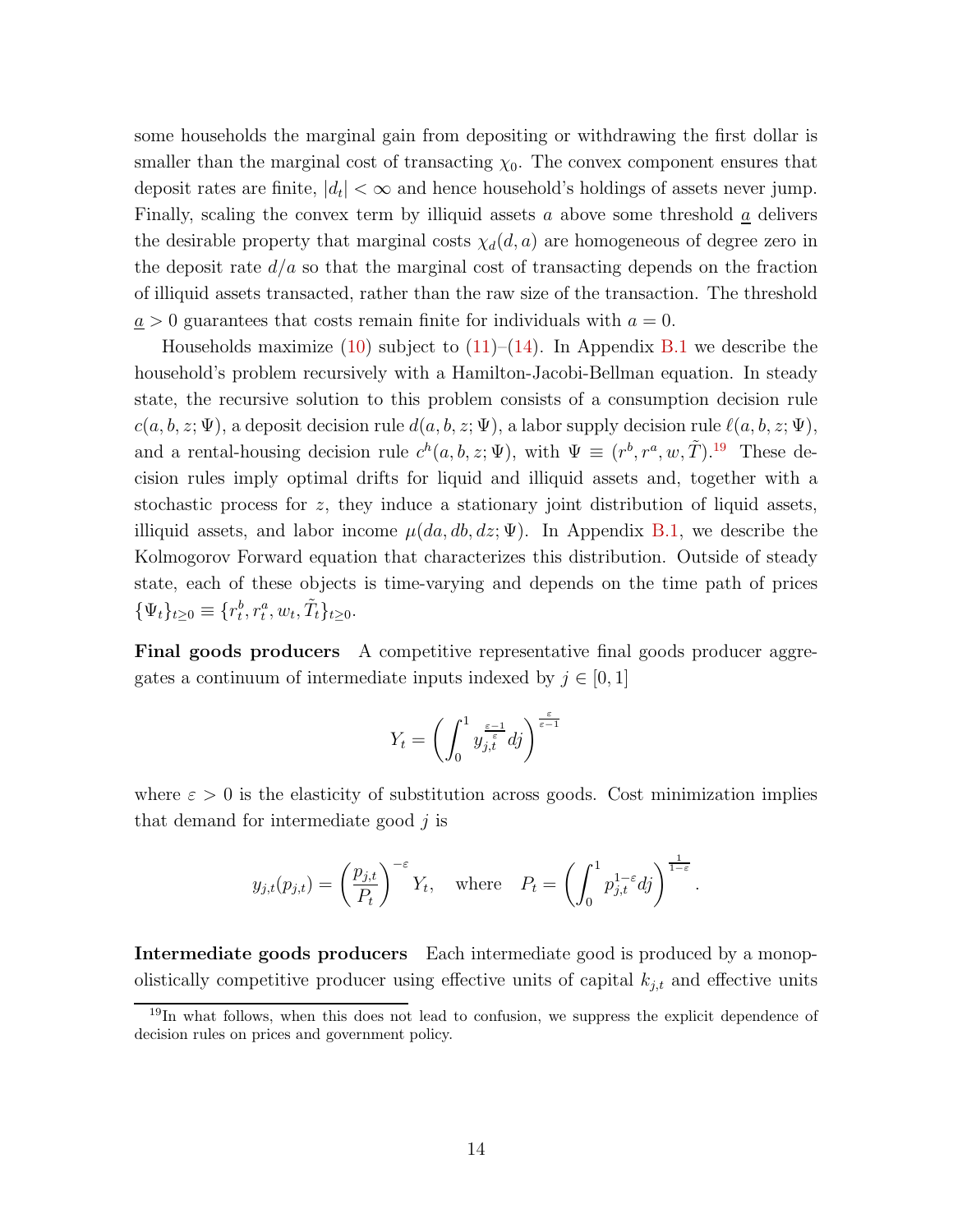of labor  $n_{j,t}$  according to the production function

$$
y_{j,t} = Zk_{j,t}^{\alpha} n_{j,t}^{1-\alpha}.
$$
 (16)

Intermediate producers rent capital at rate  $r_t^k$  in a competitive capital rental market and hire labor at wage  $w_t$  in a competitive labor market. Cost minimization implies that an intermediate producer's marginal costs are given by

$$
m_t = \frac{1}{Z} \left(\frac{r_t^k}{\alpha}\right)^{\alpha} \left(\frac{w_t}{1-\alpha}\right)^{1-\alpha},\tag{17}
$$

where factor prices equal their respective marginal revenue products.

Each intermediate producer chooses its price to maximize profits subject to price adjustment costs as in [Rotemberg](#page-41-2) [\(1982\)](#page-41-2). These adjustment costs are quadratic in the rate of price change  $\dot{p}_t/p_t$  and expressed as a fraction of produced output,  $Y_t$ 

$$
\Theta_t\left(\frac{\dot{p}_t}{p_t}\right) = \frac{\theta}{2}\left(\frac{\dot{p}_t}{p_t}\right)^2 Y_t,\tag{18}
$$

where  $\theta > 0$ . Suppressing notational dependence on j, each intermediate producer chooses  $\{p_t\}_{t\geq 0}$  to maximize

$$
\int_0^\infty e^{-\int_0^t r_s^a ds} \left\{ \Pi_t(p_t) - \Theta_t\left(\frac{\dot{p}_t}{p_t}\right) \right\} dt,
$$

where

<span id="page-15-2"></span><span id="page-15-1"></span>
$$
\Pi_t(p_t) = \left(\frac{p_t}{P_t} - m_t\right) \left(\frac{p_t}{P_t}\right)^{-\varepsilon} Y_t \tag{19}
$$

are per-period profits.[20](#page-15-0)

Lemma [1,](#page-15-1) proved in Appendix [B.2,](#page-51-0) characterizes the solution to the pricing problem and derives the exact New Keynesian Phillips curve in our environment. It is the combination of a continuous-time formulation of the problem and quadratic price adjustment costs that allows us to derive a simple equation characterizing the evolution of inflation without the need for log-linearization.

# **Lemma 1** The inflation rate  $\pi_t = \dot{P}_t / P_t$  is determined by the New Keynesian Phillips

<span id="page-15-0"></span><sup>&</sup>lt;sup>20</sup>We assume that intermediate producers discount profits at the rate of return on illiquid assets  $r_t^a$ . Our rationale for this choice is that firms are owned by a representative investment fund whose cost of raising capital is  $r_t^a$ , as explained below. We have considered alternative choices, and we show in Appendix [E](#page-60-0) that our main results are unaffected by the choice of this discount factor.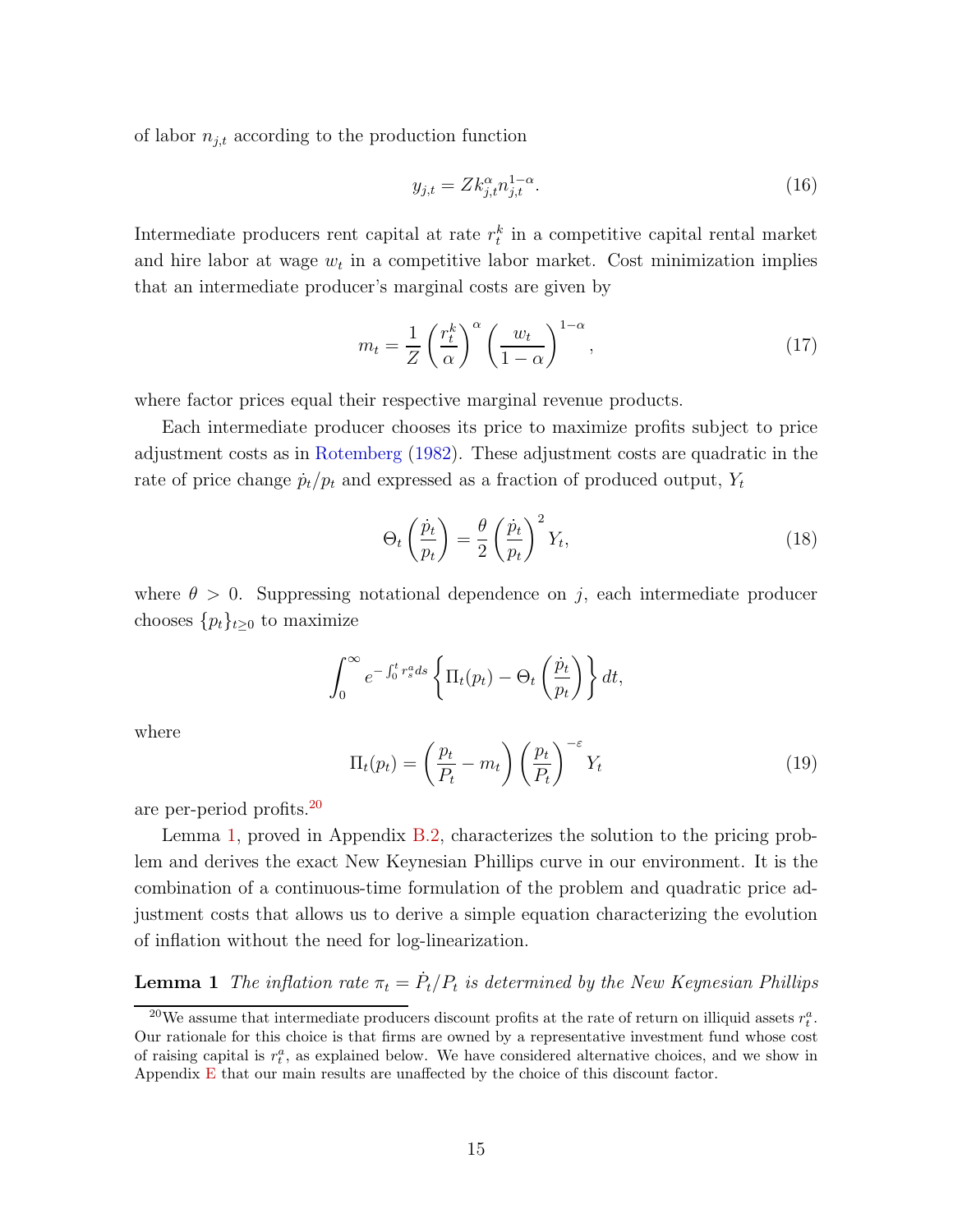curve

<span id="page-16-0"></span>
$$
\left(r_t^a - \frac{\dot{Y}_t}{Y_t}\right)\pi_t = \frac{\varepsilon}{\theta}\left(m_t - m^*\right) + \dot{\pi}_t, \quad m^* = \frac{\varepsilon - 1}{\varepsilon}.
$$
\n(20)

The expression in [\(20\)](#page-16-0) can be usefully written in present-value form as:

<span id="page-16-1"></span>
$$
\pi_t = \frac{\varepsilon}{\theta} \int_t^{\infty} e^{-\int_t^s r_\tau^a d\tau} \frac{Y_s}{Y_t} \left( m_s - m^* \right) ds. \tag{21}
$$

The term in brackets is proportional to the marginal payoff to a firm from increasing its price at time s,  $\Pi'_{s}(p_{s}) = (\varepsilon - 1)Y_{s}(m_{s} - m^{*})$ . Firms raise prices when their markup  $\mathcal{M}_s = 1/m_s$  is below the flexible price optimum  $\mathcal{M}^* = 1/m^* = \frac{\varepsilon}{\varepsilon}$  $\frac{\varepsilon}{\varepsilon-1}$ . Inflation in [\(21\)](#page-16-1) is the discounted sum of all future marginal payoffs from changing prices.

Investment Fund Sector In our model, we need to take a stand on how the monopoly profits of the intermediate good producers are distributed back to households. We choose the simplest ownership structure that respects the principle that profits should be paid out to households in proportion to the size of their investment. We envision a large measure of competitive investment funds with ownership of the intermediate good producers. Each of these funds issues an infinitesimal security with instantaneous return  $r_t^a$  (equivalent to a one-period security in discrete time). Households' productive component of illiquid assets,  $(1 - \omega)A_t$  where  $A_t = \int a d\mu_t$ , represent savings into this security.

The investment funds intermediate these assets from households to firms through a competitive rental market in the form of physical capital,  $K_t$ . As is common in this literature, we allow for variable capital utilization to help generate realistic comovement of investment and output. Higher utilization comes at the cost of faster depreciation. The total effective units of productive capital rented by firms are  $uK_t$ , and the corresponding depreciation rate is  $\delta(u)$ , where  $\delta$  is a strictly increasing and convex function of the utilization rate  $u \in [0, 1]$ .

The fund has two sources of income. First, it receives a rental income flow of  $(r_t^k u - \delta(u))K_t$  from hiring out capital to firms. Second, it receives profits from its assumed ownership of the intermediate producers in proportion to its capital stock which means, in turn, that dividends are paid out to households in proportion to the fund securities they own at date  $t$ . The total flow of dividends is equal to the profits of intermediate firms, which is defined in [\(19\)](#page-15-2) and in equilibrium equals  $(1 - m_t)Y_t$ . We let  $q_t$  denote the dividend rate per unit of capital so that in equilibrium  $q_t K_t =$  $(1 - m_t)Y_t$ . Optimization by the investment fund then implies that the equilibrium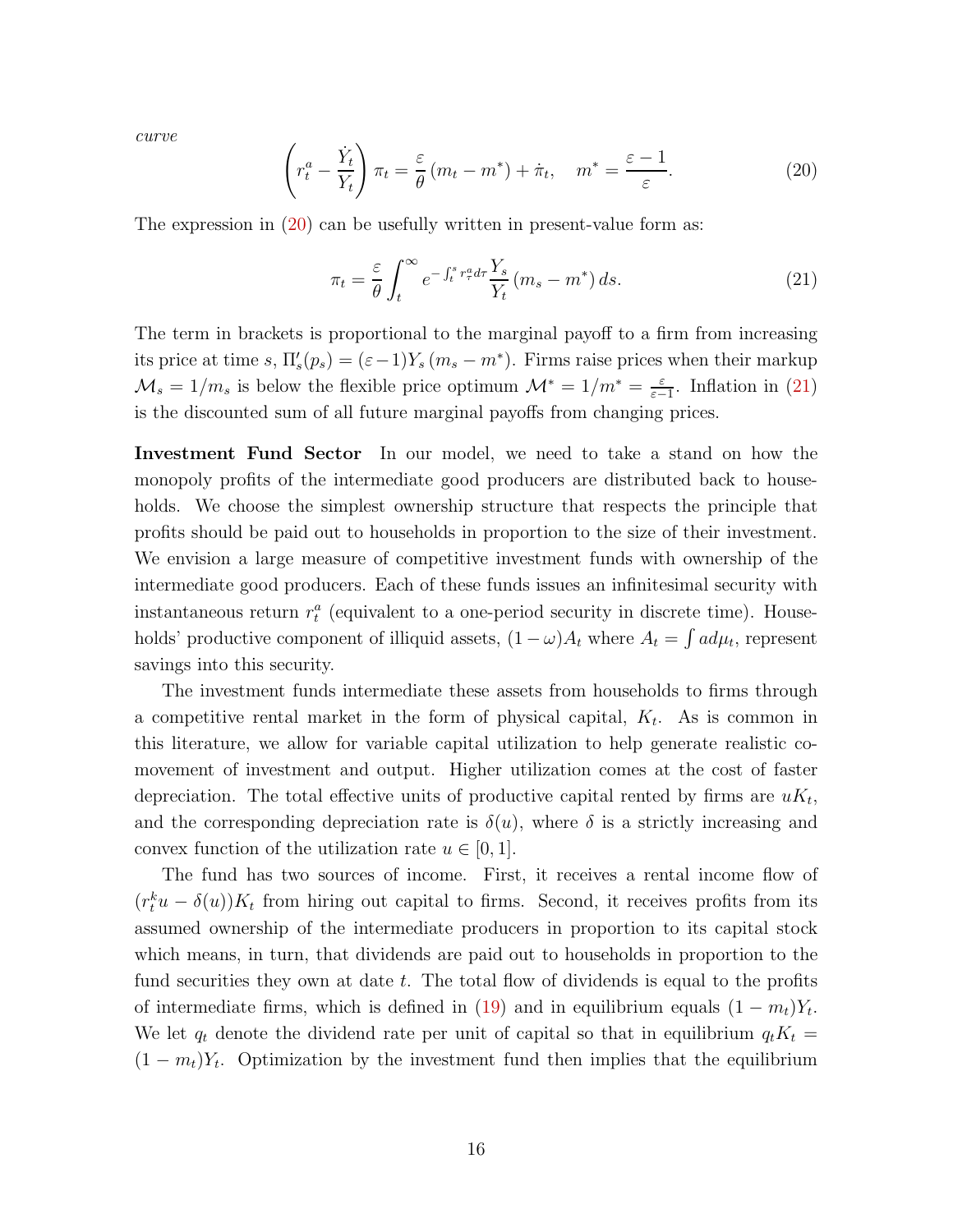return on illiquid assets is given by

<span id="page-17-0"></span>
$$
r_t^a = \max_u \left( r_t^k u - \delta(u) \right) + q_t. \tag{22}
$$

In Appendix [B.3,](#page-52-0) we provide a formal derivation of  $(22)$ .

Monetary Authority The monetary authority sets the nominal interest rate on liquid assets  $i_t$  according to a Taylor rule

<span id="page-17-3"></span>
$$
i_t = \bar{r}^b + \phi \pi_t + \epsilon_t \tag{23}
$$

where  $\phi > 1$  and  $\epsilon_t = 0$  in steady state. Our results on the effects of an unexpected monetary shock in Section [5](#page-28-0) refer to the economy's adjustment after a temporary change in  $\epsilon_t$ <sup>[21](#page-17-1)</sup> Since our focus is on understanding the transmission mechanism of conventional monetary policy in normal times, we do not consider cases in which the zero-lower bound on nominal interest rates becomes binding. Given inflation and the nominal interest rate, the real return on the liquid asset is determined by the Fisher equation  $r_t^b = i_t - \pi_t$ . The real liquid return  $r_t^b$  needs also to be consistent with equilibrium in the bond market, which we describe in Section [3.3.](#page-18-0)

**Government** The government levies a progressive tax on household labor income  $y$ that consists of a lump-sum transfer  $T_t$  and a proportional tax  $\tau$ :

<span id="page-17-4"></span>
$$
\tilde{T}_t(y) = -T_t + \tau y,\tag{24}
$$

with  $T_t, \tau > 0$ . The government issues bonds denoted by  $B_t^g$  $t<sub>t</sub><sup>g</sup>$ , with negative values denoting government debt. Its budget constraint is

<span id="page-17-5"></span>
$$
\dot{B}_t^g + G_t = \int \tilde{T}_t \left( w_t z \ell_t \left( a, b, z \right) \right) d\mu_t + r_t^b B_t^g \tag{25}
$$

where  $G_t$  is exogenous government spending. Out of steady state, in our baseline specification, lump-sum transfers  $T_t$  adjust so as to keep the budget balanced, with government consumption and debt fixed at their steady-state level. In Section [5](#page-28-0) we provide results under various alternative assumptions, including allowing government expenditure or government debt to adjust in the wake of an unexpected shock.<sup>[22](#page-17-2)</sup>

<span id="page-17-1"></span><sup>21</sup>We assume that the monetary authority responds only to inflation. Generalizing the Taylor rule [\(23\)](#page-17-3) to also respond to output is straightforward and does not substantially affect our conclusions.

<span id="page-17-2"></span> $22$ We chose this baseline for two reasons. First, it yields a split between direct and indirect effects in between the other two cases. Second, [Mountford and Uhlig](#page-40-13) [\(2009\)](#page-40-13) add fiscal variables to a monetary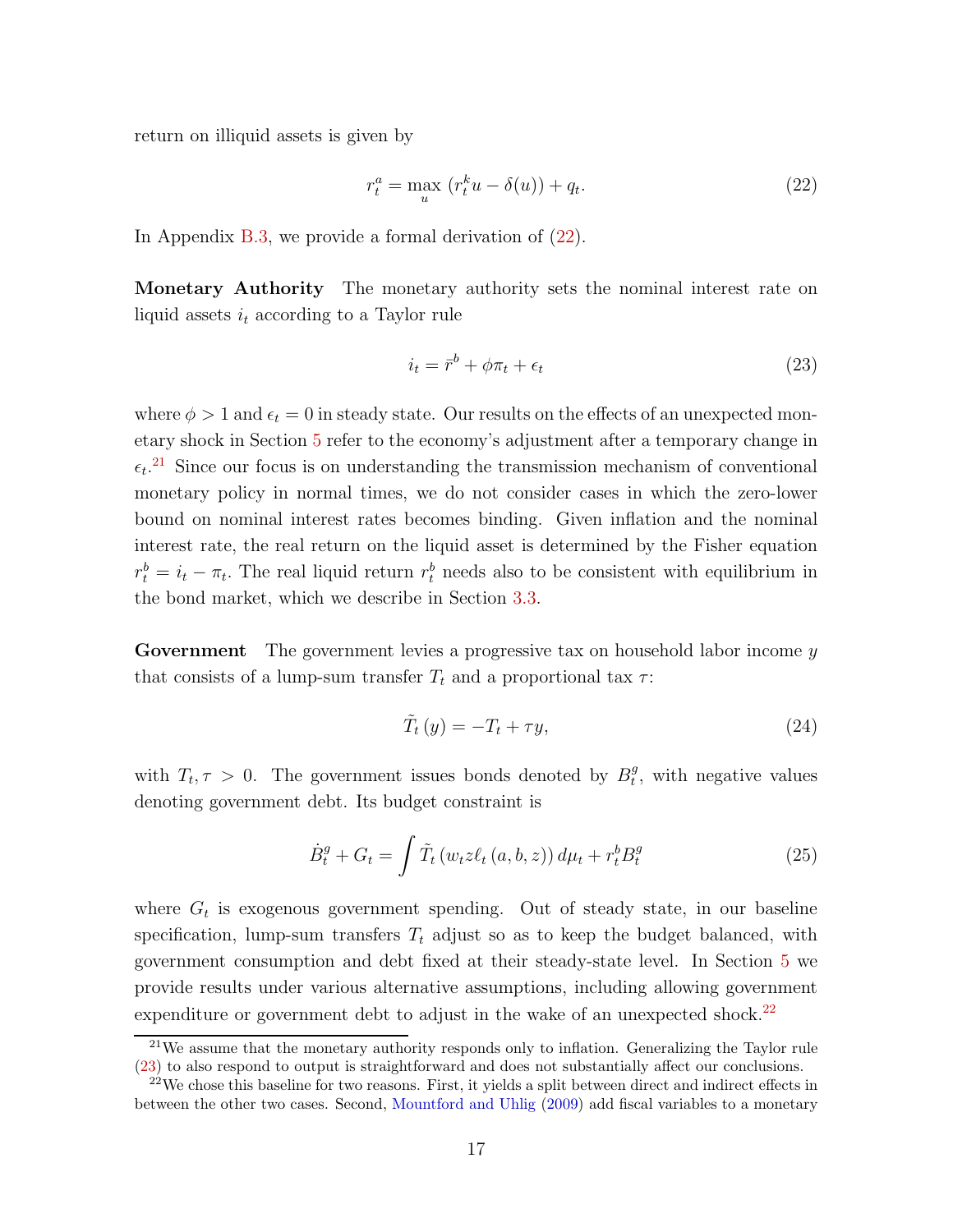#### <span id="page-18-0"></span>3.3 Equilibrium

An equilibrium in this economy is defined as paths for prices  $\{w_t, r_t^k, r_t^b, r_t^a\}_{t\geq0}$ , government policy  $\{\tilde{T}_t\}_{t\geq 0}$ , and corresponding quantities, such that at every t, (i) households, firms, and investment funds maximize their corresponding objective functions taking as given equilibrium prices, (ii) the government budget constraint holds, and (iii) all markets clear. There are four markets in our economy: the liquid asset (bond) market, the illiquid asset market, the labor market, and the goods market.

The liquid asset market clears when total household saving in government bonds equals government debt

$$
B_t^h + B_t^g = 0,\t\t(26)
$$

where  $B_t^h = \int b d\mu_t$  is total household holdings of liquid assets. The illiquid asset market clears when physical capital used in production equals household saving in productive illiquid assets

$$
K_t = (1 - \omega)A_t,\t\t(27)
$$

where  $A_t = \int a d\mu_t$  is total household holdings of illiquid assets.<sup>[23](#page-18-1)</sup> The labor market clears when

$$
N_t = \int z\ell_t(a, b, z)d\mu_t,
$$
\n(28)

and the wage equals the marginal revenue product of labor. Finally, the goods market clearing condition is:

$$
Y_t = C_t + C_t^h + I_t + G_t + \Theta_t + \chi_t + \kappa \int \max\{-b, 0\} d\mu_t.
$$
 (29)

Here  $Y_t$  is aggregate output,  $C_t$  is total non-durable consumption,  $C_t^h$  is total housing rentals,  $I_t$  is total combined investment in productive capital and housing,  $G_t$  is government spending,  $\Theta_t$  are total price adjustment costs, and the last two terms reflects adjustment and borrowing costs (to be interpreted as consumption of financial services). In the national accounts, income and expenditures contain *total* total con-sumption of housing services (in our notation of equation [11,](#page-13-1)  $H_t = \tilde{r}^h \omega A_t + C_t^h$ ) and not just rental housing  $C_t^h$ . Therefore, when calculating GDP and aggregate consumption in the model we include the flow services from owner occupied housing.

VAR and document that a contractionary monetary policy shock increases net tax revenues (taxes minus transfers).

<span id="page-18-1"></span> $^{23}$ To simplify the exposition, we folded two equilibrium conditions into one. Households' supply of illiquid assets equals the securities issued by the fund,  $(1 - \omega)A_t = A_t^f$ , and the capital demanded by the intermediate producers equals the capital supplied by the fund, or  $K_t = A_t^f$ .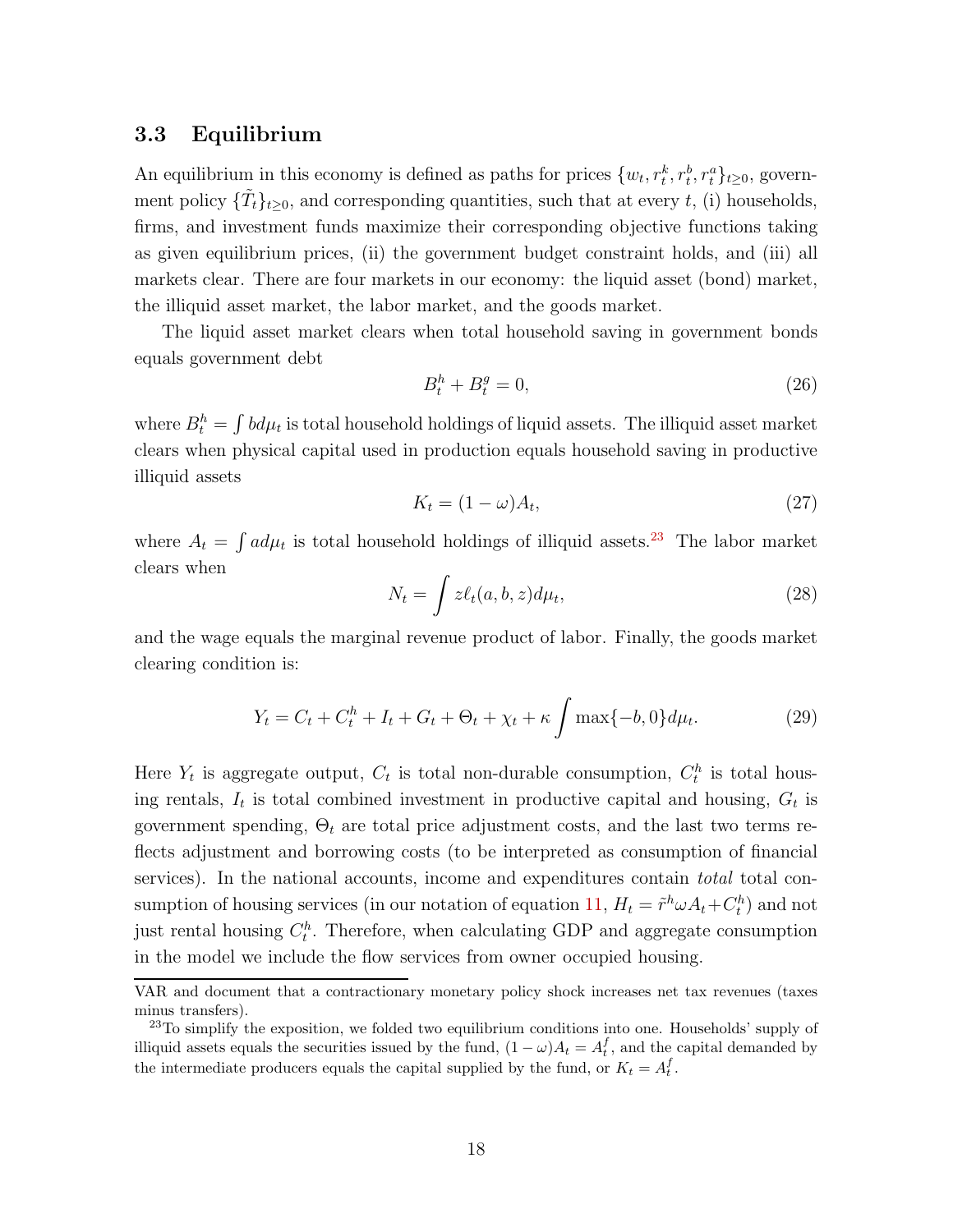### <span id="page-19-0"></span>4 Parameterizing the Model

#### 4.1 Calibration Strategy

We have four broad goals in choosing parameters for the model. First, we need to develop a mapping between our aggregated two-asset (liquid-illiquid) structure and Flow of Funds (FoF) data on the complex balance sheet of the U.S. household sector. Second, we seek a calibration of the exogenous stochastic process for labor earnings the ultimate source of inequality in the model— that reflects the most recent findings about skewness and kurtosis of income changes. Third, in order to obtain quantitatively realistic consumption behavior at the microeconomic level, our model must generate realistic distributions of liquid and illiquid assets. Of particular importance is the skewness of liquid wealth holdings: matching the fraction of households with low liquid wealth bears directly on the sensitivity of consumption to income changes, whereas matching the top of the liquid wealth distribution is key to generate plausible redistributive effects of interest rate changes. Finally, since the production side of the model is essentially a textbook New Keynesian model, we want to remain as close as possible to the parameterization that is well accepted in that literature.

#### 4.2 Fifty shades of K

Mapping the model to data requires classifying assets held by US households as liquid versus illiquid, and as productive versus non-productive. We label an asset as liquid or illiquid based on the extent to which buying or selling the asset involves sizable transaction costs. We define net liquid assets  $B<sup>h</sup>$  as all deposits in financial institutions (checking, saving, call, and money market accounts), government bonds, and corporate bonds net of revolving consumer credit. We define illiquid assets A as real estate wealth net of mortgage debt, consumer durables net of non-revolving consumer credit, plus equity in the corporate and non-corporate business sectors. We have chosen to include equity among illiquid assets, because nearly 3/4 of total equity is either indirectly held (in tax-deferred retirement accounts) or held in the form of private businesses. Both of these assets are significantly less liquid than all the other asset classes included in our definition of  $B^h$ .

We measure the aggregate size of each category of assets and liabilities using data from the FoF and SCF. We use data from 2004, since this is the last SCF survey year before the Great Recession. In Appendix [C,](#page-54-0) we undertake a comprehensive comparison between these two data sources for each component of the balance sheet. Based on this analysis, we choose to use FoF measures for all assets and liabilities except for the three main categories of liquid assets —deposits, government and corporate bonds—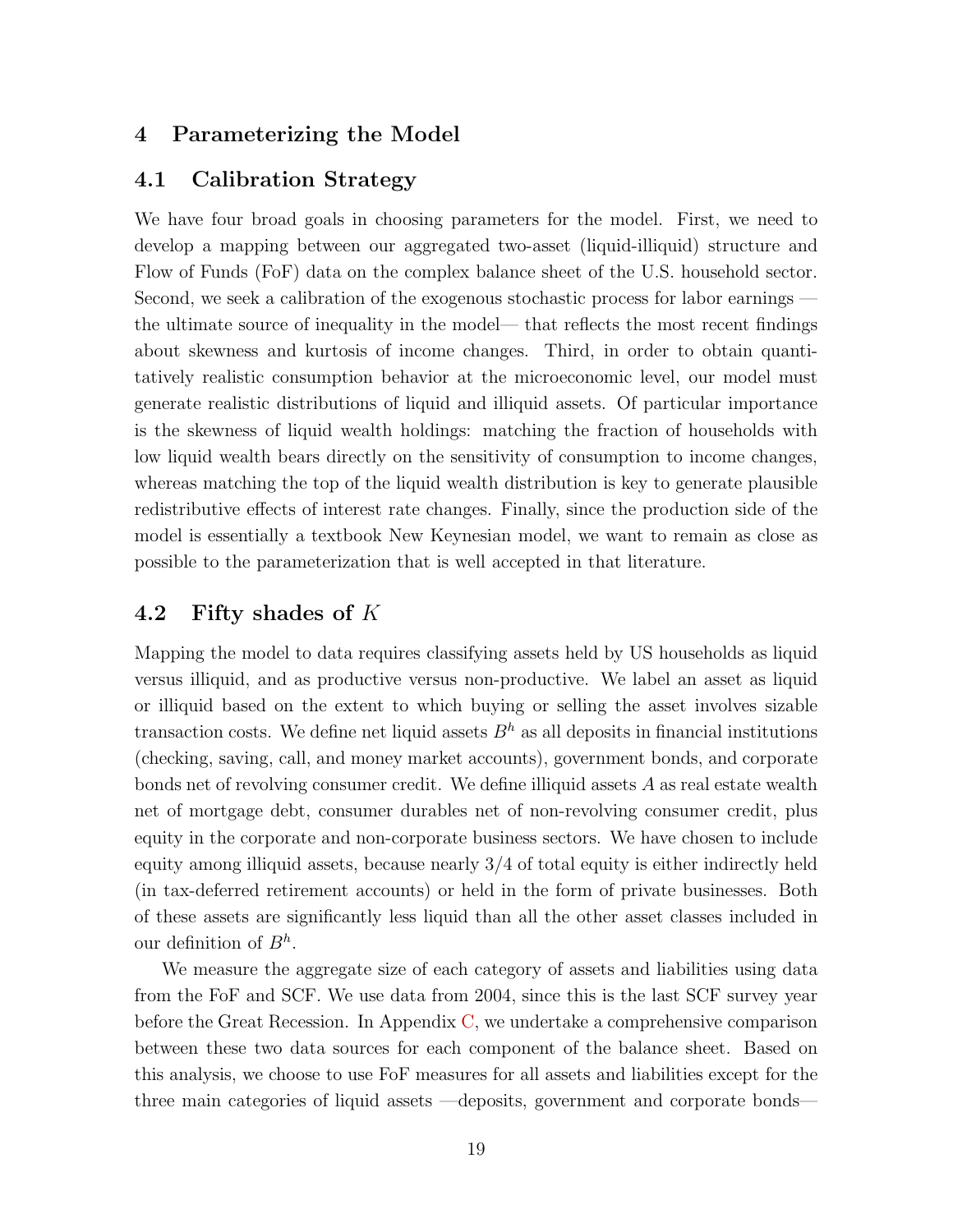|                                    | Liquid $(B^h)$                                                                                             | Illiquid $(A)$                                                                                                                                          | Total                             |
|------------------------------------|------------------------------------------------------------------------------------------------------------|---------------------------------------------------------------------------------------------------------------------------------------------------------|-----------------------------------|
| Non-productive<br>$B^h + \omega A$ | Revolving cons. debt<br>$-0.03$<br>0.23<br>Deposits<br>Corporate bonds<br>0.04<br>Government bonds<br>0.02 | $0.60 \times 1.09$<br>$0.60\times$ Net housing<br>$0.60\times$ Net durables<br>$0.60 \times 0.22$                                                       | $B^h = 0.26$<br>$\omega A = 0.79$ |
| Productive<br>$(1 - \omega) A = K$ | $\times$                                                                                                   | Corporate equity<br>1.02<br>Private Equity<br>0.59<br>$0.40\times$ Net housing<br>$0.40 \times 1.09$<br>$0.40\times$ Net durables<br>$0.40 \times 0.22$ | $K = 2.13$                        |
| Total                              | 0.26                                                                                                       | 2.92                                                                                                                                                    | 3.18                              |

Table 1: Summary of taxonomy of assets

Notes: Categorization of assets into liquid versus illiquid and productive versus non-productive. Values are expressed as a multiple of 2004 GDP(\$12,300B). The value of  $\omega$  implied by our calculations is 0.27. See Appendix [C](#page-54-0) for details of all calculations.

for which we use estimates from the SCF. Table [1](#page-59-0) summarizes our preferred estimate, expressed as fractions of annual 2004 GDP (\$12,300B). The total quantity of net liquid assets  $B<sup>h</sup>$  amounts to \$2,700B (26% of annual GDP). The total quantity of net illiquid assets A amount to \$36,000B (2.92 times annual GDP).

We assume that all illiquid assets that directly finance firms' activities, i.e., corporate and private equity, are productive capital. In addition, we assign 40 percent of net real estate and durables to productive capital to reflect the fact that (i) part of the housing stock owned by households represents commercial space rented out to businesses, and (ii) a fraction of the stock of both housing and durables is an input into production (e.g., home-offices, or cars used for commuting to work). With this split, the productive share of net illiquid assets is  $1 - \omega = (19,900 + 0.4 * (25,100 - 9,000)) / 28,900 = 0.73$ so that the economy's steady state capital stock is  $K = (1 - \omega)A = 0.73 * 2.92 = 2.13$ times annual GDP.

### <span id="page-20-0"></span>4.3 Continuous Time Household Earnings Dynamics

When households have a choice between saving in assets with different degrees of liquidity, as in our model, the frequency of earnings shocks is a crucial input for determining the relative holdings of the two assets. Households who face small, but frequent, shocks have a strong incentive to hold low-return liquid assets to smooth consumption, while households who face large infrequent shocks would prefer to hold high-return illiquid assets that can be accessed at a cost in the unlikely event of a sizable windfall or a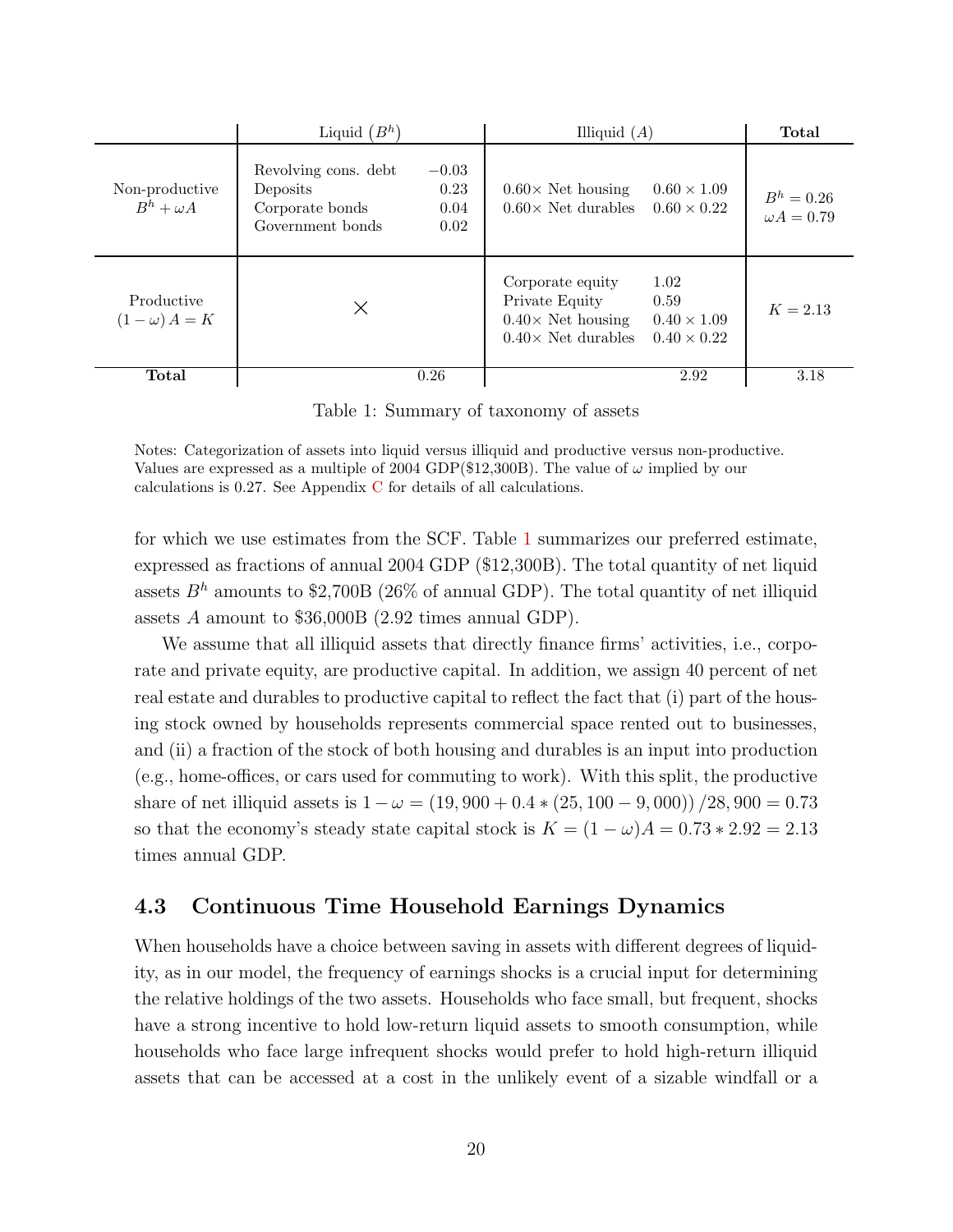severe income loss.

In standard discrete-time error component models (e.g., the classical persistenttransitory model), the frequency of arrival of earnings shocks is dictated by the assumed time period. In continuous-time models, the frequency at which shocks arrive is a property of the stochastic process, and must be estimated alongside the size and persistence of shocks. Empirically, the challenge in estimating the frequency of earnings shocks is that almost all high quality panel earnings data is available only at an annual (or lower) frequency. It is thus challenging to learn about the dynamics of earnings at any higher frequency. Our strategy to overcome this challenge is to infer high frequency earnings dynamics from the *high-order moments* of *annual earnings changes*. To understand why this identification strategy has promise, consider two possible distributions of annual earnings changes, each with the same mean and variance, but with different degrees of kurtosis. The more leptokurtic distribution (i.e., the distribution with more mass concentrated around the mean and in the tails) is likely to have been generated by an earnings process that is dominated by large infrequent shocks; the more platykurtic distribution (i.e., the distribution with more mass in the shoulders) by a process that is dominated by small frequent shocks.

In our model, individual flow earnings are given by  $y_{it} \equiv w_t z_{it} \ell_{it}$ . As we explain in Section [4.5,](#page-25-0) we make assumptions on preferences that imply that all households choose the same optimal hours  $\ell_{it} = \bar{\ell}_t$  for a given wage  $w_t$ . Since earnings are proportional to labor productivity  $z_{it}$  in the cross-section, we work directly with the process for  $z_{it}$ . We model log-earnings as the sum of two independent components

<span id="page-21-1"></span>
$$
\log z_{it} = z_{1,it} + z_{2,it} \tag{30}
$$

where each component  $z_{j,it}$  evolves according to a "jump-drift" process

<span id="page-21-2"></span>
$$
dz_{j,it} = -\beta_j z_{j,it} dt + \epsilon_{j,it} dN_{j,it}, \quad \text{with} \quad \epsilon_{j,it} \sim \mathcal{N}\left(0, \sigma_j^2\right) \tag{31}
$$

and  $dN_{j,it}$  is a pure Poisson process with arrival rate  $\lambda_j$ , i.e. over a small time interval dt,  $dN_{j,it} = 1$  with probability  $\lambda_j dt$  and  $dN_{j,it} = 0$  with probability  $1 - \lambda_j dt$ .

The process for each component is closely related to a discrete time  $AR(1)$  process.<sup>[24](#page-21-0)</sup> The key difference is that in our continuous time formulation, the arrival of each innovation is stochastic, and hence each process has an additional parameter,  $\lambda_j$ , which

<span id="page-21-0"></span><sup>&</sup>lt;sup>24</sup>In particular, if the innovations  $\epsilon_{j,it}$  always arrived at regular intervals (say, annually), rather than stochastically at rate  $\lambda_i$ , then each component would follow an AR(1) process. The drift parameter  $\beta_j$  would correspond to (one minus) the discrete time auto-regressive parameter and the innovation variance  $\sigma_j^2$  would describe the size of innovations. In this sense, the model is only a minimal departure from the familiar persistent-transitory process used to model discrete time earnings data.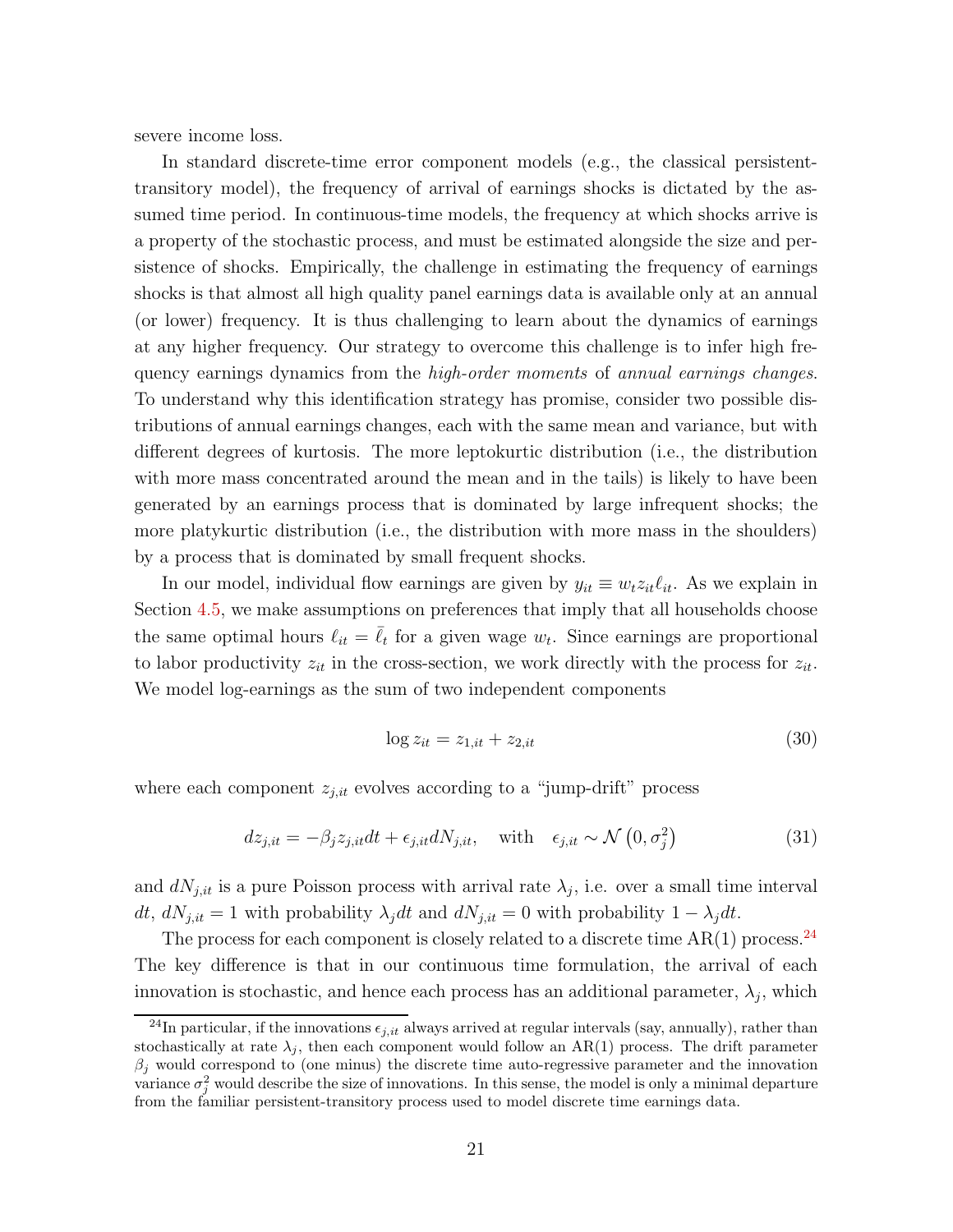| Moment                     | Data | Model     | Model       |
|----------------------------|------|-----------|-------------|
|                            |      | Estimated | Discretized |
| Variance: annual log earns | 0.70 | 0.70      | 0.74        |
| Variance: 1yr change       | 0.23 | 0.23      | 0.21        |
| Variance: 5yr change       | 0.46 | 0.46      | 0.49        |
| Kurtosis: 1yr change       | 17.8 | 16.5      | 15.5        |
| Kurtosis: 5yr change       | 11.6 | 12.1      | 13.2        |
| Frac 1yr change $< 10\%$   | 0.54 | 0.56      | 0.63        |
| Frac 1yr change $< 20\%$   | 0.71 | 0.67      | 0.71        |
| Frac 1yr change $< 50\%$   | 0.86 | 0.85      | 0.83        |
|                            |      |           |             |

Table 2: Earnings Process Estimation Fit

captures the frequency of arrival.[25](#page-22-0)

We estimate the earnings process in  $(30)-(31)$  $(30)-(31)$  by Simulated Method of Moments using Social Security Administration (SSA) data on male earnings from [Guvenen et al.](#page-61-1)  $(2015).^{26}$  $(2015).^{26}$  $(2015).^{26}$  $(2015).^{26}$  These authors report eight key moments that we target in the estimation (see Table  $2^{27}$  $2^{27}$  $2^{27}$  Moments of the distribution of earnings changes at multiple durations are needed to separately identify the two components. Since these data refer to annual earnings, we simulate earnings from the model at a high frequency, aggregate to annual earnings and compare moments from model and data.

The fitted earnings process matches the 8 targeted moments well. The estimated parameter values, reported in Table [3,](#page-23-0) are consistent with the existence of a transitory and a persistent component in earnings. The transitory component  $(j = 1)$  arrives on average once every 3 years and has a half-life of around one quarter. The persistent component  $(j = 2)$  arrives on average once every 38 years and has a half-life of around 18 years. Both components are subject to relatively large, similar sized innovations. In the context of an infinite horizon model, the estimated process thus has the natural interpretation of a large and persistent "career" or "health" shock that is perturbed by periodic temporary shocks. Note that relative to a discrete-time model, our estimated transitory shock is both less frequent, and more temporary than an IID annual shock.

<span id="page-22-0"></span> $25$ [Schmidt](#page-41-7) [\(2015\)](#page-41-7) models earnings dynamics as a discrete-time compound Poisson process, using a similar logic.

<span id="page-22-1"></span><sup>&</sup>lt;sup>26</sup>The main benefits of targeting moments from administrative earnings data such as the SSA are that they are based on a very large sample and so are less prone to measurement error than survey data, and that they are not top-coded. Both features are important: the sample size and absence of measurement error allows a precise estimate of higher-order moments, and the absence of top-coding allows for an accurate portrayal of the right-tail of the income distribution, which is important for capturing the skewness in wealth holdings.

<span id="page-22-2"></span><sup>&</sup>lt;sup>27</sup>We restrict attention to a symmetric process since [Guvenen et al.](#page-61-1)  $(2015)$  find only a small amount of negative skewness in 1-year and 5-year annual changes. It is possible to generate skewness in annual changes by allowing the drift parameters  $\beta_j$  to differ based on the sign of  $z_{j,it}$ .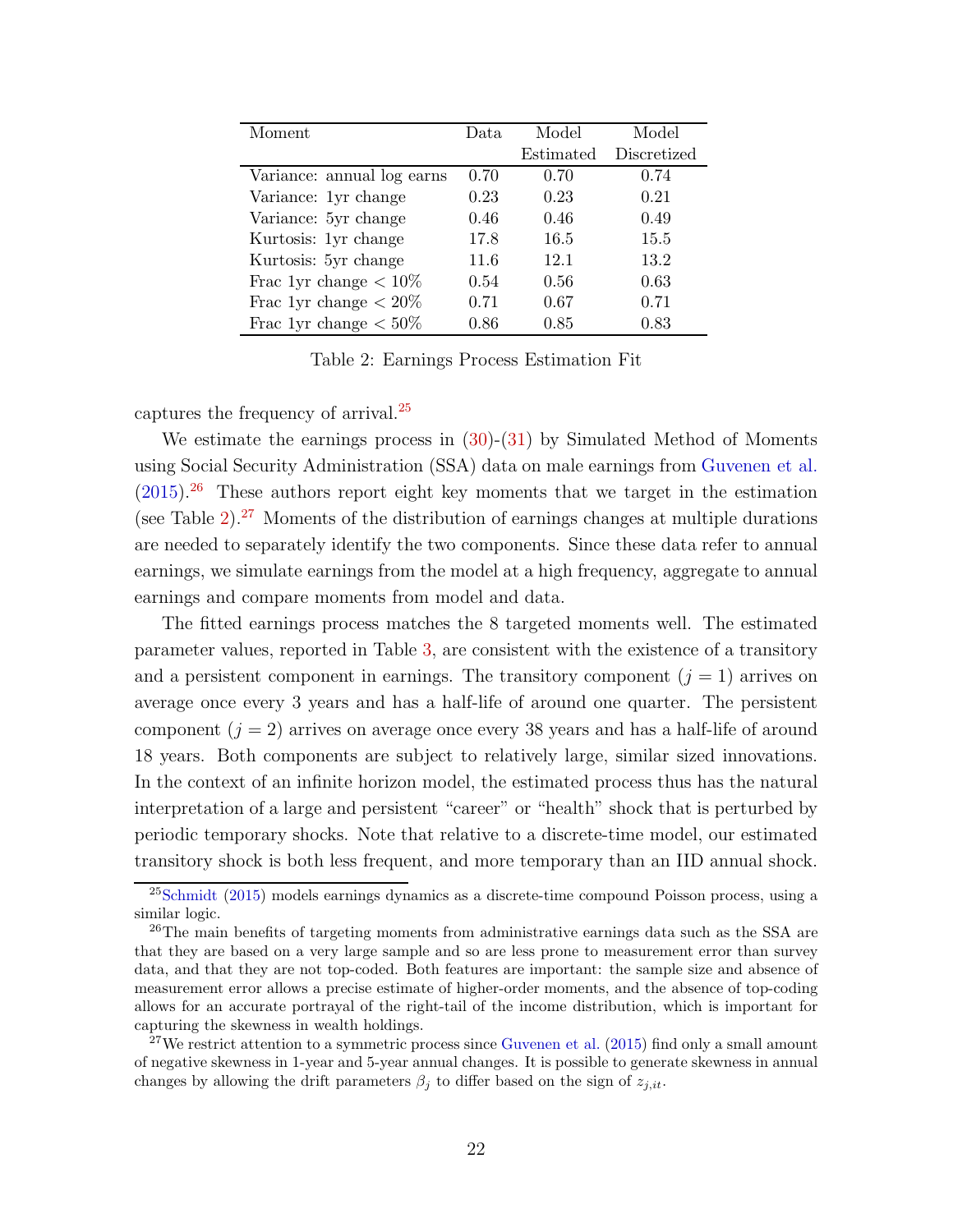| Parameter                    |       | Component Component |
|------------------------------|-------|---------------------|
|                              | $i=1$ | $i=2$               |
| Arrival rate                 | 0.080 | 0.007               |
| Mean reversion               | 0.761 | 0.009               |
| St. Deviation of innovations | 1.74  | 1.53                |

<span id="page-23-0"></span>Table 3: Earnings Process Parameter Estimates. Rates expressed as quarterly values.

Relative to typical earnings process calibrations based on survey data, and consistent with the cross-sectional earnings distribution in SSA data, our earnings process features a large amount of right-tail inequality. For our discretized process, the top 10, 1, and 0.1 percent earnings shares are  $46\%$ ,  $14\%$  and  $4\%$  respectively.<sup>[28](#page-23-1)</sup> This skewed earnings distribution contributes significantly to the model's ability to generates skewed distributions of liquid and illiquid assets. However, unlike much of the existing literature that has generated wealth concentration at the top of the distribution from ad-hoc skewed earnings distributions, here both inequality and dynamics of earnings are disciplined directly by high quality data.<sup>[29](#page-23-2)</sup>

#### 4.4 Adjustment Cost Function and Wealth Distribution

Given values for the capital share, demand elasticity and depreciation rate (all set externally as described in Section [4.5\)](#page-25-0), our target for the capital stock of 2.13 times output yields a steady-state return to productive illiquid assets  $r^a$  of 6.5% per annum. We set the steady-state return on liquid assets at 2\% per annum. In steady-state, nominal and real returns are equal since inflation is zero. Given these returns, and the exogenous process for idiosyncratic labor income, the key parameters that determine the incentives for households to accumulate liquid and illiquid assets are the discount rate  $\rho$ , the intermediation wedge  $\kappa$ , the borrowing limit  $\underline{b}$ , and the four parameters of the adjustment cost function  $\chi_0, \chi_1, \chi_2$  and  $\underline{a}$ .

We set  $\underline{a}$  to \$10,000. Borrowing in the model should be interpreted as unsecured

<span id="page-23-1"></span><sup>28</sup>When solving for optimal household decision rules, we use a discrete approximation to the estimated earnings process with 11 points for the persistent component and 3 points for the transitory component. The fit for the discretized process for the 8 targeted moments is shown in Table [2.](#page-60-1) In Appendix [D.1](#page-56-0) we describe the discretization process in detail and report further statistics from the discretized distribution, including plots of the Lorenz curves for the ergodic distributions from the continuous and discretized processes. The Lorenz curves line up almost exactly, and hence the top shares for the estimated continuous process are very similar to those for the discretized process.

<span id="page-23-2"></span><sup>&</sup>lt;sup>29</sup>The existing literature reverse-engineers a process for earnings risk in order to match data on wealth inequality. This approach typically requires an implausibly extreme characterization of risk, with a top income state around 1,000 times as large as the median, and a high probability of a large fall in earnings. In our discretized process, the highest earnings realization is around 100 times as large as the median, and is realized by only 0.03% of the population.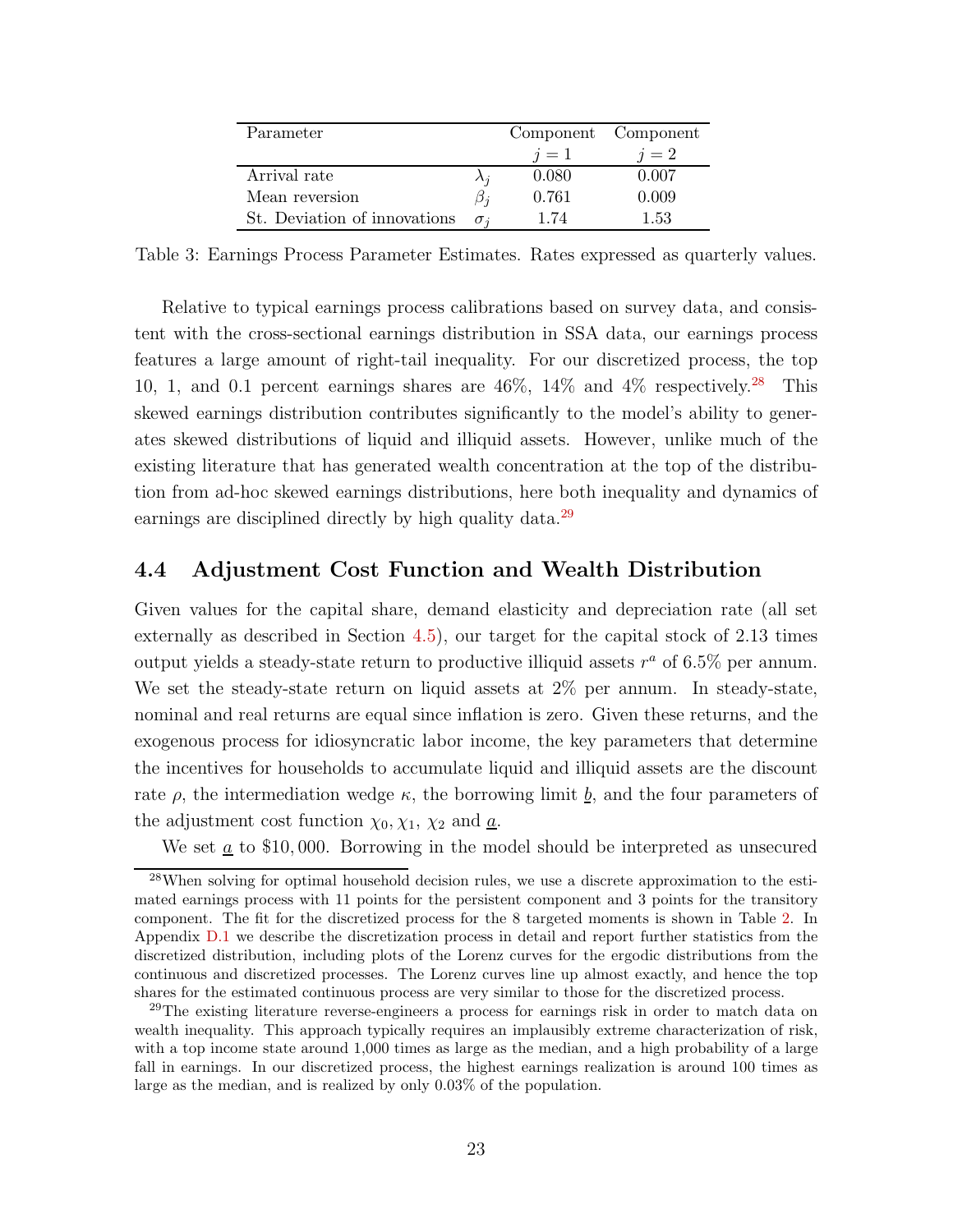|                                            | Data. | Model       | Moment            |
|--------------------------------------------|-------|-------------|-------------------|
| Mean illiquid assets                       |       | 2.920 2.920 | Top $10\%$ s      |
| Mean liquid assets                         | 0.260 | 0.263       | Top $1\%$ sh      |
| Frac. with $b = 0$ and $a = 0$ 0.100 0.124 |       |             | Top $0.1\%$       |
| Frac. with $b = 0$ and $a > 0$ 0.200       |       | 0.162       | Bottom 50         |
| Frac. with $b < 0$                         | 0.150 | 0.142       | Bottom 25         |
|                                            |       |             | $\alpha$ $\alpha$ |

|                   |        | Liquid Wealth |       | Iliquid Wealth |
|-------------------|--------|---------------|-------|----------------|
| Moment            | Data   | Model         | Data  | Model          |
| Top $10\%$ share  | 86\%   | 82\%          | 70\%  | 87%            |
| Top $1\%$ share   | 47\%   | 27\%          | 33%   | 43\%           |
| Top $0.1\%$ share | 17%    | $4\%$         | 12%   | 13%            |
| Bottom 50% share  | $-4\%$ | $-1\%$        | $3\%$ | 0.3%           |
| Bottom 25% share  | $-5\%$ | $-1\%$        | $0\%$ | $0\%$          |
| Gini coefficient  | 0.98   | 0.85          | 0.81  | 0.80           |

<span id="page-24-2"></span>Table 4: Left panel: Moments targeted in calibration. Moments are expressed as ratios to annual output. Right panel: Statistics for the top of the wealth distribution not targeted in the calibration. Data from SCF 2004.

credit, so we set the borrowing limit  $\underline{b}$  exogenously at 1 times quarterly average labor income.<sup>[30](#page-24-0)</sup> We then choose the remaining five parameters  $(\rho, \kappa, \chi_0, \chi_1, \chi_2)$  to match five moments of the distribution of household wealth from the SCF 2004: (i)-(ii) the mean of the illiquid and liquid wealth distributions; (iii)-(iv) the fraction of poor and wealthy hand-to-mouth households, since these are the most important moments of the liquid wealth distribution for determining household consumption responses to income shocks; and (v) the fraction of households with negative net liquid assets, which serves to identify the borrowing wedge. $31$ 

The model matches the five targeted moments well (left panel of Table [4\)](#page-24-2). Figure [1](#page-56-1) displays the distributions of liquid and illiquid wealth in the calibrated model. Despite only targeting a couple of moments of each distribution, the model successfully matches the distributions of liquid and illiquid wealth up to the 99th percentile of the distributions, as is also clear from the right-panel of Table [4](#page-24-2) which reports top wealth shares from the model and data. The full implied Lorenz curves, together with their empirical counterpart from the 2004 SCF, are reported in Figure [D.3](#page-57-0) in Appendix [D.](#page-56-2)<sup>[32](#page-24-3)</sup>

The calibrated annual borrowing wedge is 6.5% (implying an annual borrowing rate of 8.5%), and the calibrated annual discount rate is 4.7%.

The calibrated transaction cost function is displayed in Figure [D.4](#page-58-0) in Appendix

<span id="page-24-0"></span> $30$ In the steady state ergodic distribution only  $0.02\%$  of households are at the limit.

<span id="page-24-1"></span> $31$ We define hand-to-mouth households in the model as those with zero liquid wealth. The targets of 10% and 20% are chosen to replicate the fraction of households with net liquid wealth ∈ [−\$1000, \$1000] with zero and positive illiquid assets, respectively. These targets are similar to estimates in [Kaplan et al.](#page-40-0) [\(2014](#page-40-0)). The target of 15% of households with negative liquid wealth reproduces the fraction of households with net liquid wealth  $\lt$  -\$1000 in the data.

<span id="page-24-3"></span> $32$ It is notoriously challenging to match the extreme right tail of wealth distributions with labor income risk alone, so it is not surprising that the model provides a good fit only up to the 99th percentile. Our model could likely be modified to deliver an even more fat-tailed wealth distribution by following standard strategies in the literature, for example by adding capital income risk as in [Benhabib et al.](#page-39-12) [\(2014\)](#page-39-12).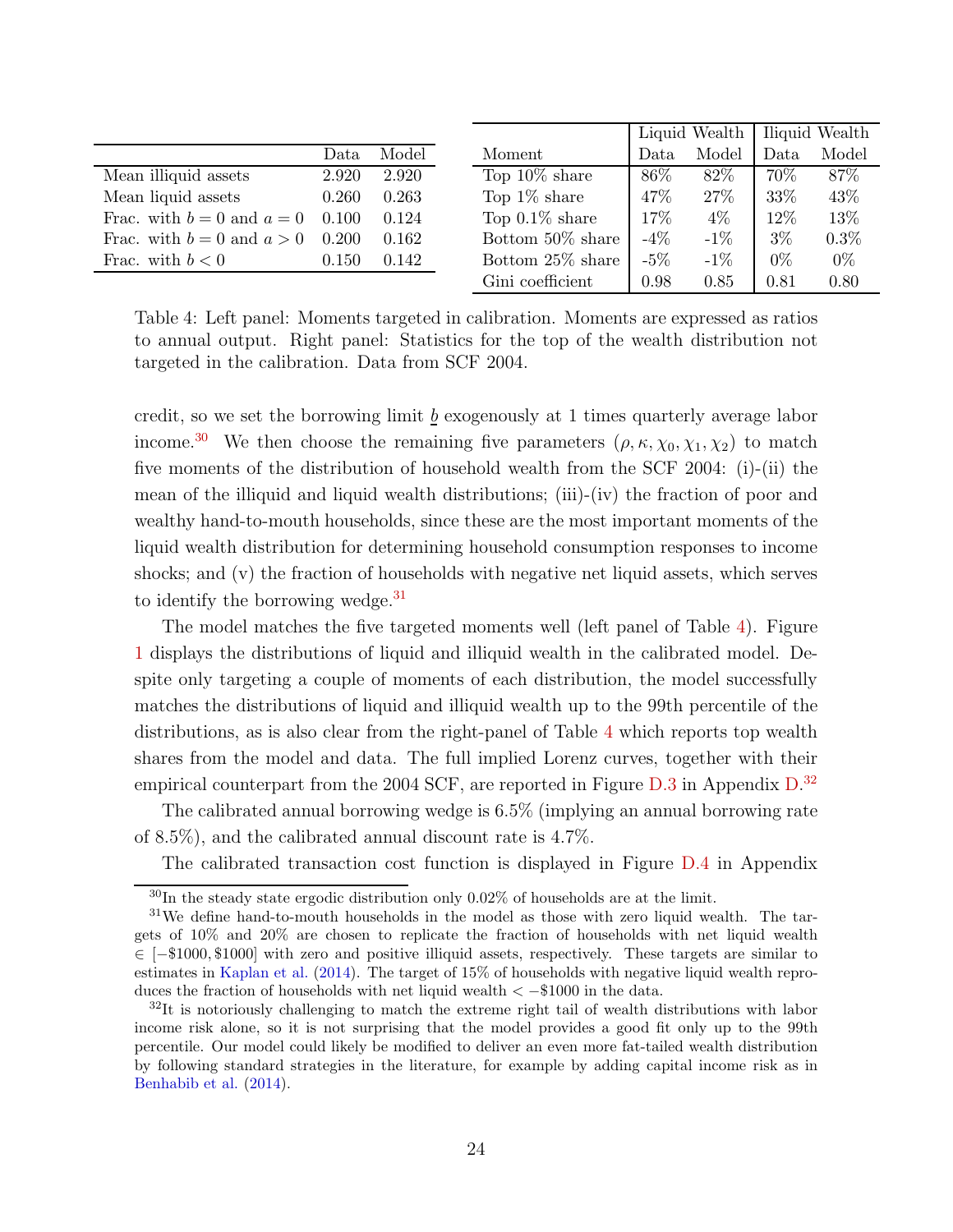

Figure 1: Distributions of liquid and illiquid wealth.

[D.](#page-56-2) In the resulting ergodic distribution, roughly half of households adjust in a given quarter. Conditional on making a deposit or withdrawal, the median absolute quarterly transaction as a fraction of the stock of illiquid assets is 1.3%. The quarterly transaction cost for a transaction this size is at most 11% of the transaction. In steady-state the equilibrium aggregate transaction costs, which one can interpret as financial services, amount to 2% of GDP.

#### <span id="page-25-0"></span>4.5 Remaining Model Parameters

**Demographics** We set the quarterly death rate  $\lambda$  to  $\frac{1}{180}$  so that the average lifespan of a household is 45 years.

Preferences Households have instantaneous utility over consumption and labor supply as in [Greenwood et al.](#page-40-14) [\(1988](#page-40-14)), so that there are no wealth effects on labor supply. As in [Bayer et al.](#page-39-7) [\(2015\)](#page-39-7), we modify preferences so that labor supply responds only to changes in the aggregate wage rate per efficiency unit of labor and not to changes in idiosyncratic labor efficiency:

<span id="page-25-1"></span>
$$
u_i(c, h, \ell) = \frac{\left[ (c - v_i(\ell))^{1-\zeta} h^{\zeta} \right]^{1-\gamma} - 1}{1-\gamma}, \quad \text{with} \quad v_i(\ell) = \psi z_i \frac{\ell^{1+\frac{1}{\varphi}}}{1+\frac{1}{\varphi}}.
$$
 (32)

With these preferences, all households optimally choose to work the same number of hours for a given aggregate wage rate, which allows us to calibrate directly to earnings data, and simplifies the numerical solution of the model outside of steady state.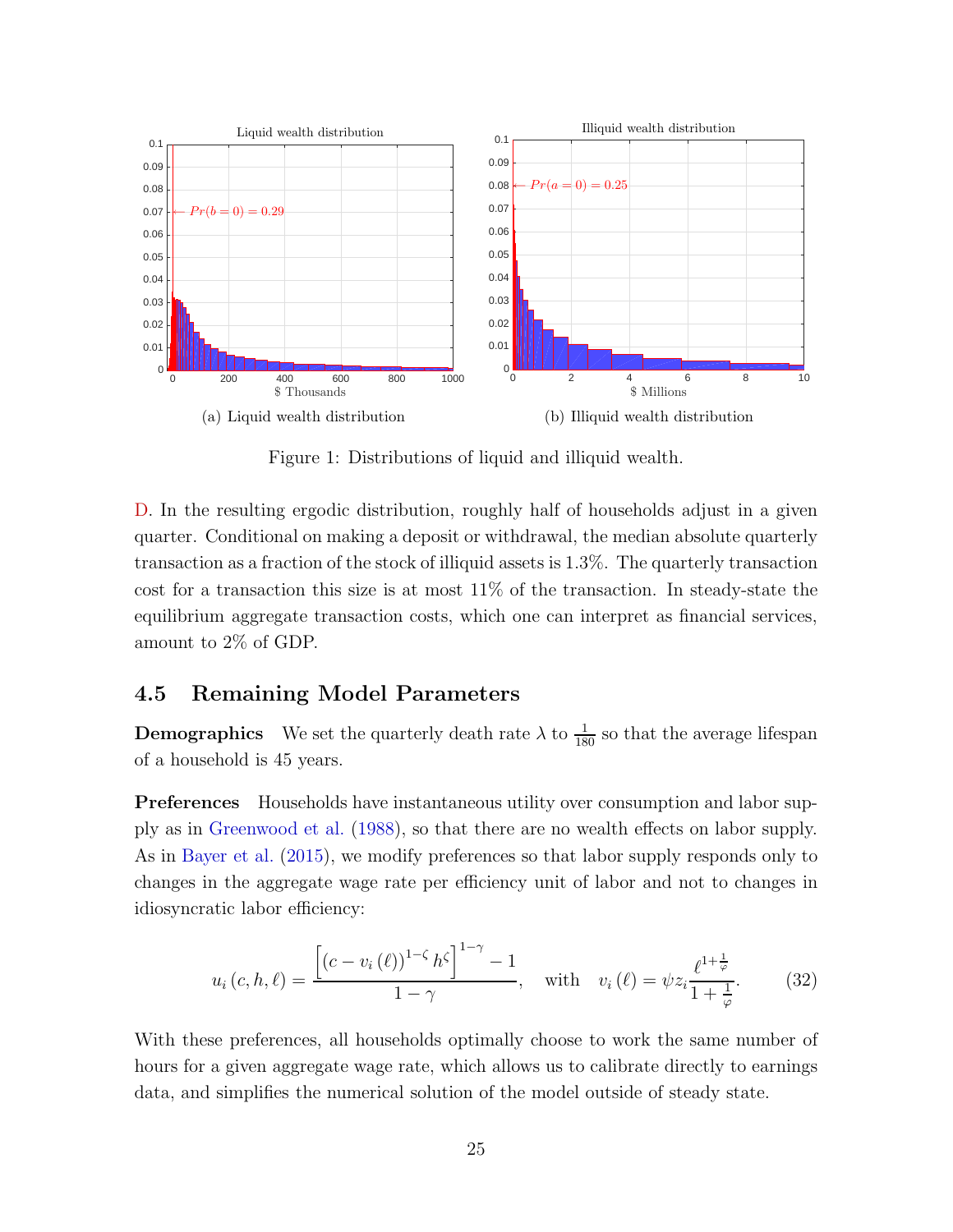We set the curvature parameter  $\gamma$  to 1, the Frisch elasticity of labor supply,  $\varphi$ , to 0.5, and the disutility of labor,  $\psi$  to 27 so that hours worked are equal to 1/3 of the time endowment in steady-state. We choose the weight on housing,  $\zeta$  to replicate the aggregate expenditure share on housing, which is roughly 15%. Given these parameters the mean value for the intertemporal elasticity of substitution (IES) in the ergodic distribution is  $0.75^{33}$  $0.75^{33}$  $0.75^{33}$ 

**Production** The elasticity of substitution for final goods producers is set to  $\varepsilon = 10$ , implying a steady state markup  $1/(\varepsilon - 1)$  of 11%. Intermediate goods producers have a weight on capital of  $\alpha = 0.33$ , which yields a capital share of 30%, a labor share of 60%, and a profit share of 10%.

We parameterize the dependence of depreciation on utilization as  $\delta(u) = \overline{\delta} +$  $\bar{r}^k$  $\frac{\bar{r}^k}{1+1/\delta^u}(u^{1+1/\delta^u}-1)$  with  $\bar{\delta}=10\%$  per annum, and  $\delta^u=5$  implying an elasticity of depreciation to utilization of 1.2. We set the constant  $\theta$  in the price adjustment cost function to 100, so that the slope of the Phillips curve in [\(20\)](#page-16-0) is  $\varepsilon/\theta = 0.1$ . Both values are the middle of the range commonly used in the literature.<sup>[34](#page-26-1)</sup>

Government policy The tax function in  $(24)$  consists of a lump-sum transfer T and a proportional tax rate  $\tau$ . We set  $\tau$  to 0.25 and choose T to so that in steady state 40% of households receive a net transfer from the government, consistent with data from the [Congressional Budget Office](#page-39-13) [\(2013\)](#page-39-13). In our baseline model, the government is the only provider of liquid assets. Given our calibration of household liquid asset holdings, government debt is equal to 23.1% of annual GDP. Government expenditures are then determined residually from the government budget constraint [\(25\)](#page-17-5).

**Monetary Policy** We set the Taylor rule coefficient  $\phi$  to 1.25, which is in the middle of the range commonly used for New Keynesian models.

#### 4.6 Micro Consumption Behavior

How successful is the calibrated model at generating empirically realistic distributions of household responses to changes in labor income? Some of the most convincing empirical evidence on marginal propensities to consume (MPCs) comes from household consumption responses to the tax rebates of 2001 and fiscal stimulus payments of 2008 (see e.g. [Johnson et al.](#page-40-2), [2006;](#page-40-2) [Parker et al.,](#page-41-1) [2013;](#page-41-1) [Misra and Surico](#page-40-3), [2014](#page-40-3)). This

<span id="page-26-0"></span><sup>&</sup>lt;sup>33</sup>The IES is defined as  $\frac{-u_c}{c u_{cc}}$ . With our preference specification, this implies the formula  $\frac{c-v(\ell)}{(\gamma+\zeta(1-\gamma))c}$ .

<span id="page-26-1"></span><sup>&</sup>lt;sup>34</sup>See e.g. the survey by [Schorfheide](#page-41-8) [\(2008](#page-41-8)) who cites a range of estimates from  $0.005$  to  $0.135$ from studies using the labor share as a proxy to measure marginal costs, an approach suggested by [Gali and Gertler](#page-40-15) [\(1999\)](#page-40-15). We consider robustness analyses in this range.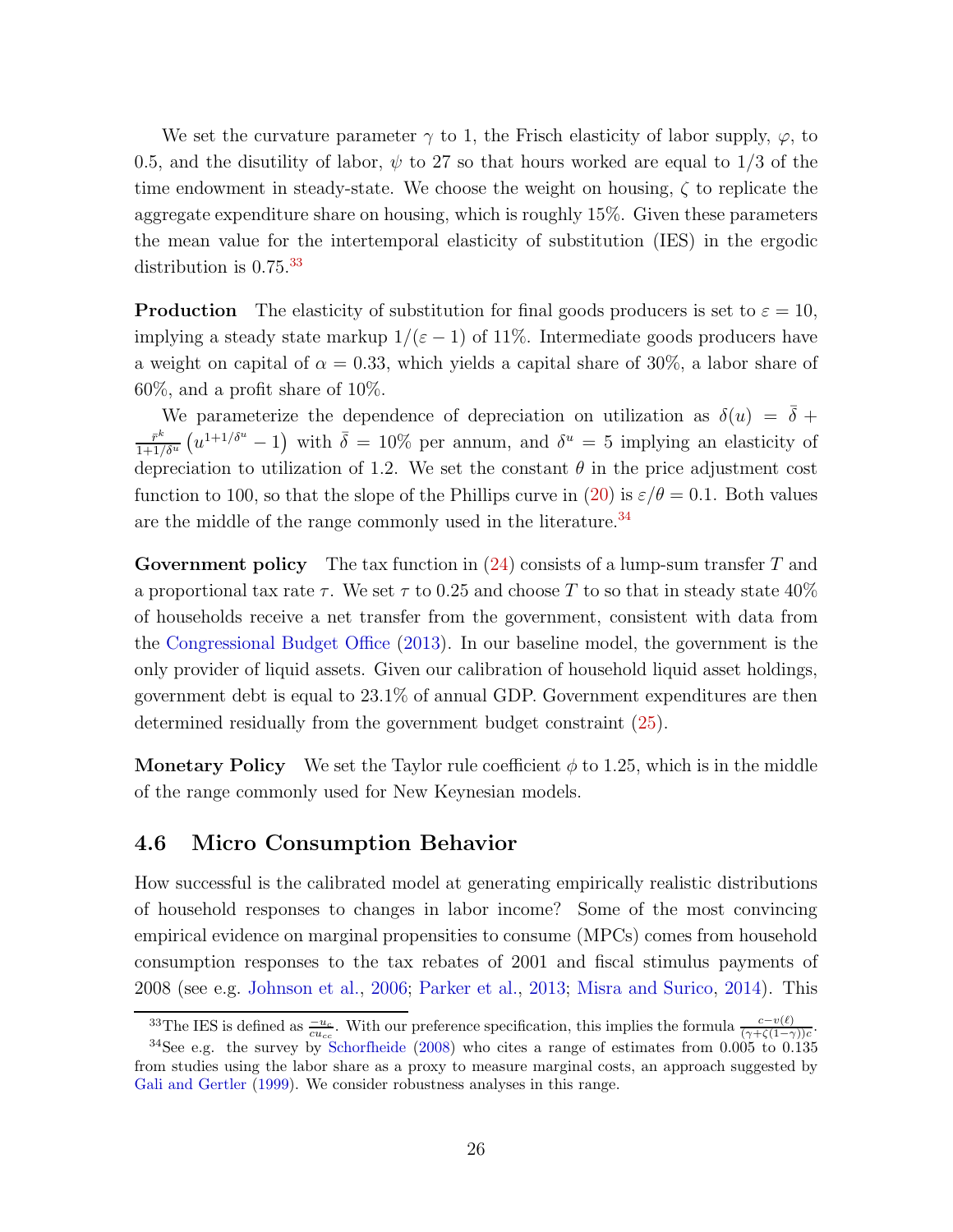

Figure 2: MPC Heterogeneity

collective quasi-experimental evidence concludes that households spend approximately 25 percent of these payments (which average around \$500) on nondurables in the quarter that they are received.

Let  $\text{MPC}^x_\tau(a, b, z)$  be the MPC to consume out of x additional dollars of liquid wealth over a period of length  $\tau$  quarters. This notion of MPC is directly comparable to the empirical evidence cited above. In Appendix [B.4](#page-53-0) we state the formal definition and show how to compute it directly from households' consumption policy functions using the Feynman-Kac formula.

The average quarterly MPC out of a \$500 transfer is 17% in the model, which is within the range of typical empirical estimates. As seen in Figure  $2(a)$  $2(a)$  the fraction consumed decreases with the size of the transfer, and increases sharply as the horizon increases. The average MPCs in Figure [2\(](#page-56-3)a) mask important heterogeneity across the population. This heterogeneity can be seen in Figure [2\(](#page-56-3)b), which plots the function  $\text{MPC}^x_\tau(a, b, z)$  for a  $x = $500$  payment over one quarter as a function of liquid and illiquid assets, for the median value of labor productivity  $z$ . The figure illustrates the strong source of bi-modality in the distribution of consumption responses in the population. Both in the model and data, the average response of 17% is composed of a group of households with positive net liquid wealth and very low consumption responses, and another group of hand-to-mouth households —many of whom have positive illiquid wealth— with net liquid assets close to zero who display consumption responses between forty and fifty percent. Note that, as expected, holdings of illiquid wealth play only a minor role in determining the consumption response to a \$500 payment. This striking heterogeneity in MPCs underlines the importance of obtaining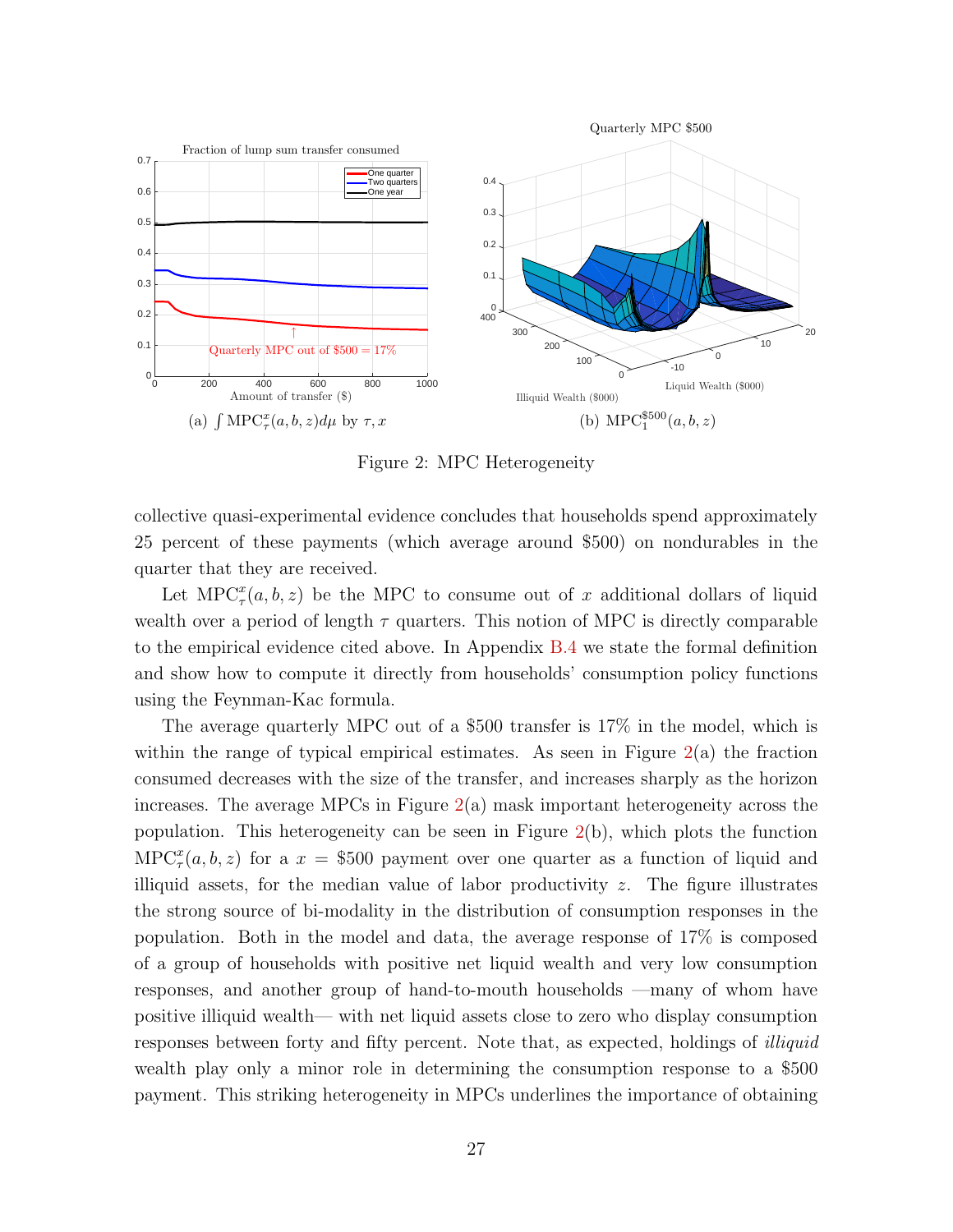

Figure 3: Impulse Responses of Interest rate, Inflation, and Consumption

a realistic distribution of both wealth components. With such distributions in hand, we now turn to the monetary transmission mechanism.

#### <span id="page-28-0"></span>5 The Monetary Transmission Mechanism

Our main results concern the response of the economy to a one-time unexpected monetary shock. We assume that the economy is initially in steady state and that monetary policy follows the Taylor rule [\(23\)](#page-17-3) with  $\epsilon_t = 0$ . We consider an experiment in which at time  $t = 0$ , there is a quarterly innovation to the Taylor rule of  $\epsilon_0 = -0.25\%$  (i.e.  $-1\%$  annually) that then mean-reverts at rate  $\eta$ , i.e.,  $\epsilon_t = e^{-\eta t} \epsilon_0$ . We set  $\eta = 0.5$ , corresponding to a quarterly autocorrelation of  $e^{-\eta} = 0.61$ .

#### 5.1 Impulse Response to a Monetary Shock

Figure [3\(](#page-57-0)a) displays the exogenous time path for the innovation  $\epsilon$  and the implied changes in the liquid interest rate and rate of inflation. Figure [3\(](#page-57-0)b) displays the corresponding impulse responses for aggregate consumption (nondurable plus housing services). In response to an expansionary monetary policy shock, the real return on liquid assets  $r_t^b$  falls. This stimulates both consumption and investment, and leads to an increase in both output and inflation. The magnitudes of these responses are, at least qualitatively, consistent with empirical evidence from VARs. In particular, output increases by more than consumption and less than investment.[35](#page-28-1)

<span id="page-28-1"></span><sup>35</sup>See e.g. Figure 1 in [Christiano et al.](#page-39-4) [\(2005](#page-39-4)). Our model cannot generate hump-shaped impulse responses since we abstract from the modeling ingredients in typical medium-scale DSGE models that generate these dynamics, such as external habits and investment adjustment costs.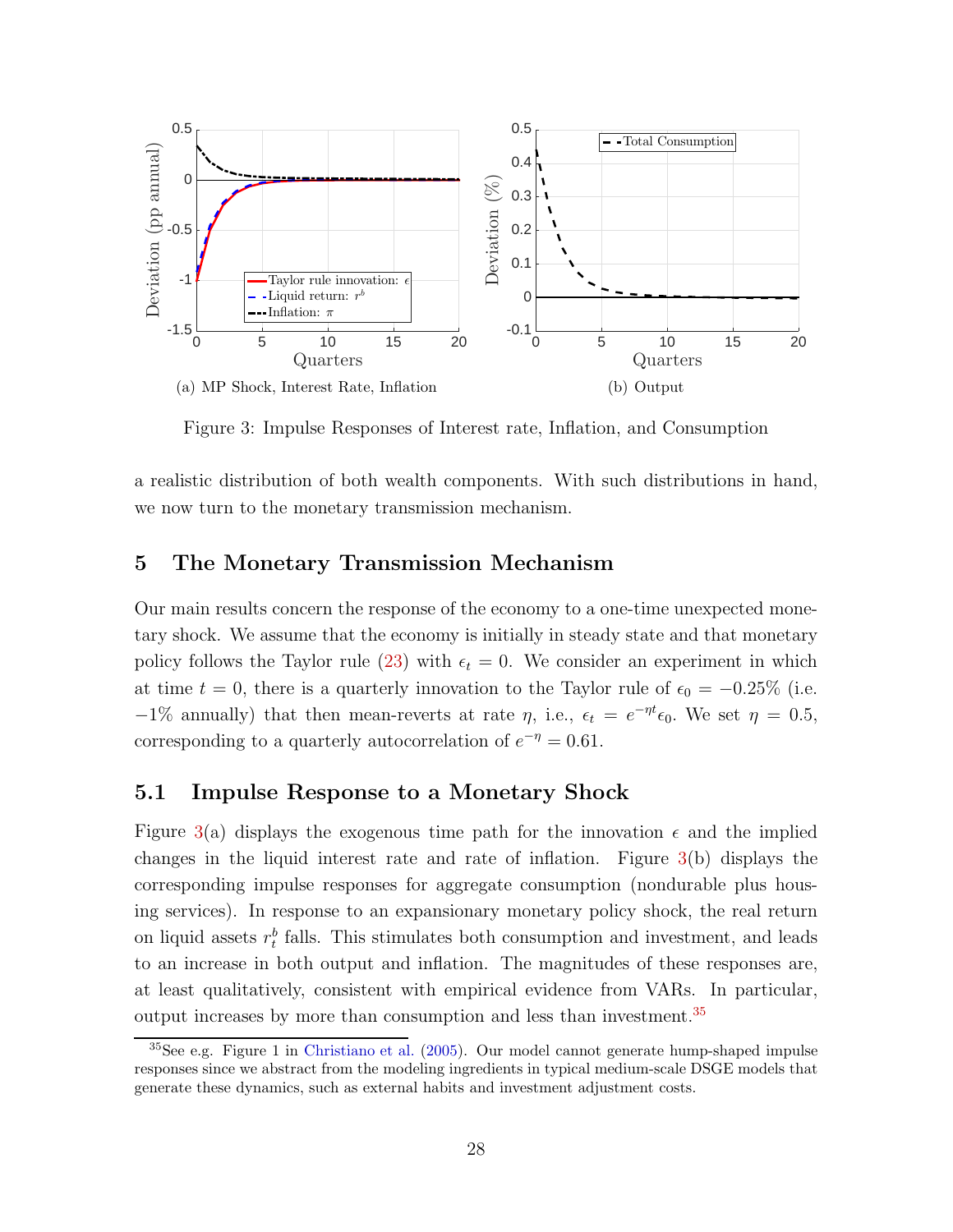How do these magnitudes compare to the corresponding response in simple RANK and TANK models? In equation [\(2\)](#page-7-2) in Section [2](#page-5-0) we showed that in the RANK model, the elasticity of consumption with respect to the real interest rate is equal to  $-(\gamma\eta)^{-1}$ , where  $\frac{1}{\gamma}$  is the IES. In our HANK model, the average IES is 0.75, so with a persistence of  $\eta = 0.5$ , the implied elasticity in a RANK model would be -1.5. In TANK, the corresponding number is nearly  $-2^{36}$  $-2^{36}$  $-2^{36}$  Thus, in HANK the elasticity is about 50% higher (Table [5,](#page-32-0) Column 1) than in RANK, and closer to the one in TANK. In the next section, we shed light on the monetary transmission mechanism in HANK by studying the response of aggregate non-durable consumption to a monetary shock through the lens of a decomposition analogous to the one developed in Section [2.](#page-5-0)

#### 5.2 Direct and Indirect Effects of Monetary Policy in HANK

We begin by writing aggregate non-durable consumption  $C_t$  explicitly as a function of the sequence of prices and government policy  $\{r_t^b, r_t^a, w_t, T_t\}_{t\geq 0}$ :

<span id="page-29-2"></span>
$$
C_t(\{r_t^b, r_t^a, w_t, T_t\}_{t\geq 0}) = \int c_t(a, b, z; \{r_t^b, r_t^a, w_t, T_t\}_{t\geq 0}) d\mu_t.
$$
 (33)

Here  $c_t(a, b, z; \{r_t^b, r_t^a, w_t, T_t\}_{t \geq 0})$  is the household consumption policy function and  $\mu_t(da, db, dz; \{r_t^b, r_t^a, w_t, T_t\}_{t \geq 0})$  is the joint distribution of liquid and illiquid assets and idiosyncratic income.[37](#page-29-1) The explicit dependence of consumption on the time path of transfers  $\{T_t\}_{t\geq0}$ , in addition to prices, is important, since in our baseline specification of fiscal policy, we assume that transfers adjust in response to the monetary shock to keep the government budget constraint balanced, as we did in Section [2.2.](#page-9-0)

Totally differentiating [\(33\)](#page-29-2), we decompose the consumption response at  $t = 0$  as

<span id="page-29-4"></span>
$$
dC_0 = \underbrace{\int_0^\infty \frac{\partial C_0}{\partial r_t^b} dr_t^b dt}_{\text{direct effect}} + \underbrace{\int_0^\infty \left( \frac{\partial C_0}{\partial w_t} dw_t + \frac{\partial C_0}{\partial r_t^a} dr_t^a + \frac{\partial C_0}{\partial T_t} dT_t \right) dt}_{\text{indirect effects}}.
$$
 (34)

The first term in the decomposition reflects direct effects of a change in the path of the liquid return, holding labor income, the illiquid return and fiscal policy constant.<sup>[38](#page-29-3)</sup>

<span id="page-29-0"></span><sup>36</sup>This calculation is based on equation [\(9\)](#page-10-1) under the same debt-GDP ratio as in the model, a fraction of spenders  $\Lambda = 0.3$ , and the assumption that the government distributes transfers uniformly in the population, i.e.  $\Lambda^T = \Lambda$ .

<span id="page-29-1"></span><sup>&</sup>lt;sup>37</sup>Strictly speaking, because households are forward-looking the consumption policy function at time t is only a function of the sequence of prices from time t onwards  $\{r_s^b, r_s^a, w_s, T_s\}_{s\geq t}$ . Similarly, the distribution is backward-looking and is only a function of the sequence of prices up to time  $t$ ,  $\{r_s^b, r_s^a, w_s, T_s\}_{s \leq t}$ . We chose the somewhat less precise notation above for simplicity.

<span id="page-29-3"></span><sup>&</sup>lt;sup>38</sup>We define the direct effect of a monetary policy with respect to changes in  $r_t^b$  because this is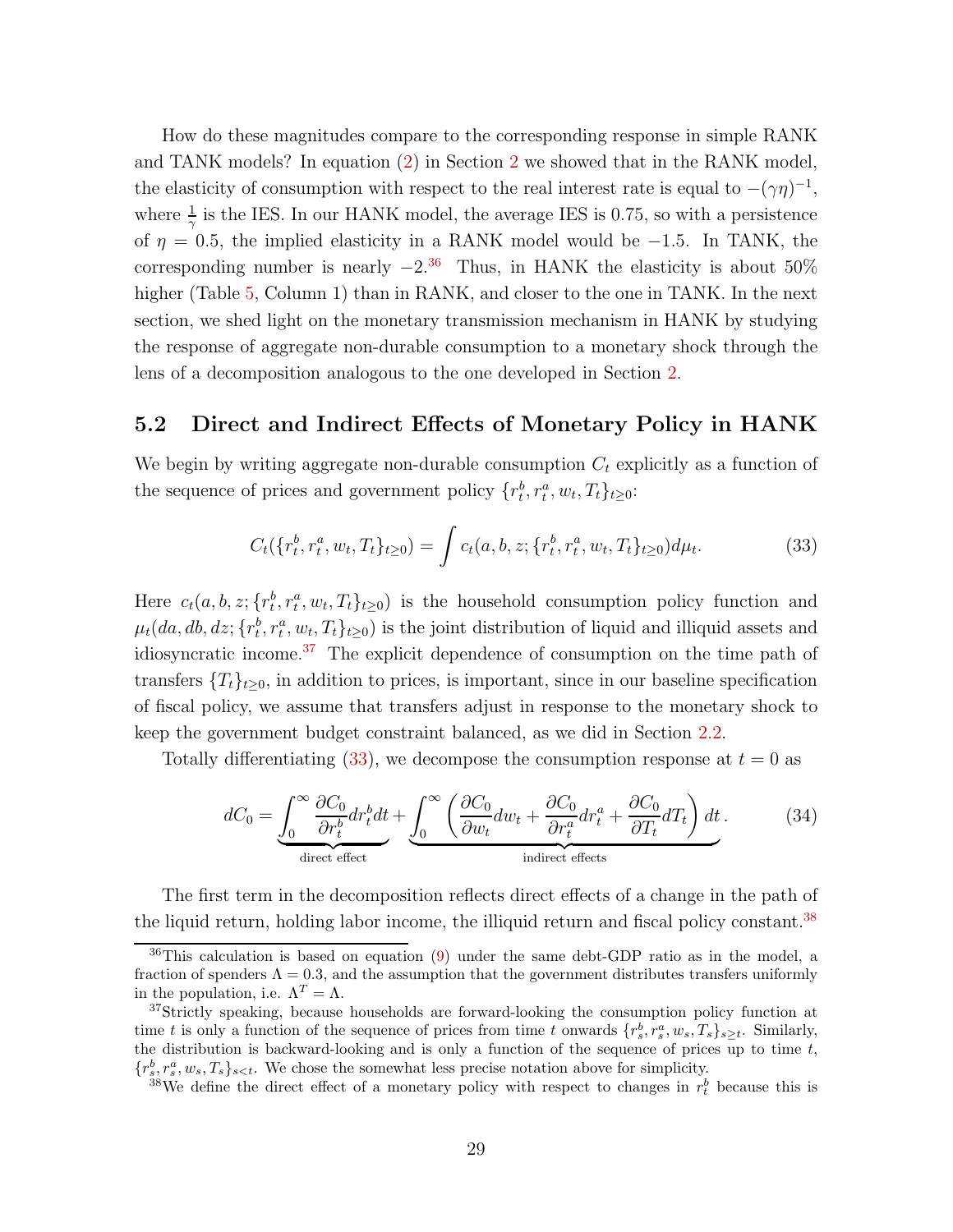The path of liquid rates enters the households' budget constraint and households therefore respond directly to interest rate changes. This direct effect itself consists of intertemporal substitution, as well as income effects which arise because aggregate liquid assets are in positive net supply and unequally distributed in the cross section.<sup>[39](#page-30-0)</sup>

The remaining terms in the decomposition reflect the indirect effects of changes in wages, illiquid return, and the government budget constraint that arise in general equilibrium. There are three separate indirect channels. First, when the liquid return falls, the aforementioned direct effects cause households to increase consumption. In order to meet this additional demand for goods, intermediate firms increase their demand for labor, which pushes up the wage. Households respond to the increase in labor income by further increasing their consumption expenditures. Second, if the illiquid return changes in response to the change in the liquid return, consumption may be further affected through deposits into/withdrawals from the illiquid account. Third, households respond to variation in income transfers that result from the fiscal response to a lower liquid return. The fiscal response is due to both the change in the government's interest payments on its debt and because additional labor income results in a growth in tax revenues for the government, which loosens the government budget constraint, and leads to an increase in transfers.

We now evaluate each of these components numerically. We do this by feeding each element of the time paths of equilibrium prices and government policy  $\{r_t^b, r_t^a, w_t, T_t\}_{t\geq 0}$ , into the households' optimization problem one at a time, while keeping the remaining elements fixed at their steady state values. For example, we compute the first term in [\(34\)](#page-29-4), the direct effect of changes in the liquid return  $\{r_t^b\}_{t\geq0}$ , as

$$
C_t^{r^b} = \int c(a, b, z; \{r^b_t, \bar{r}^a, \bar{w}, \bar{T}\}_{t \ge 0}) d\mu_t^{r^b}
$$

where  $\mu_t^{r^b} = \mu_t(da, db, dz; \{r_t^b, \bar{r}^a, \bar{w}, \bar{T}\}_{t \geq 0})$ . That is, the direct effect on consumption of changes in  $\{r_t^b\}_{t\geq 0}$  is the aggregate *partial-equilibrium* consumption response of a continuum of households that face a time-varying interest rate path  $\{r_t^b\}_{t\geq 0}$  but an illiquid asset return  $\bar{r}^a$ , wage  $\bar{w}$  and lump-sum transfer  $\bar{T}$  constant at their steady-state values. The other terms in the decomposition are computed in a similar fashion.

the relevant price from the point of view of households. Alternatively, we could define it "even more directly" with respect to the monetary policy shock  $\epsilon_t$ . With this alternative decomposition, the direct effect in [\(34\)](#page-29-4) would be split further into a direct due to  $\epsilon_t$  and an indirect effect due to inflation  $\pi_t$ . This follows because  $r_t^b = \bar{r}^b + (\phi - 1)\pi_t + \epsilon_t$  from [\(23\)](#page-17-3) and the Fisher equation. Figure [3\(](#page-57-0)a) shows that the drops in  $r_t^b$  and  $\epsilon_t$  are almost equal so that the two decompositions are quantitatively similar.

<span id="page-30-0"></span><sup>&</sup>lt;sup>39</sup>[Auclert](#page-39-5) [\(2014\)](#page-39-5) further decomposes this direct effect  $\int_0^\infty (\partial C_0/\partial r_t^b) dr_t^b$  into various components using insights from consumer theory.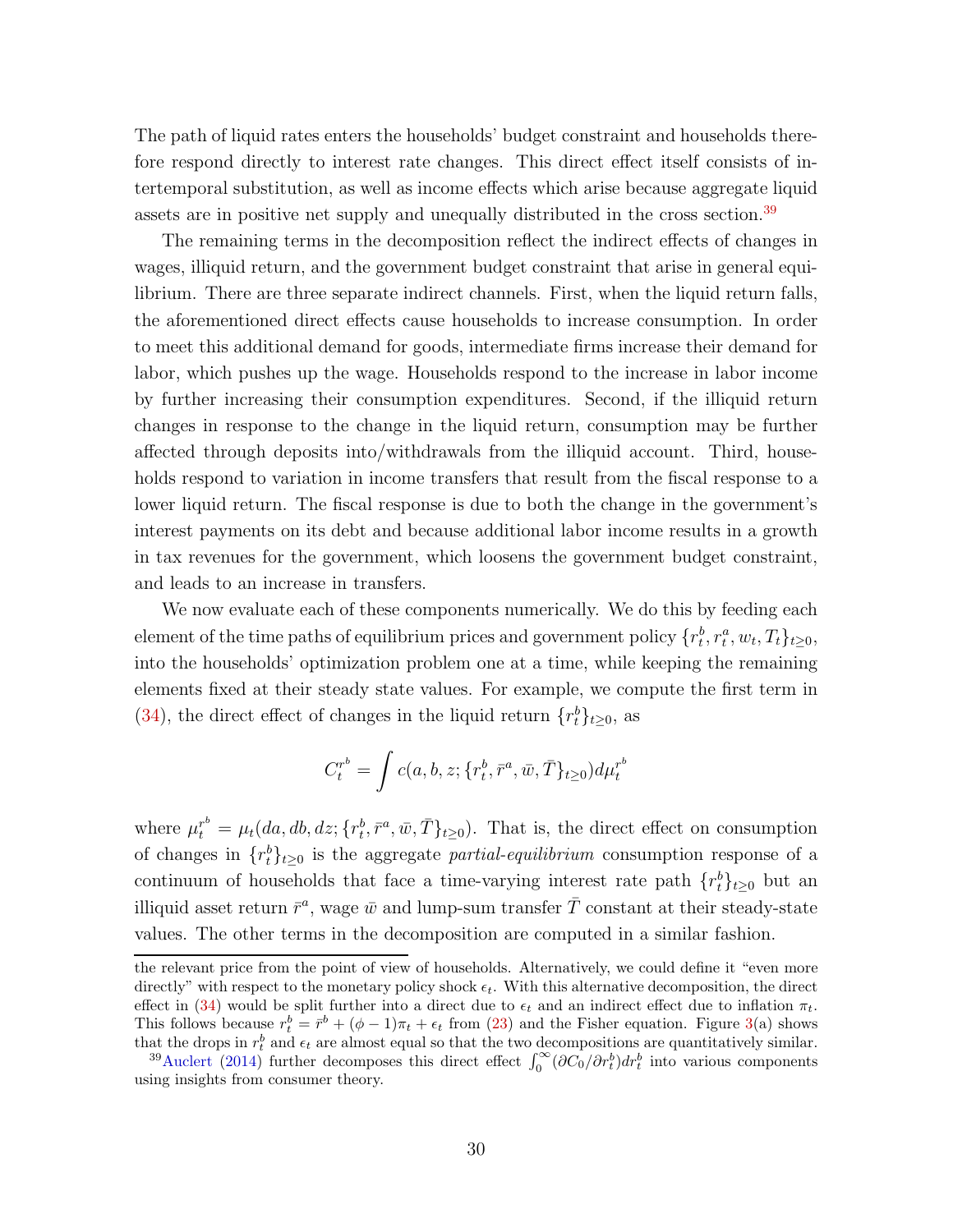

Figure 4: Direct and Indirect Effects of Monetary Policy in HANK

Notes: Returns are shown as annual percentage point deviations from steady state. Real wage and lump sum transfers are shown as log deviations from steady state.

The equilibrium time paths for the prices that we feed into the households' problem are displayed in Figure  $4(a)$  $4(a)$ , alongside the resulting decomposition in Figure  $4(b)$ . In the bottom panel of Table [5](#page-32-0) we explicitly report the contribution of each component to the overall first quarter consumption response.[40](#page-31-0)

The decomposition reveals two quantitative insights into the monetary transmission mechanism, which turn out to be extremely robust. First, the combined indirect effects are substantially larger than the direct effect. In our HANK model, the indirect effects account for 90 percent of the first quarter consumption response, while the direct effect accounts for only 10 percent of the response. This is in stark contrast to typical RANK models, as we argued in Section [2.](#page-5-0) In RANK models, aggregate consumption rises in response to a fall in interest rates, even holding income constant, because households substitute current consumption for future consumption.

Second, in HANK the fiscal response to the monetary policy shock, captured by the term labeled "Indirect: T", plays a significant role in the overall dynamics of aggregate consumption. Transfers rise when the interest payments on government debt fall and aggregate income rises, and these additional transfers are largely spent by hand-to-mouth households. This mechanism shares similarities with TANK models with government debt where, like in HANK, the presence of non-Ricardian households means that the fiscal response may be a potentially important component of the indirect

<span id="page-31-0"></span> $^{40}$ In principle, the contribution of the components need not add to 100%, since the exact decomposition holds only for infinitesimal changes in prices, as in Proposition [1](#page-8-4) for the stylized model of Section [2.](#page-5-0) In practice, though, they almost exactly do.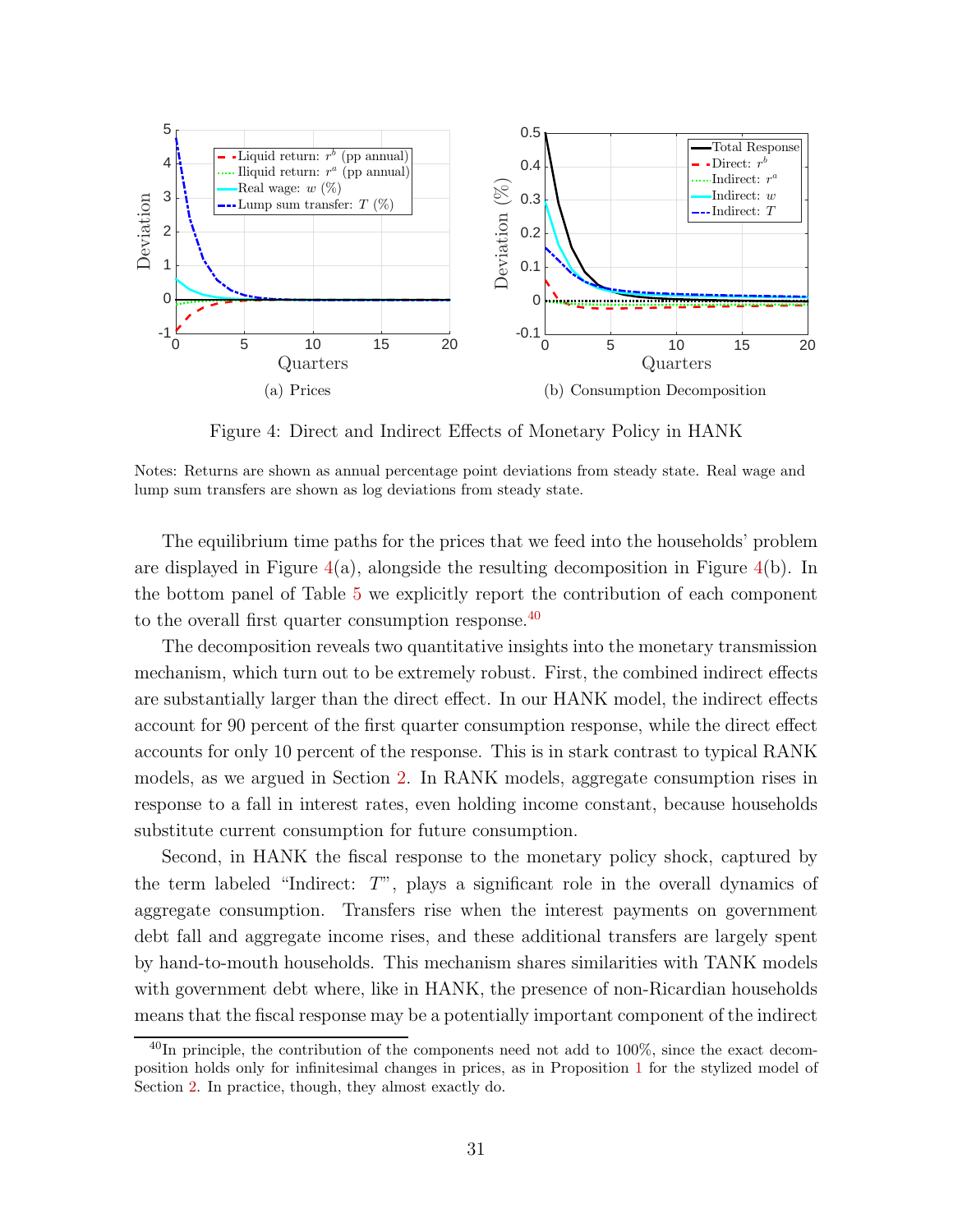|                                                 | <b>Baseline</b>     | $\delta^u=0$        | Sticky wages        | $\phi = 1.1$        | $\phi = 2.0$        | $\frac{\varepsilon}{\theta} = 0.2$ | $\frac{\varepsilon}{\theta} = 0.02$ |
|-------------------------------------------------|---------------------|---------------------|---------------------|---------------------|---------------------|------------------------------------|-------------------------------------|
|                                                 | (1)                 | $\left( 2\right)$   | $\left( 3\right)$   | $\left( 4\right)$   | (5)                 | (6)                                | (7)                                 |
| Change in $r^b$ (pp)                            | $-0.23\%$           | $-0.22\%$           | $-0.23\%$           | $-0.24\%$           | $-0.18\%$           | $-0.21%$                           | $-0.24%$                            |
| Change in $Y_0$ (%)                             | $0.41\%$            | $0.17\%$            | 0.61%               | $0.43\%$            | $0.33\%$            | $0.38\%$                           | $0.44\%$                            |
| Implied elasticity $Y_0$                        | $-1.77$             | $-0.79$             | $-2.65$             | $-1.78$             | $-1.81$             | $-1.78$                            | $-1.79$                             |
| Change in $C_0$ (%)<br>Implied elasticity $C_0$ | $0.50\%$<br>$-2.20$ | $0.48\%$<br>$-2.17$ | $0.70\%$<br>$-3.06$ | $0.53\%$<br>$-2.21$ | $0.42\%$<br>$-2.26$ | $0.47\%$<br>$-2.22$                | $0.54\%$<br>$-2.23$                 |
| Component of Change in $C$ due to:              |                     |                     |                     |                     |                     |                                    |                                     |
| Direct effect: $r^b$                            | 12%                 | 12\%                | $9\%$               | 12\%                | 12\%                | 12\%                               | 13\%                                |
| Indirect effect: $w$                            | 59%                 | 58%                 | $69\%$              | 59%                 | 58%                 | 58%                                | 59%                                 |
| Indirect effect: $T$                            | 32\%                | 31\%                | 24\%                | 32\%                | 30\%                | 31\%                               | 32%                                 |
| Indirect effect: $r^a$                          | $0\%$               | $0\%$               | $0\%$               | $0\%$               | $0\%$               | $0\%$                              | $0\%$                               |

<span id="page-32-0"></span>Table 5: Decomposition of monetary shock on non-durable consumption

Notes: First quarter responses of quarterly flows. Column (1) is baseline specification as described in main text. In column (2) there is no variable capital utilization. In column (3) we assume partial real wage stickiness. In columns  $(4)-(5)$  we alter the Taylor rule coefficient. In columns  $(6)-(7)$  we alter the wage stickiness parameter.

effects of monetary policy.

Both of these findings are robust. The remaining columns of Table [5](#page-32-0) report analogous results from various alternative model specifications. In the baseline model we allowed for variable capital utilization to help increase the response of investment to the monetary shock. When variable capital utilization is fixed (column 2), the smaller investment volatility means that the response of output is only half as large as in the baseline. However, both the consumption response and its decomposition are unaffected by this change. In the baseline model we assumed full wage flexibility. Allowing for wage stickiness (column 3) leads to a 50% larger overall response of both output and consumption, which is weighted even more heavily towards the general equilibrium increase in labor income.[41](#page-32-1) Since marginal costs do not rise as much when wages are sticky, the aggregate demand effects are stronger and household labor income increases even more than in the baseline. The remaining columns of Table [5](#page-32-0) show that the two key parameters that determine the strength of the New Keynesian elements in the

<span id="page-32-1"></span> $41$ See Appendix [B.5](#page-54-1) for details of the model with sticky wages. We assume that the real wage is an equally weighted geometric average of households' real marginal rate of substitution and the real steady state wage, and that equilibrium labor is determined solely by labor demand. This is a simple and commonly used strategy for incorporating sticky wages (see e.g. [Shimer,](#page-41-9) [2010\)](#page-41-9).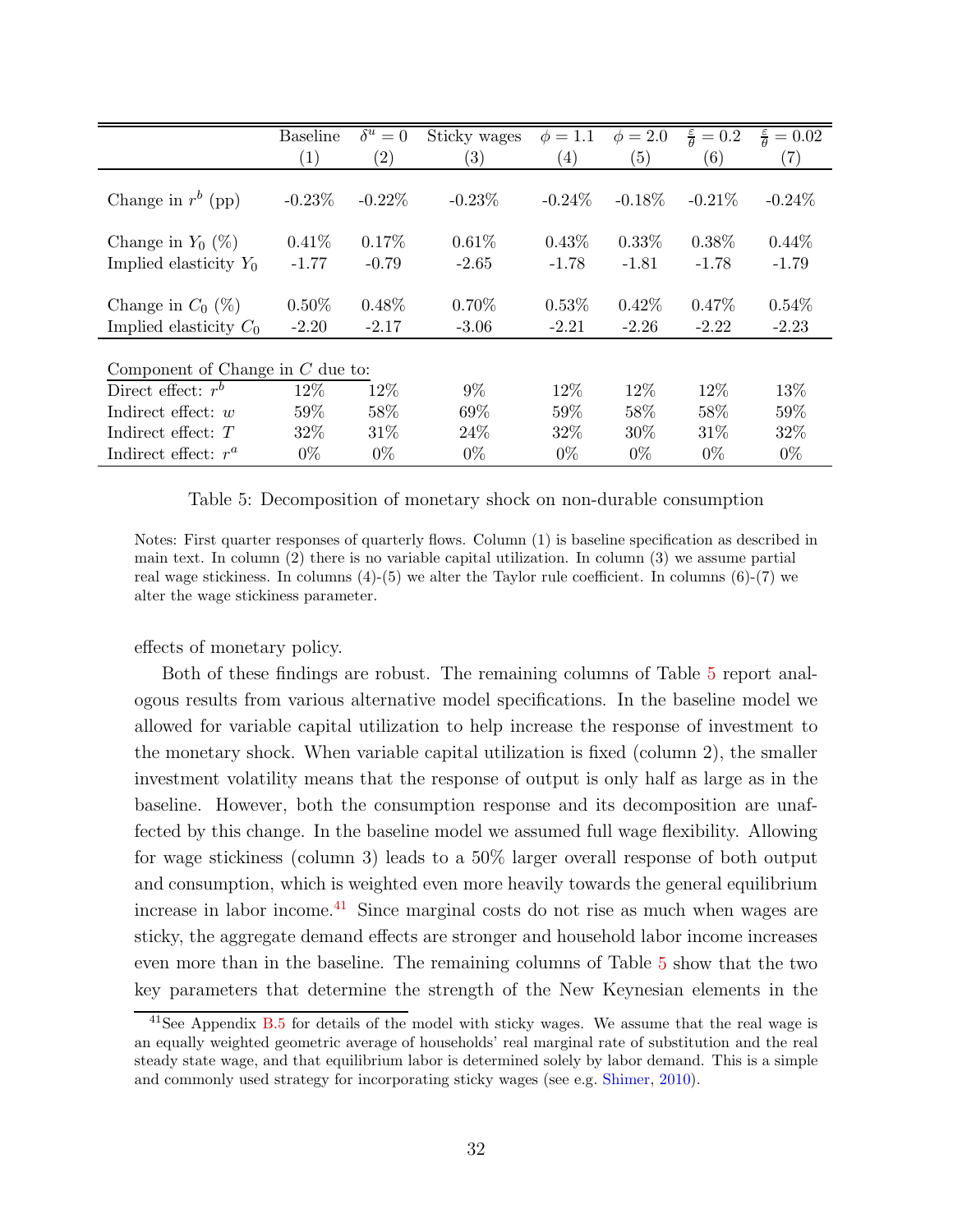|                                    | $T$ adjusts | G adjusts         | $Bg$ adjusts |
|------------------------------------|-------------|-------------------|--------------|
|                                    | (1)         | $\left( 2\right)$ | (3)          |
| Change in $r^b$ (pp)               | $-0.23\%$   | -0.21 $\%$        | $-0.25\%$    |
| Change in $Y_0$ (%)                | $0.41\%$    | $0.81\%$          | 0.13%        |
| Implied elasticity $Y_0$           | $-1.77$     | $-3.86$           | $-0.52$      |
| Change in $C_0$ (%)                | $0.50\%$    | $0.64\%$          | $0.19\%$     |
| Implied elasticity $C_0$           | $-2.20$     | $-3.05$           | $-0.77$      |
| Component of Change in $C$ due to: |             |                   |              |
| Direct effect: $r^b$               | 12\%        | $9\%$             | $37\%$       |
| Indirect effect: $w$               | $59\%$      | 91%               | 48\%         |
| Indirect effect: $T$               | 32\%        | $0\%$             | 15\%         |
| Indirect effect: $r^a$             | $0\%$       | $0\%$             | $0\%$        |

Table 6: Decomposition of monetary shock on non-durable consumption

Notes: First quarter responses of quarterly flows. Column (1) is baseline specification as described in main text. In column (2) government expenditure adjust to balance the government budget constraint instead of lump sum transfers adjusting. In column (3) government debt adjusts.

model —the Taylor rule coefficient  $\phi$  and the degree of price stickiness  $\theta$ — affect the overall size of the consumption response, but not its decomposition. Finally, we note that these are all variations of the model that deliver very different output responses, but the consumption decomposition remains unaltered.

In Table [5.2](#page-32-0) we report the overall first quarter response and decomposition for alternative assumptions about how the government satisfies its intertemporal budget constraint. Column 1 contains the baseline case, in which government expenditures and debt are held constant, and transfers adjust in every instant. When instead we hold transfers and government debt constant and let expenditures adjust in every instant (column 2), the overall impact of monetary policy is stronger. When transfers adjust, only high MPC households increase consumption, and by less than one-for-one with the transfer, whereas when government expenditures adjust, the reduced interest payments on debt translate one-for-one into an increase in aggregate demand. As a consequence, in this latter case, almost all of the increase in private consumption is due to the general equilibrium boost in labor income.

The remaining alternative is to hold both transfers and government expenditure constant, and to let government debt absorb the majority of the fiscal imbalance on impact. To do this, we assume that lump-sum transfers jump by a very small amount on impact and then decay back to their steady state level at a slow exogenous rate. Given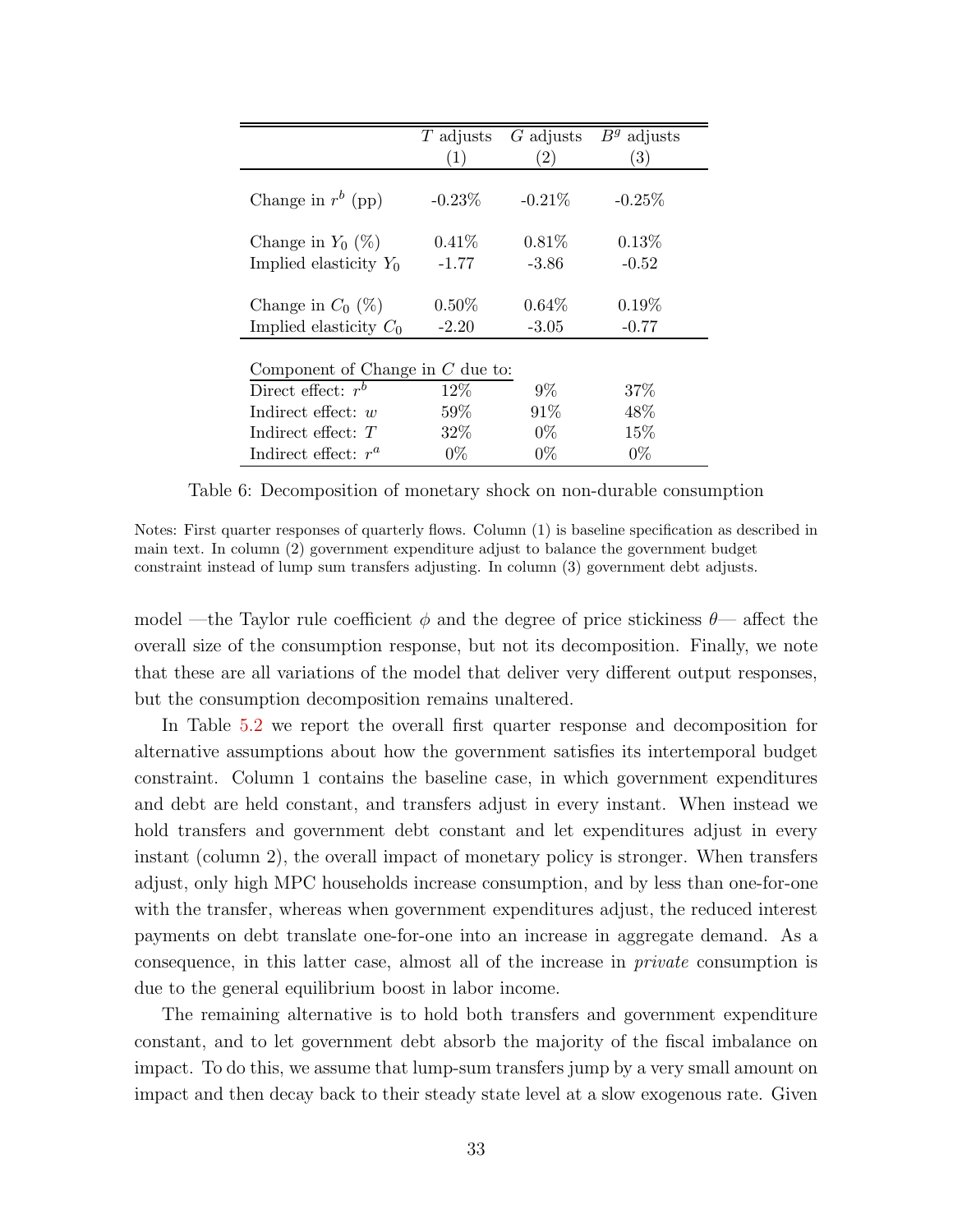the assumed rate of decay, the initial jump is chosen so that the government's budget constraint holds in present value terms. When government debt absorbs the slack, the monetary shock has a much smaller impact on the economy. In the economies of columns (1) and (2), a sizable fraction of the overall effect of monetary policy is due to additional government transfers or expenditures from reduced debt payments. Without this stimulus to aggregate demand, labor income does not increase as much.<sup>[42](#page-34-0)</sup> We conclude that the type of fiscal policy adjustment that follows a monetary policy shock influences the overall effectiveness of monetary policy, but in all cases the direct effect of the change in  $r^b$  is weak.

#### 5.3 The Distribution of the Monetary Transmission

To better understand why the indirect effects of an unexpected reduction in interest rates are large in HANK, while the direct effects are small, it is instructive to inspect the consumption response to the monetary policy shock across the entire distribution of liquid wealth holdings.

Figure  $5(a)$  $5(a)$  shows the elasticity of average consumption of households with a given liquid wealth level to the change in the interest rate at each point in the liquid wealth distribution (black line, left axis), along with the corresponding consumption shares of each liquid wealth type (light blue histogram, right axis). Integrating the elasticities in the figure weighted by these consumption shares yields (the negative of) the overall elasticity of the monetary shock, which is  $-2.2$  (Table [5,](#page-32-0) column (1)).<sup>[43](#page-34-1)</sup> The distribution of consumption responses features spikes larger than 5 at the borrowing constraint  $b = b$  and at  $b = 0$ . Households with positive liquid assets contribute an elasticity that is slightly below 2.

Why are indirect effects large? Figure  $5(b)$  $5(b)$ , which shows the split of the distribution of consumption responses into direct and indirect effects, reveals that in all parts of the distribution, the indirect effects are stronger than the direct effect.

The presence of hand-to-mouth households is a key determinant of the overall impact of monetary policy on the macroeconomy. For households with near-zero liquid wealth and those at the borrowing limit, the indirect response of consumption is around

<span id="page-34-0"></span> $\frac{42 \text{In Column (3)}$  the transfer decays at a quarterly rate of 0.05. We experimented with a decay rates between 0.02 and 0.10 and our main conclusions are unchanged: the overall change in  $C_0$  varies from 0.09% to 0.12% and the direct effect from  $r<sup>b</sup>$  varies from 13% to 35%. Clearly, with a lower (higher) decay rate, transfers at impact increase by less (more) and, as a result, the instantaneous effect of monetary policy on aggregate consumption is slightly lower (higher).

<span id="page-34-1"></span><sup>&</sup>lt;sup>43</sup>The average consumption of households with a given liquid wealth level b is defined as  $C_t(b)$  =  $\int c_t(a, b, z) \mu_t(da, b, dz)$  so that aggregate consumption satisfies  $C_t = \int_b^{\infty} C_t(b) db$ . Therefore the overall elasticity satisfies is a consumption weighted average of the elasticities at each level of liquid wealth.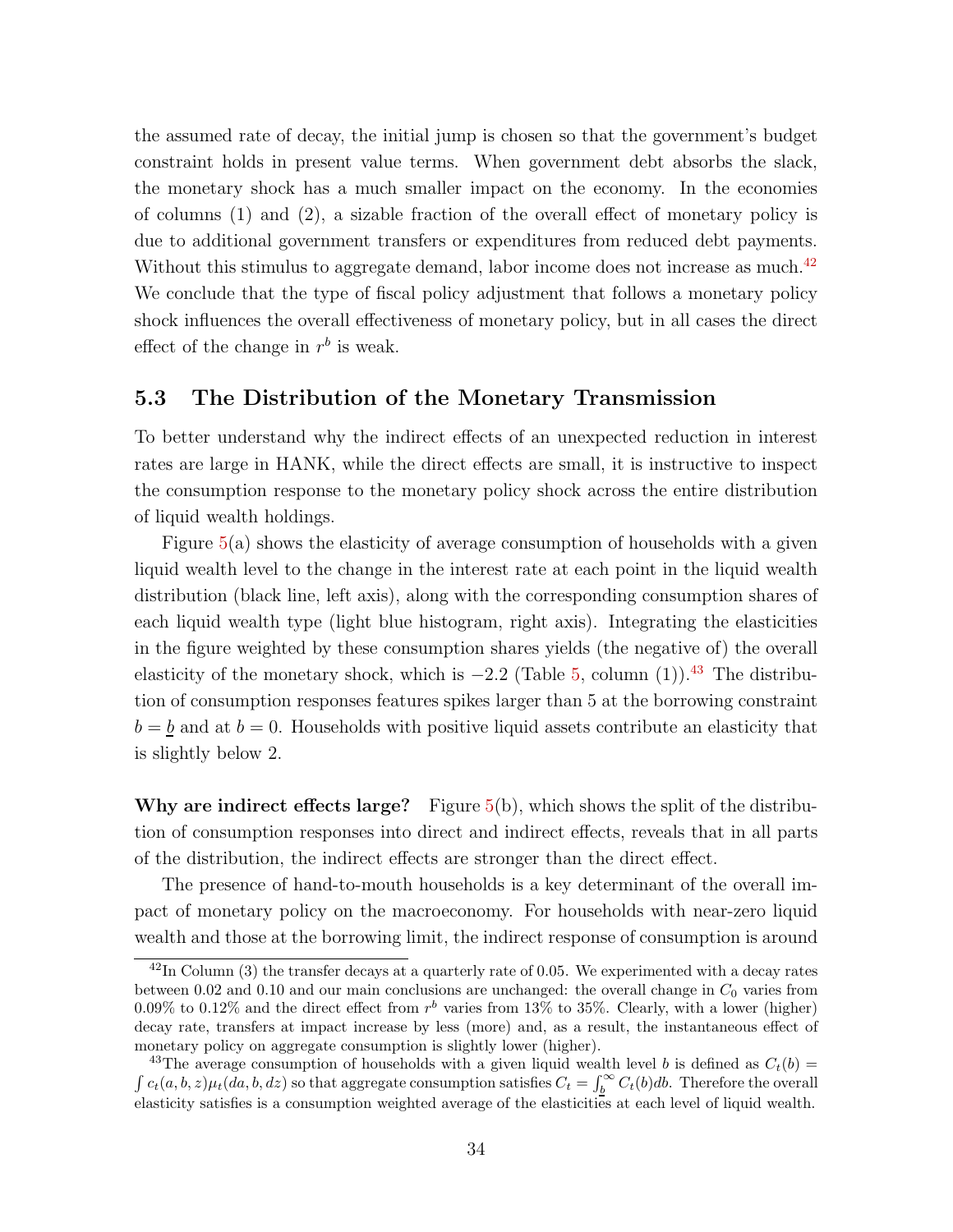

<span id="page-35-0"></span>Figure 5: Consumption Responses by Liquid Wealth Position

1.4%, four times the response of high wealth households (around 0.35%). Figure  $6(a)$  $6(a)$ , which offers a breakdown of the indirect effect among its three components, shows that these households respond strongly to the change in both labor income and government transfers that occur in equilibrium in the wake of a monetary shock. As explained in Section [4,](#page-19-0) the fraction of hand-to-mouth households in our model is consistent with empirical evidence. Moreover, because many of these households have moderate income and own illiquid assets, the consumption share of the hand-to-mouth group (which are the relevant weights for the overall elasticity) is around 15% and, hence, much larger than in models where all hand-to-mouth households are income- and wealth-poor.

The indirect consumption response remains positive even for high liquid wealth households. Figure  $6(a)$  $6(a)$  reveals that this is partly due to the labor-income component of the indirect effect: our assumption of GHH utility implies a complementarity between consumption and labor supply which amplifies the consumption response to the general equilibrium increase in wages.[44](#page-35-1) To explore the importance of this complementarity, we have computed results for a version of our model where we artificially adjust preferences so that the marginal utility of consumption is not affected by changes in labor supply in response to the monetary policy shock. In this economy, the overall effect of the shock is smaller, but the indirect channel remains dominant – its contribution falls from 88% to 77%.

Finally, the indirect effect due to  $r^a$  is close to zero everywhere in the distribution, including for rich households, since the equilibrium change in  $r^a$  is insignificant.

<span id="page-35-1"></span><sup>&</sup>lt;sup>44</sup>An increase in the wage w leads to an increase in labor supply  $\ell$ , and our utility function [\(32\)](#page-25-1) implies that the cross-partial  $u_{c\ell}(c, h, \ell) > 0$ . For recent micro-evidence on the complementarity between work-hours and expenditures, see, e.g. [Aguiar et al.](#page-39-14) [\(2013\)](#page-39-14).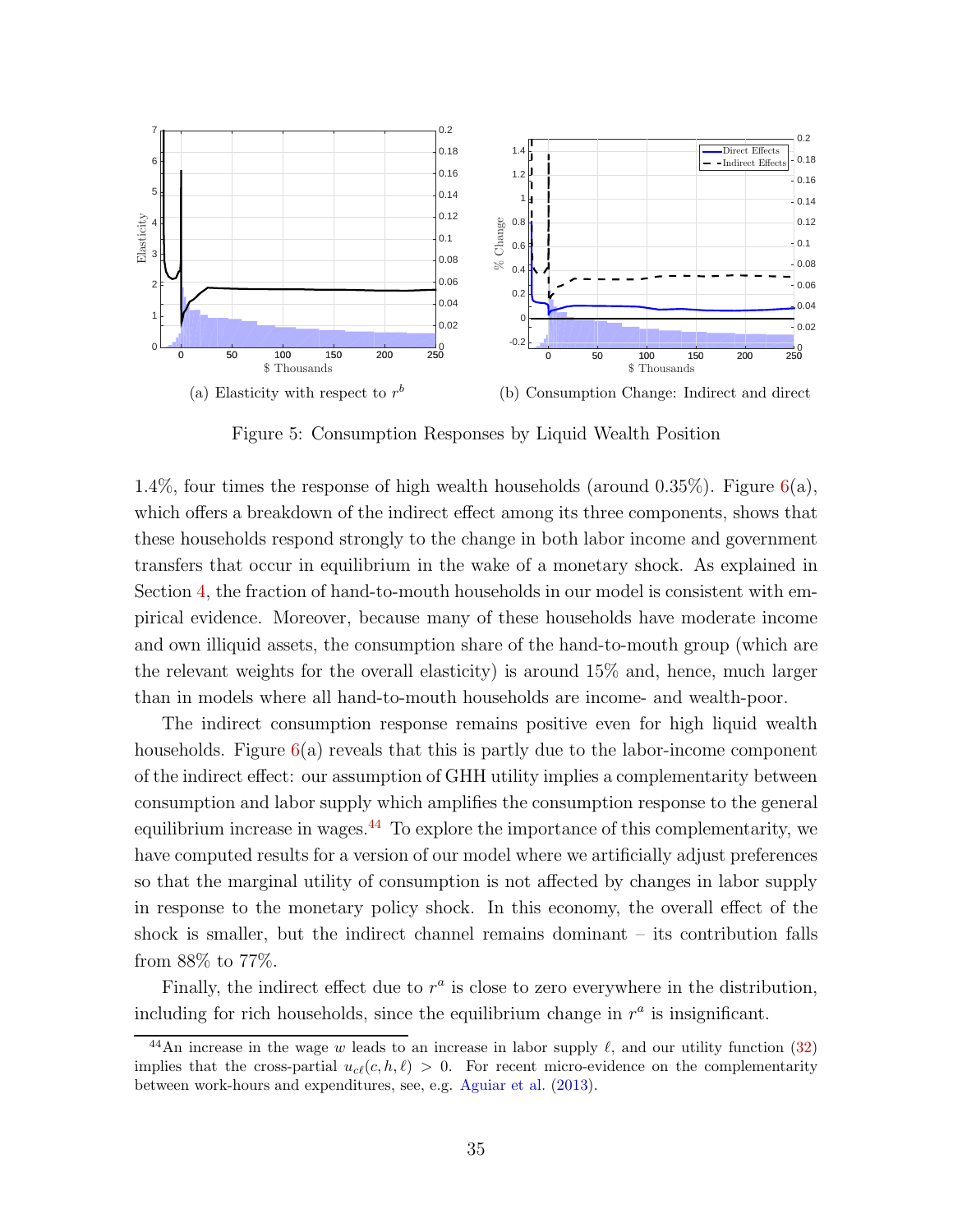

<span id="page-36-0"></span>Figure 6: Consumption Responses by Liquid Wealth Position

Why are direct effects small? Figure  $5(b)$  $5(b)$  reveals that the direct effects of monetary policy are very small throughout the whole distribution of liquid wealth, with the exception of indebted households near the borrowing limit who gain from lower interest rates because of a positive cash-flow effect: lower interest payments on their debt translate into higher consumption.<sup>[45](#page-36-1)</sup> Why do high liquid wealth households not respond more strongly to the reduction in interest rates? There are two reasons: a negative income effect and portfolio reallocation. First, the pronounced skewness in the liquid wealth distribution implies that the vast majority of aggregate consumption is accounted for by households with more liquid wealth than per-capita government debt. In Figure [5\(](#page-35-0)b), these are households with more than \$35,000 of liquid wealth, and the sum of their consumption shares is large. The net income effect of the reduction of interest rates for these households is negative, because the increase in transfers is less than the reduction in interest earnings, and offsets the positive intertemporal substitution effect.

Second, the direct consumption response is small even for households with liquid wealth that is below the debt-per-capita threshold, but positive. This is somewhat surprising because, for these unconstrained households, the net income effect is positive and reinforces intertemporal substitution. The reason why consumption of these households responds so weakly to the fall in  $r<sup>b</sup>$  is due to the two-asset structure. A reduction in  $r<sup>b</sup>$  makes saving in liquid assets less attractive. In a one-asset model this implies an incentive for households to reduce savings and consume more. In contrast, in a two-asset model, households also have the option to shift funds from their liquid to

<span id="page-36-1"></span> $^{45}$ [Di Maggio et al.](#page-39-15) [\(2014](#page-39-15)) and [Cloyne et al.](#page-39-16) [\(2015\)](#page-39-16) study borrowers with adjustable rate mortgages who faced changes in monthly interest payments, and find evidence of a positive consumption response to a drop in monthly payments.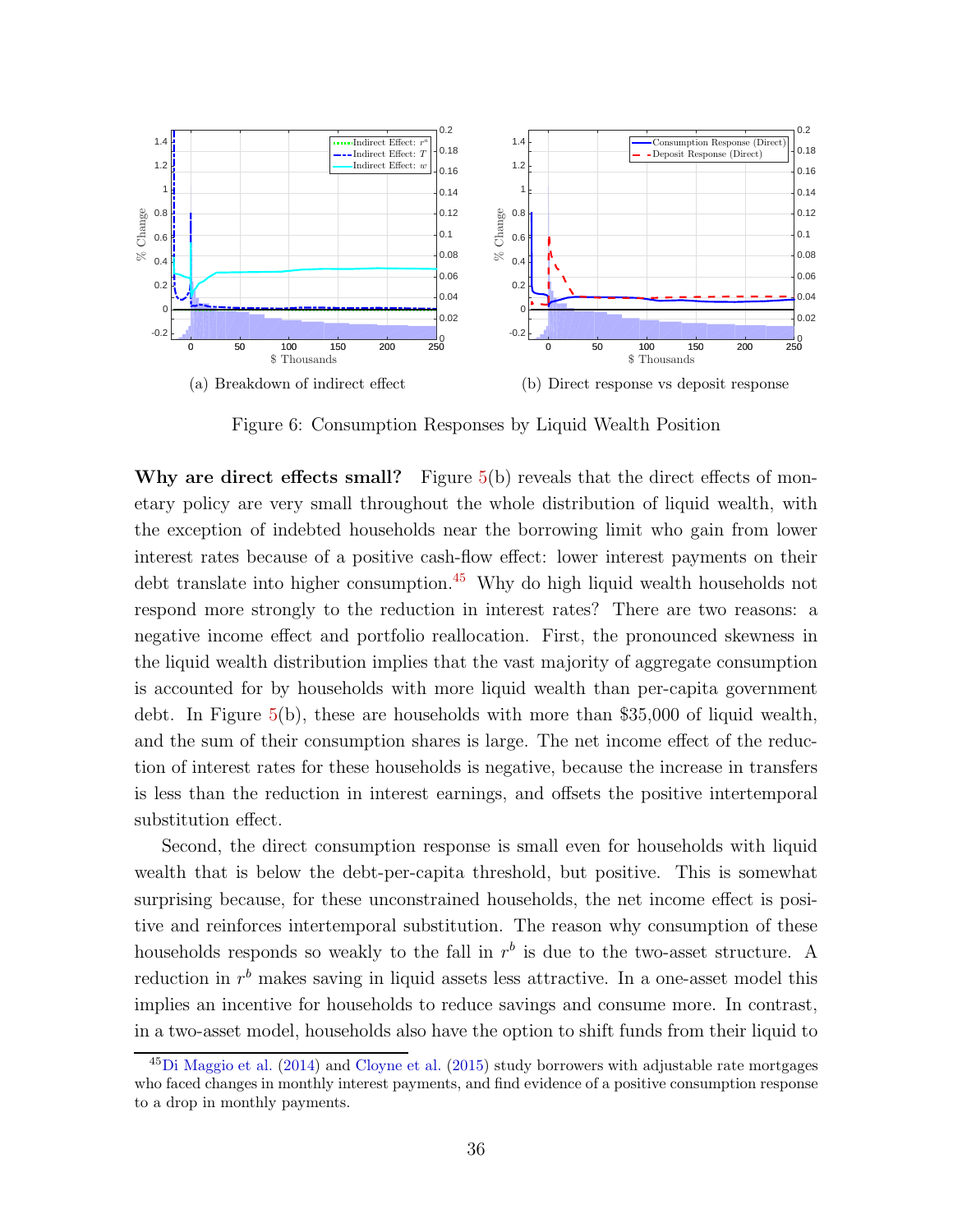illiquid accounts. If the return on illiquid assets does not fall too much, then households may respond to the fall in  $r<sup>b</sup>$  by rebalancing their portfolio rather than their raising consumption. Figure  $6(b)$  $6(b)$  shows that this is exactly what happens. The solid blue line is the consumption response to the direct change in  $r<sup>b</sup>$ , while the dashed red line shows the response of net deposits d (expressed as a fraction of steady-state consumption for comparability). Portfolio reallocation between the two savings instruments, which occurs through an increase in illiquid deposits, is more sensitive to changes in relative returns than is reallocation between consumption and savings.<sup>[46](#page-37-1)</sup>

#### <span id="page-37-0"></span>6 Conclusion

In our Heterogeneous Agent New Keynesian (HANK) framework, monetary policy affects aggregate consumption primarily through indirect effects that arise from a general equilibrium increase in labor demand. This finding is in stark contrast to Representative Agent New Keynesian (RANK) economies, where intertemporal substitution drives virtually all of the transmission from interest rates to consumption. Moreover, in HANK, the way that fiscal policy adjusts in response to an interest rate change profoundly affects the overall effectiveness of monetary policy – a result that is also at odds with the Ricardian nature of standard RANK economies.

An accurate representation of the cross-section of household portfolios, wealth distribution, and consumption behavior lies at the heart of these results. First, the co-existence of liquid and illiquid assets in our households' portfolio enables us to match the sizable fraction of hand-to-mouth households observed in the data. These households are highly responsive to labor income changes and unresponsive to interest rate changes. Moreover, since they are non-Ricardian, their consumption responds to changes in the timing of taxes and transfers. Second, the vast inequality in liquid wealth and the two-asset structure imply that, even for non hand-to-mouth households, a cut in liquid rates leads to strong offsetting income effects on consumption and, to the extent that the spread between asset returns grows (as in our model), adjustments in financial portfolios towards more lucrative assets, instead of inducing an increased

<span id="page-37-1"></span> $^{46}$ The model's implication that the spread between the illiquid and the liquid return increases seems, at a first pass, consistent with the evidence on how the returns on equity and housing respond to a monetary policy shock. Indeed, the evidence is even consistent with an increase in  $r^a$  following an interest rate cut, which would reinforce our finding that some households respond to changes in the liquid return by rebalancing their portfolio rather than increasing consumption (Jordà et al., [2015;](#page-40-16) [Rigobon and Sack](#page-41-10), [2004](#page-41-10)). We also ran an experiment where we feed into the household problem a fall in  $r^a$  of the same magnitude as the fall in  $r^b$ , so that the  $r^a - r^b$  spread remains constant. As expected, the response of net deposits is substantially smaller, but consumption still barely responds in that part of the distribution, for two reasons. First, there is an additional negative income effect from the fall in  $r^a$ . Second, part of illiquid assets is housing on which the service flow is not affected.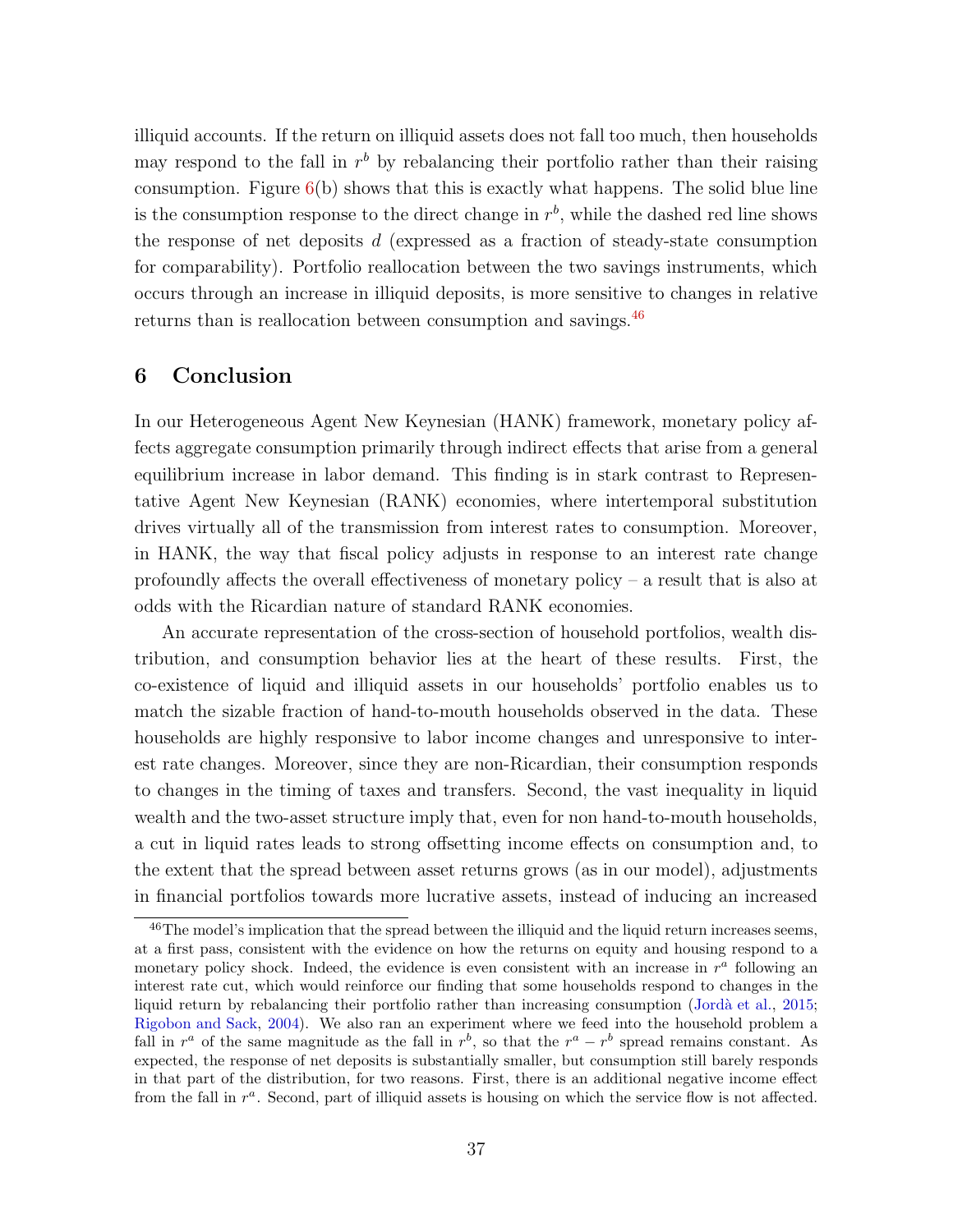desire to consume.

A corollary of these findings, which is important for the conduct of monetary policy, is that the monetary authority must rely on powerful general equilibrium feedbacks that boost household labor income by increasing aggregate demand in order to induce an economic expansion. In this paper we emphasized the mechanism that operates through the fiscal policy reaction function. In ongoing work [\(Kaplan et al.](#page-40-4), [2016\)](#page-40-4), we illustrate that, even in the absence of this feedback from fiscal policy, HANK can still generate large indirect, and total, effects of monetary policy through an alternative mechanism based on investments and return spreads. When a fall in the liquid rate lowers the cost of funds for the financial sector, the rate of firms' profts (and thus the return to the illiquid asset) increases, and households shift resources towards illiquid productive assets: this investment boom triggers a multiplier effect on the macroeconomy.

When the monetary authority is constrained in its ability to lower nominal rates, forward guidance may be a tempting alternative policy instrument. Viewed through the lens of RANK models, this strategy holds great promise [\(Del Negro et al.,](#page-39-17) [2012\)](#page-39-17). Recent research by [McKay et al.](#page-40-6) [\(2015](#page-40-6)) and [Werning](#page-41-5) [\(2015\)](#page-41-5) examines to what extent this finding carries over to economies with incomplete markets. In [Kaplan et al.](#page-40-4) [\(2016](#page-40-4)), we are exploring the implications of our findings for the effectiveness of forward guidance. Forward guidance is effective at increasing current aggregate consumption as long as the same households who account for the initial response to conventional monetary policy increase their consumption today in response to future growth in income.[47](#page-38-0) However, in HANK, it is hand-to-mouth households who mostly account for the impulse that then propagates the monetary policy shock. Then, once again depending on the type and timing of the fiscal response, the power of forward guidance relative to that of conventional monetary policy may be greatly weakened.

<span id="page-38-0"></span> $47$  For this reason, as emphasized by [Werning](#page-41-5)  $(2015)$  $(2015)$ , forward guidance can be very powerful even when liquidity constraints bind for a nontrivial fraction of households, to the extent that unconstrained households are responsible for the initial impulse.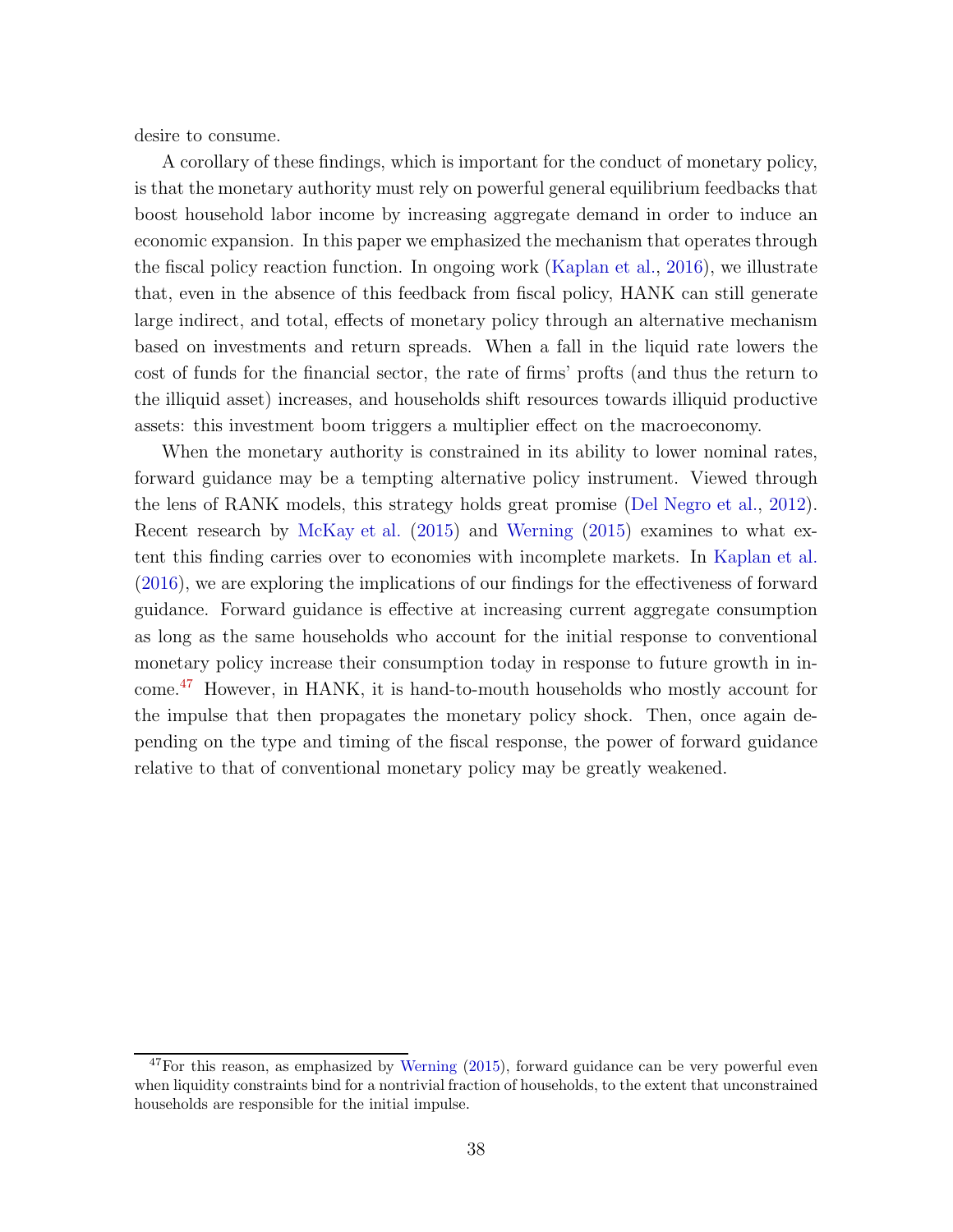#### References

- Achdou, Y., J. Han, J.-M. Lasry, P.-L. Lions, and B. Moll (2014): "Heterogeneous Agent Models in Continuous Time," Discussion paper, Princeton University.
- <span id="page-39-14"></span>AGUIAR, M., E. HURST, ET AL. (2013): "Deconstructing Life Cycle Expenditure," Journal of Political Economy, 121(3), 437–492.
- <span id="page-39-5"></span>AUCLERT, A. (2014): "Monetary Policy and the Redistribution Channel," Discussion paper, MIT.
- <span id="page-39-7"></span>BAYER, C., R. LUETTICKE, L. PHAM-DAO, AND V. TJADEN (2015): "Precautionary Savings, Illiquid Assets, and the Aggregate Consequences of Shocks to Household Income Risk," Discussion paper, University of Bonn.
- <span id="page-39-12"></span>Benhabib, J., A. Bisin, and S. Zhu (2014): "The Wealth Distribution in Bewley Models with Investment Risk," Discussion paper, NYU.
- <span id="page-39-8"></span>BILBIIE, F. O. (2008): "Limited asset markets participation, monetary policy and (inverted) aggregate demand logic," Journal of Economic Theory, 140(1), 162–196.
- <span id="page-39-10"></span>Caballero, R. J., and E. Farhi (2014): "The Safety Trap," NBER Working Papers 19927, National Bureau of Economic Research.
- <span id="page-39-0"></span>Campbell, J. Y., and N. G. Mankiw (1989): "Consumption, Income and Interest Rates: Reinterpreting the Time Series Evidence," in NBER Macroeconomics Annual 1989, Volume 4, NBER Chapters, pp. 185–246. National Bureau of Economic Research.
- <span id="page-39-1"></span>(1991): "The Response of Consumption to Income : A Cross-Country Investigation," European Economic Review, 35(4), 723–756.
- <span id="page-39-11"></span>CARROLL, C. D. (2012): "Representing Consumption and Saving without A Representative Consumer," in Measuring Economic Sustainability and Progress, pp. 115–134. University of Chicago Press.
- <span id="page-39-9"></span>Challe, E., J. Matheron, X. Ragot, and M. Rubio-Ramirez (2015): "Precautionary Saving and Aggregate Demand," Discussion Paper 535, Banque de France.
- <span id="page-39-4"></span>Christiano, L. J., M. Eichenbaum, and C. L. Evans (2005): "Nominal Rigidities and the Dynamic Effects of a Shock to Monetary Policy," Journal of Political Economy, 113(1), 1–45.
- <span id="page-39-16"></span>Cloyne, J., C. Ferreira, and P. Surico (2015): "Monetary Policy when Households Have Debt: New Evidence on the Transmission Mechanism," Discussion paper, London Business School.
- <span id="page-39-3"></span>Cloyne, J., and P. Surico (2014): "Household Debt and the Dynamic Effects of Income Tax Changes," Discussion paper, Bank of England.
- <span id="page-39-13"></span>CONGRESSIONAL BUDGET OFFICE (2013): "The Distribution of Federal Spending and Taxes in 2006," Discussion paper, Congress of the United States.
- <span id="page-39-17"></span>DEL NEGRO, M., M. GIANNONI, AND C. PATTERSON (2012): "The forward guidance puzzle," Discussion paper.
- <span id="page-39-6"></span>DEN HAAN, W., P. RENDAHL, AND M. RIEGLER (2015): "Unemployment (Fears) and Deflationary Spirals," Discussion paper, University of Cambridge.
- <span id="page-39-15"></span>Di Maggio, M., A. Kermani, and R. Ramcharan (2014): "Monetary Policy Pass-Through: Household Consumption and Voluntary Deleveraging," Discussion paper, University of California, San Diego.
- <span id="page-39-2"></span>DIAZ-GIMENEZ, J., A. GLOVER, AND J.-V. RÍOS-RULL (2011): "Facts on the Distributions of Earnings, Income, and Wealth in the United States: 2007 update," Federal Reserve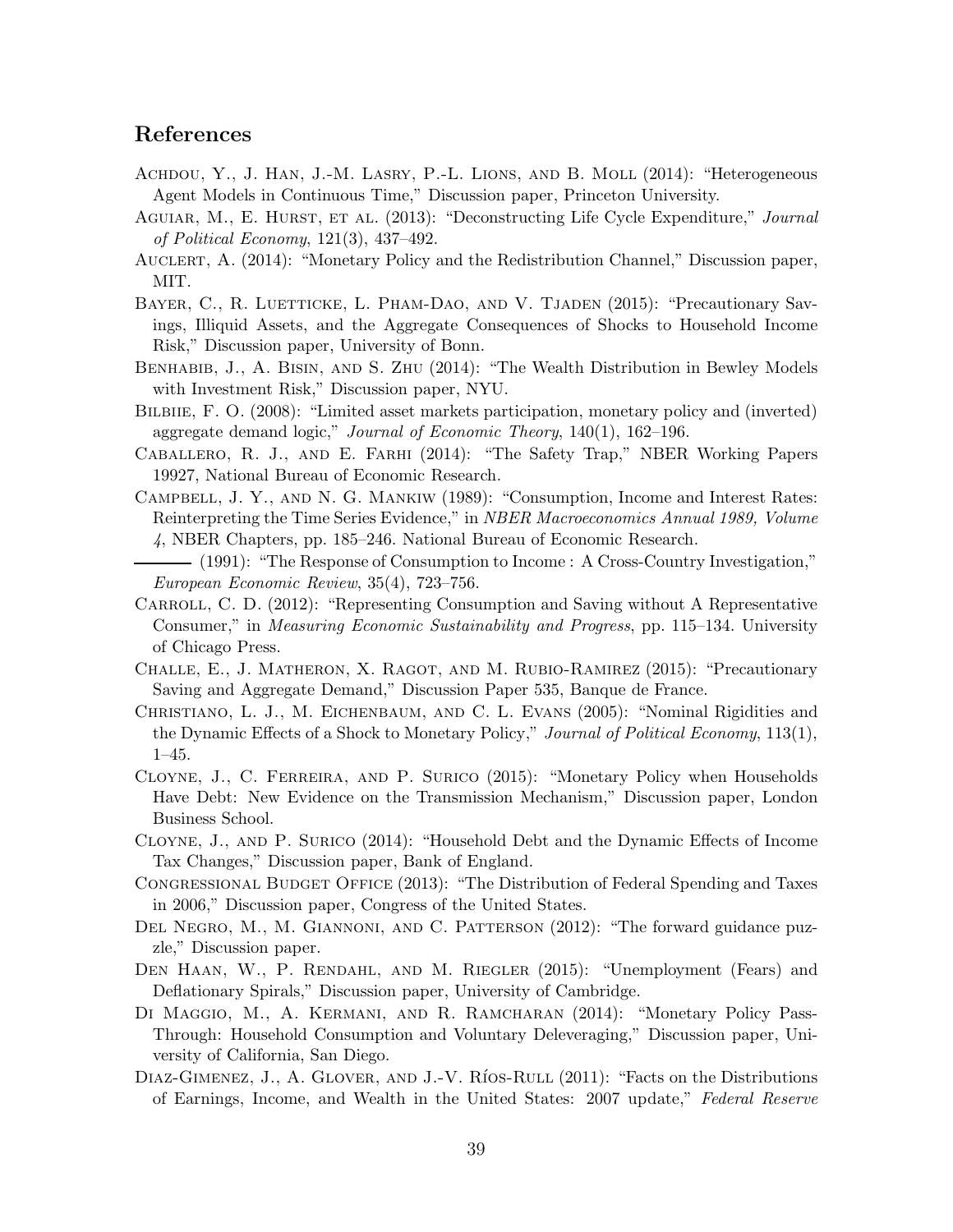Bank of Minneapolis Quarterly Review, 34(1), 2–31.

- <span id="page-40-15"></span>GALI, J., AND M. GERTLER (1999): "Inflation dynamics: A structural econometric analysis," Journal of Monetary Economics, 44(2), 195–222.
- <span id="page-40-12"></span>GALI, J., J. D. LOPEZ-SALIDO, AND J. VALLES (2007): "Understanding the Effects of Government Spending on Consumption," Journal of the European Economic Association, 5(1), 227–270.
- <span id="page-40-5"></span>Gornemann, N., K. Kuester, and M. Nakajima (2014): "Doves for the Rich, Hawks for the Poor? Distributional Consequences of Monetary Policy," Discussion paper, Federal Reserve Bank of Philadelphia.
- <span id="page-40-14"></span>Greenwood, J., Z. Hercowitz, and G. W. Huffman (1988): "Investment, Capacity Utilization, and the Real Business Cycle," American Economic Review, 78(3), 402–17.
- <span id="page-40-7"></span>GUERRIERI, V., AND G. LORENZONI (2011): "Credit Crises, Precautionary Savings, and the Liquidity Trap," NBER Working Papers 17583, National Bureau of Economic Research.
- Guvenen, F., F. Karahan, S. Ozkan, and J. Song (2015): "What Do Data on Millions of U.S. Workers Reveal about Life-Cycle Earnings Risk?," NBER Working Papers 20913, National Bureau of Economic Research.
- <span id="page-40-11"></span>Iacoviello, M. (2005): "House Prices, Borrowing Constraints, and Monetary Policy in the Business Cycle," American Economic Review, 95(3), 739–764.
- <span id="page-40-1"></span>JAPPELLI, T., AND L. PISTAFERRI (2010): "The Consumption Response to Income Changes," Annual Review of Economics, 2, 479–506.
- <span id="page-40-2"></span>Johnson, D. S., J. A. Parker, and N. S. Souleles (2006): "Household Expenditure and the Income Tax Rebates of 2001," American Economic Review, 96(5), 1589–1610.
- <span id="page-40-16"></span>JORDÀ, O., M. SCHULARICK, AND A. M. TAYLOR (2015): "Betting the House," *Journal of* International Economics, 96, S2–S18.
- <span id="page-40-4"></span>Kaplan, G., B. Moll, and G. L. Violante (2016): "A Note on Unconventional Monetary Policy in HANK," Discussion paper, Princeton University.
- Kaplan, G., and G. L. Violante (2014): "A Model of the Consumption Response to Fiscal Stimulus Payments," Econometrica, 82(4), 1199–1239.
- <span id="page-40-0"></span>KAPLAN, G., G. L. VIOLANTE, AND J. WEIDNER (2014): "The Wealthy Hand-to-Mouth," Brookings Papers on Economic Activity, 48(1 (Spring), 77–153.
- KRUSELL, P., AND A. A. SMITH (1998): "Income and Wealth Heterogeneity in the Macroeconomy," Journal of Political Economy, 106(5), 867–896.
- <span id="page-40-10"></span>LUETTICKE, R. (2015): "Transmission of Monetary Policy and Heterogeneity in Household Portfolios," Discussion paper, University of Bonn.
- <span id="page-40-6"></span>McKay, A., E. Nakamura, and J. Steinsson (2015): "The Power of Forward Guidance Revisited," NBER Working Papers 20882, National Bureau of Economic Research.
- <span id="page-40-9"></span>McKay, A., and R. Reis (2013): "The Role of Automatic Stabilizers in the U.S. Business Cycle," NBER Working Papers 19000, National Bureau of Economic Research.
- <span id="page-40-3"></span>Misra, K., and P. Surico (2014): "Consumption, Income Changes, and Heterogeneity: Evidence from Two Fiscal Stimulus Programs," American Economic Journal: Macroeconomics, 6(4), 84–106.
- <span id="page-40-13"></span>MOUNTFORD, A., AND H. UHLIG (2009): "What are the effects of fiscal policy shocks?," Journal of Applied Econometrics, 24(6), 960–992.
- <span id="page-40-8"></span>Oh, H., and R. Reis (2012): "Targeted transfers and the fiscal response to the great recession," Journal of Monetary Economics, 59(S), S50–S64.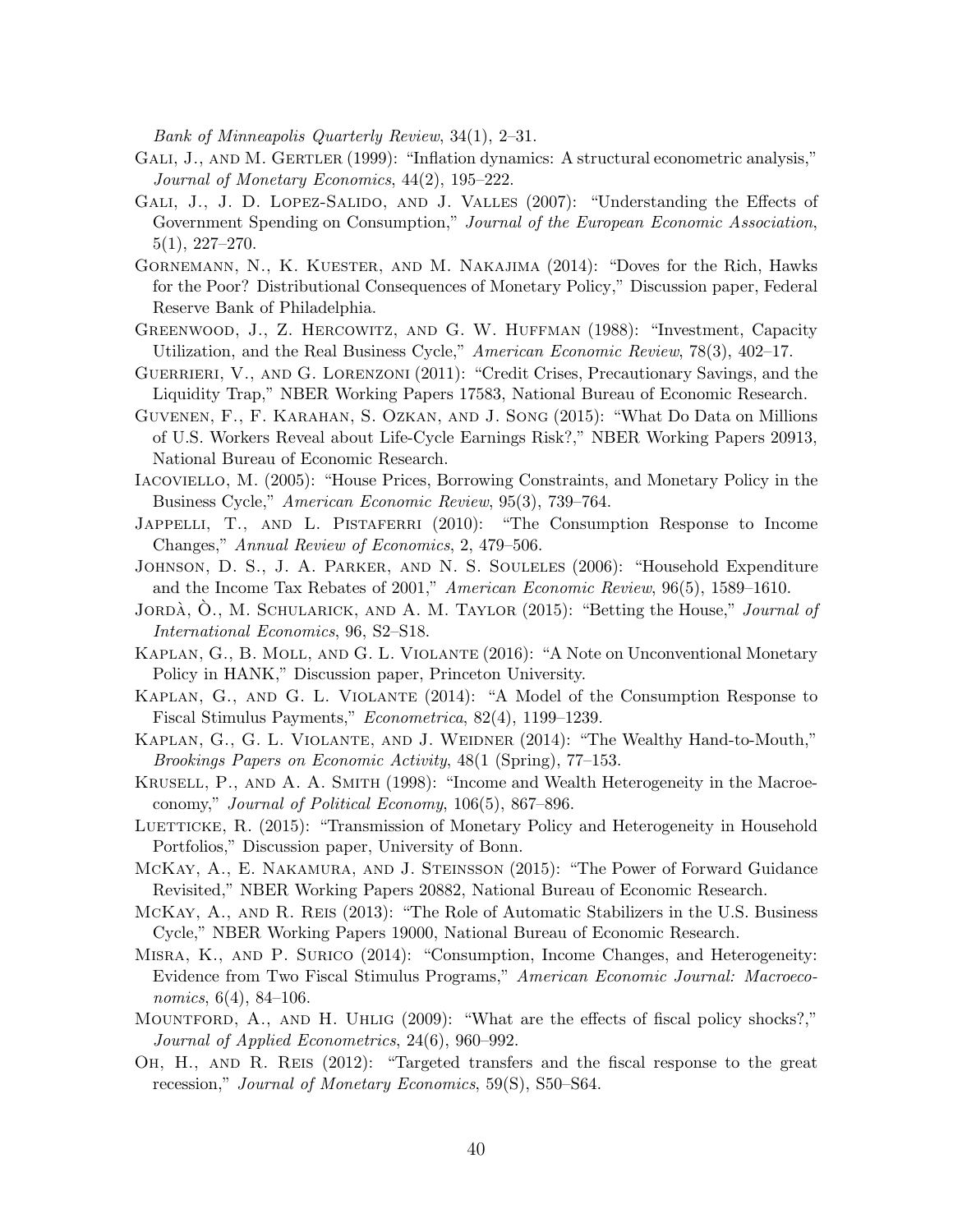- <span id="page-41-1"></span>PARKER, J. A., N. S. SOULELES, D. S. JOHNSON, AND R. MCCLELLAND (2013): "Consumer Spending and the Economic Stimulus Payments of 2008," American Economic Review, 103(6), 2530–53.
- <span id="page-41-3"></span>Ramey, V. (2015): "Macroeconomic Shocks and Their Propagation," Discussion paper, University of California, San Diego.
- <span id="page-41-6"></span>Ravn, M. O., and V. Sterk (2012): "Job Uncertainty and Deep Recessions," Discussion Paper 1501, Centre for Macroeconomics (CFM).
- <span id="page-41-10"></span>Rigobon, R., and B. Sack (2004): "The impact of monetary policy on asset prices," Journal of Monetary Economics, 51(8), 1553–1575.
- <span id="page-41-2"></span>ROTEMBERG, J. J. (1982): "Sticky Prices in the United States," Journal of Political Econ $omy, 90(6), 1187-1211.$
- <span id="page-41-7"></span>SCHMIDT, L. (2015): "Climbing and Falling Off the Ladder: Asset Pricing Implications of Labor Market Event Risk," Discussion paper.
- <span id="page-41-8"></span>SCHORFHEIDE, F. (2008): "DSGE model-based estimation of the New Keynesian Phillips curve," Economic Quarterly, (Fall), 397–433.
- <span id="page-41-9"></span>SHIMER, R. (2010): Labor Markets and Business Cycles. Princeton University Press.
- Smets, F., and R. Wouters (2007): "Shocks and Frictions in US Business Cycles: A Bayesian DSGE Approach," American Economic Review, 97(3), 586–606.
- <span id="page-41-4"></span>Sterk, V., and S. Tenreyro (2015): "The Transmission of Monetary Policy through Redistributions and Durable Purchases," Discussion paper.
- <span id="page-41-0"></span>Vissing-Jorgensen, A. (2002): "Limited Asset Market Participation and the Elasticity of Intertemporal Substitution," Journal of Political Economy, 110(4), 825–853.
- <span id="page-41-5"></span>Werning, I. (2015): "Incomplete Markets and Aggregate Demand," Working Paper 21448, National Bureau of Economic Research.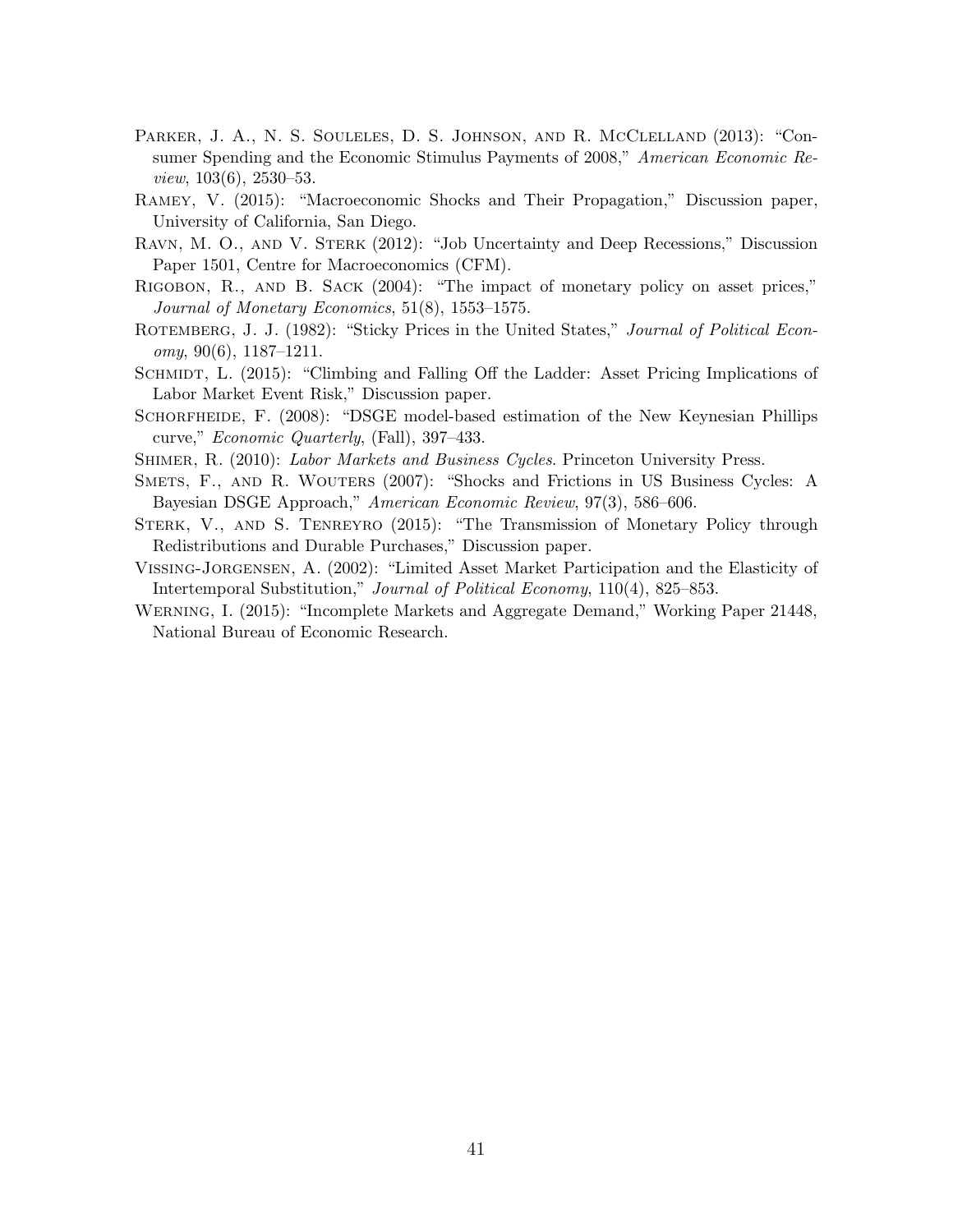# <span id="page-42-0"></span>Appendix: For Online Publication

#### A Proofs and Additional Details for Section [2](#page-5-0)

This Appendix spells out in more detail the simple RANK and TANK models in Section [2](#page-5-0) and proves the results stated there.

#### A.1 Details for Section [2.1](#page-6-3)

A representative household has preferences over utility from consumption  $C_t$  discounted at rate  $\rho \geq 0$ 

<span id="page-42-1"></span>
$$
\int_0^\infty e^{-\rho t} U(C_t) dt, \qquad U(C) = \frac{C^{1-\gamma}}{1-\gamma}, \qquad \gamma > 0.
$$
 (35)

There is a representative firm that produces output using only labor according to the production function  $Y = N$ . Both the wage and final goods price are perfectly rigid and normalized to one. The household commits to supplying any amount of labor demanded at the prevailing wage so that its labor income equals  $Y_t$  in every instant. The household receives (pays) lump-sum government transfers (taxes)  $\{T_t\}_{t\geq 0}$  and can borrow and save in a riskless government bond at rate  $r_t$ . Its initial bond holdings are  $B_0$ . The household's budget constraint in present-value form is

<span id="page-42-2"></span>
$$
\int_0^\infty e^{-\int_0^t r_s ds} C_t dt = \int_0^\infty e^{-\int_0^t r_s ds} (Y_t + T_t) dt + B_0.
$$
 (36)

The government sets the path of taxes/transfers in a way that satisfies its budget constraint

<span id="page-42-3"></span>
$$
\int_0^\infty e^{-\int_0^t r_s ds} T_t dt + B_0 = 0.
$$
\n(37)

As described in Section [2,](#page-5-0) the monetary authority sets an exogenous time path for real rates  $\{r_t\}_{t>0}$ .

An equilibrium in this economy is a time path for income  ${Y_t}_{t\geq0}$  such that (i) the household maximizes [\(35\)](#page-42-1) subject to [\(36\)](#page-42-2) taking as given  $\{r_t, Y_t, T_t\}_{t\geq0}$ , (ii) the government budget constraint [\(37\)](#page-42-3) holds, and (iii) the goods market clears

$$
C_t(\{r_t, Y_t, T_t\}_{t \ge 0}) = Y_t,\tag{38}
$$

where  $C_t(\lbrace r_t, Y_t, T_t \rbrace_{t \geq 0})$  is the optimal consumption function for the household.

The overall effect of a change in the path of interest rates on consumption is determined from only two conditions. First, household optimization implies that the time path of consumption satisfies the Euler equation  $\dot{C}_t/C_t = \frac{1}{\gamma}$  $\frac{1}{\gamma}(r_t - \rho)$ . Second, by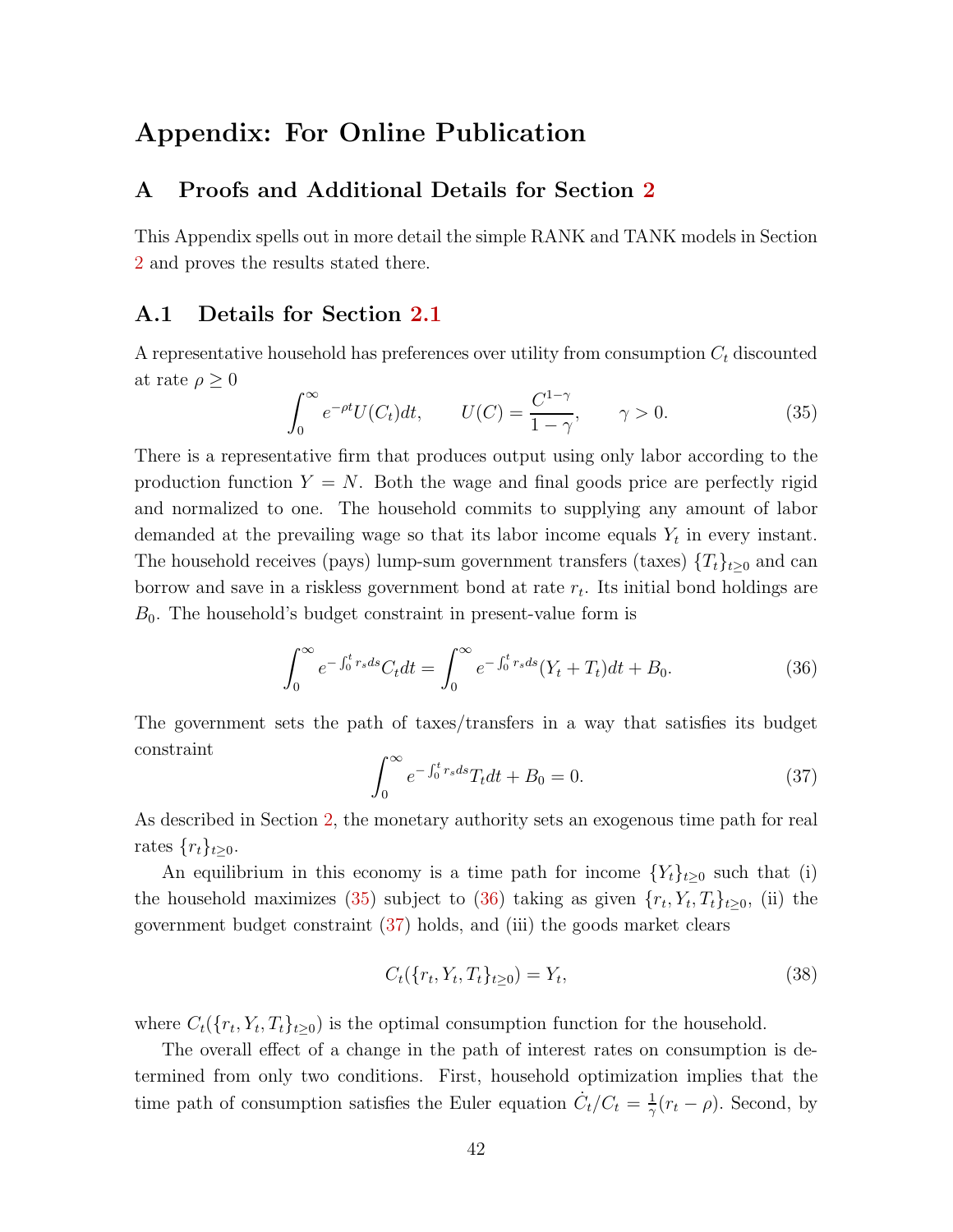assumption, consumption returns back to its steady state level  $C_t \to \overline{C} = \overline{Y}$  as  $t \to \infty$ . Therefore, we have

<span id="page-43-5"></span>
$$
C_t = \bar{C} \exp\left(-\frac{1}{\gamma} \int_t^{\infty} (r_s - \rho) ds\right) \quad \Leftrightarrow \quad d \log C_t = -\frac{1}{\gamma} \int_t^{\infty} dr_s ds. \tag{39}
$$

#### A.2 Proof of Proposition [1](#page-8-4)

The proof covers both the case  $B_0 = 0$  as in Proposition [1](#page-8-4) and the case  $B_0 > 0$  as in [\(7\)](#page-9-1). A key virtue of the simple model we consider is that it admits a closed-form solution for the household's optimal consumption function.

**Lemma A.2** For any time paths  $\{r_t, Y_t, T_t\}_{t \geq 0}$ , initial consumption is given by

$$
C_0(\{r_t, Y_t, T_t\}_{t\geq 0}) = \frac{1}{\chi} \left( \int_0^\infty e^{-\int_0^t r_s ds} (Y_t + T_t) dt + B_0 \right),\tag{40}
$$

<span id="page-43-3"></span><span id="page-43-2"></span><span id="page-43-1"></span>
$$
\chi = \int_0^\infty e^{-\frac{\gamma - 1}{\gamma} \int_0^t r_s ds - \frac{1}{\gamma} \rho t} dt.
$$
\n(41)

The derivatives of the consumption function evaluated at  $(r_t, Y_t, T_t) = (\rho, \bar{Y}, \bar{T})$  are:<sup>[48](#page-43-0)</sup>

<span id="page-43-4"></span>
$$
\frac{\partial C_0}{\partial r_t} = -\frac{1}{\gamma} \bar{Y} e^{-\rho t} + \rho B_0 e^{-\rho t} \qquad \frac{\partial C_0}{\partial Y_t} = \frac{\partial C_0}{\partial T_t} = \rho e^{-\rho t}.
$$
\n(42)

**Proof of Lemma [A.2](#page-43-1)** Integrating the Euler equation forward in time, we have

$$
\log C_t - \log C_0 = \frac{1}{\gamma} \int_0^t (r_s - \rho) ds \quad \Rightarrow \quad C_t = C_0 \exp\left(\frac{1}{\gamma} \int_0^t (r_s - \rho) ds\right)
$$

Substituting into the budget constraint [\(36\)](#page-42-2):

$$
C_0 \int_0^{\infty} e^{-\int_0^t r_s ds + \frac{1}{\gamma} \int_0^t (r_s - \rho) ds} dt = \int_0^{\infty} e^{-\int_0^{\tau} r_s ds} (Y_{\tau} + T_{\tau}) d\tau + B_0,
$$

or, equivalently,  $(40)$  with  $\chi$  defined in  $(41)$ .

Next, consider the derivatives  $\partial C_0/\partial r_t$ ,  $\partial C_0/\partial Y_t$  and  $\partial C_0/\partial T_t$ . Differentiating  $C_0$ in [\(40\)](#page-43-2) with respect to Y<sub>t</sub> yields  $\partial C_0/\partial Y_t = \frac{1}{\gamma}$  $\frac{1}{\chi}e^{-\int_0^t r_s ds}$ . Evaluating at the steady state, we have

$$
\frac{\partial C_0}{\partial Y_t} = \rho e^{-\rho t}.\tag{43}
$$

<span id="page-43-0"></span><sup>&</sup>lt;sup>48</sup>In our continuous-time model the interest rate  $r_t$  and income  $Y_t$  are functions of time. Strictly speaking, the consumption function  $C_0({r_t, Y_t, T_t}_{t\geq 0})$  is therefore a functional (i.e. a "function of a function"). The derivatives  $\partial C_0/\partial r_t$ ,  $\partial C_0/\partial Y_t$  and  $\partial C_0/\partial T_t$  are therefore so-called functional derivatives rather than partial derivatives.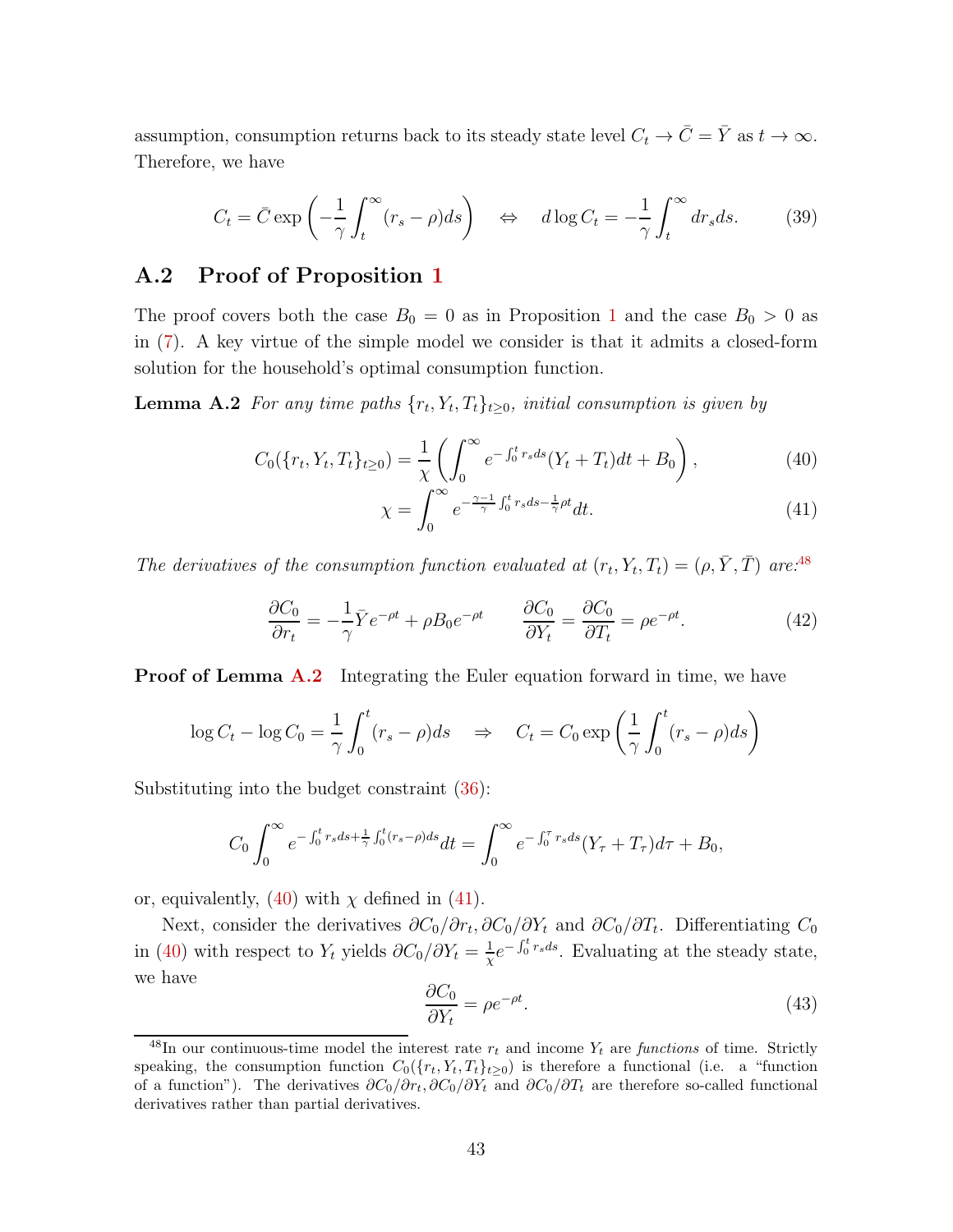The derivative with respect to  $T_t$  is clearly identical.

<span id="page-44-0"></span>Next consider  $\partial C_0/\partial r_t$ . Write [\(40\)](#page-43-2) as

$$
C_0 = \frac{1}{\chi} \left( Y^{PDV} + T^{PDV} + B_0 \right),
$$
  
\n
$$
Y^{PDV} = \int_0^\infty e^{-\int_0^\tau r_s ds} Y_\tau d\tau, \qquad T^{PDV} = \int_0^\infty e^{-\int_0^\tau r_s ds} T_\tau d\tau.
$$
\n(44)

We have

<span id="page-44-2"></span>
$$
\frac{\partial C_0}{\partial r_t} = \frac{1}{\chi} \left( \frac{\partial Y^{PDV}}{\partial r_t} + \frac{\partial T^{PDV}}{\partial r_t} \right) - \frac{1}{\chi^2} \frac{\partial \chi}{\partial r_t} \left( Y^{PDV} + T^{PDV} + B_0 \right). \tag{45}
$$

We calculate the different components in turn. From [\(44\)](#page-44-0)

<span id="page-44-1"></span>
$$
\frac{\partial Y^{PDV}}{\partial r_t} = \frac{\partial}{\partial r_t} \int_0^\infty e^{-\int_0^\tau r_s ds} Y_\tau d\tau = \frac{\partial}{\partial r_t} \int_t^\infty e^{-\int_0^\tau r_s ds} Y_\tau d\tau \tag{46}
$$

where we used that  $e^{-\int_0^{\tau} r_s ds} Y_{\tau}$  does not depend on  $r_t$  for  $\tau < t$ . Next, note that for  $\tau > t$ 

$$
\frac{\partial}{\partial r_t} e^{-\int_0^{\tau} r_s ds} = -e^{-\int_0^{\tau} r_s ds} \frac{\partial}{\partial r_t} \int_0^{\tau} r_s ds = -e^{-\int_0^{\tau} r_s ds}
$$

where the second equality uses  $\frac{\partial}{\partial r_t} \int_0^{\tau} r_s ds = 1$  for  $\tau > t$ . Substituting into [\(46\)](#page-44-1), we have

$$
\frac{\partial Y^{PDV}}{\partial r_t} = -\int_t^\infty e^{-\int_0^\tau r_s ds} Y_\tau d\tau.
$$

Similarly

<span id="page-44-4"></span>
$$
\frac{\partial T^{PDV}}{\partial r_t} = -\int_t^\infty e^{-\int_0^\tau r_s ds} T_\tau d\tau,\tag{47}
$$

and

$$
\frac{\partial \chi}{\partial r_t} = \frac{\partial}{\partial r_t} \int_t^{\infty} e^{-\frac{\gamma - 1}{\gamma} \int_0^{\tau} r_s ds - \frac{1}{\gamma} \rho \tau} d\tau = -\frac{\gamma - 1}{\gamma} \int_t^{\infty} e^{-\frac{\gamma - 1}{\gamma} \int_0^{\tau} r_s ds - \frac{1}{\gamma} \rho \tau} d\tau.
$$

Plugging these into [\(45\)](#page-44-2)

$$
\frac{\partial C_0}{\partial r_t} = -\frac{1}{\chi} \int_t^{\infty} e^{-\int_0^{\tau} r_s ds} (Y_{\tau} + T_{\tau}) d\tau + \frac{1}{\chi^2} \frac{\gamma - 1}{\gamma} \int_t^{\infty} e^{-\frac{\gamma - 1}{\gamma} \int_0^{\tau} r_s ds - \frac{1}{\gamma} \rho \tau} d\tau \left( Y^{PDV} + T^{PDV} + B_0 \right).
$$

Evaluating at the steady state and using  $\bar{\chi} = 1/\rho$ ,  $Y^{PDV} = \bar{Y}/\rho$ ,  $T^{PDV} = \bar{T}/\rho$  and  $\int_t^{\infty} e^{-\rho \tau} d\tau = e^{-\rho t}/\rho$ :

<span id="page-44-3"></span>
$$
\frac{\partial C_0}{\partial r_t} = -(\bar{Y} + \bar{T})e^{-\rho t} + \frac{\gamma - 1}{\gamma}e^{-\rho t}(\bar{Y} + \bar{T} + \rho B_0). \tag{48}
$$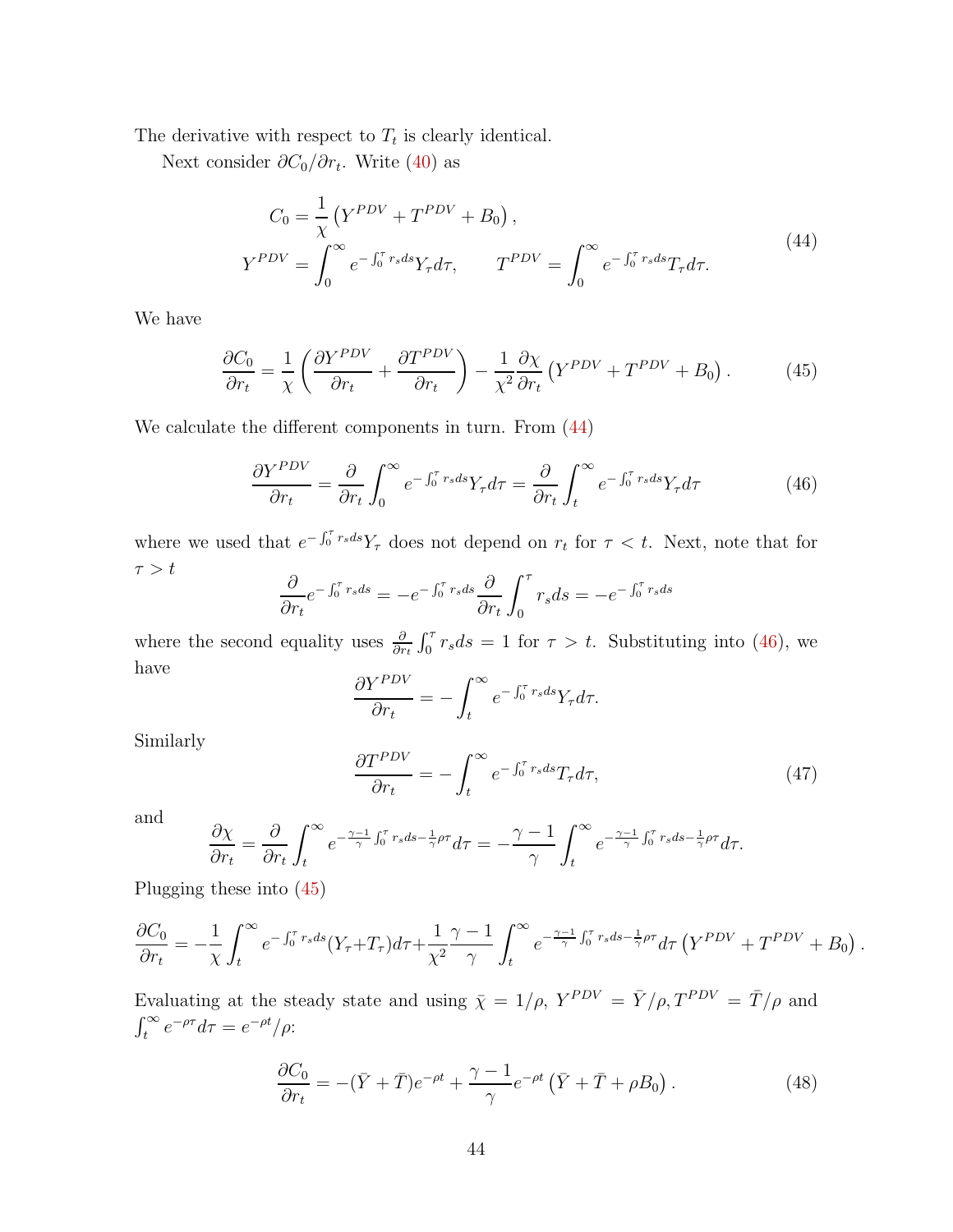The government budget constraint is  $T^{PDV} + B_0 = 0$ , so that in steady state  $\overline{T} = -\rho B_0$ and hence [\(48\)](#page-44-3) reduces to the expression in  $(42)$ .

**Conclusion of Proof** Plugging  $(42)$  into  $(3)$ , we have

<span id="page-45-2"></span>
$$
dC_0 = \left(-\frac{1}{\gamma}\bar{Y} + \rho B_0\right)\int_0^\infty e^{-\rho t} dr_t dt + \rho \int_0^\infty e^{-\rho t} dY_t dt + \rho \int_0^\infty e^{-\rho t} dT_t dt. \tag{49}
$$

It remains to characterize  $dY_t$  and  $dT_t$  and to plug in. First, from [\(39\)](#page-43-5) in equilibrium

<span id="page-45-0"></span>
$$
d\log Y_t = -\frac{1}{\gamma} \int_t^\infty dr_s ds. \tag{50}
$$

Next, totally differentiate the government budget constraint

$$
\int_0^\infty \frac{\partial}{\partial r_t} \left( \int_0^\infty e^{-\int_0^\tau r_s ds} T_\tau d\tau \right) dr_t dt + \int_0^\infty e^{-\int_0^\tau r_s ds} dT_\tau d\tau = 0.
$$

Using [\(47\)](#page-44-4) and evaluating at the steady state  $-\frac{1}{a}$  $\frac{1}{\rho} \int_0^\infty \bar{T} e^{-\rho t} dr_t dt + \int_0^\infty e^{-\rho t} dT_\tau d\tau$ . Using that  $\bar{T} = -\rho B_0$ ,

<span id="page-45-1"></span>
$$
\int_0^\infty e^{-\rho t} dT_\tau d\tau = -B_0 \int_0^\infty e^{-\rho t} dr_t dt \tag{51}
$$

Plugging  $(50)$  and  $(51)$  into  $(49)$ , we have

<span id="page-45-3"></span>
$$
d \log C_0 = \underbrace{\left(-\frac{1}{\gamma} + \rho \frac{B_0}{\overline{Y}}\right)}_{\text{direct response to } r} \int_0^\infty e^{-\rho t} dr_t dt - \underbrace{\frac{\rho}{\gamma} \int_0^\infty e^{-\rho t} \int_t^\infty dr_s ds dt}_{\text{indirect effects due to } Y} - \underbrace{\rho \frac{B_0}{\overline{Y}} \int_0^\infty e^{-\rho t} dr_t dt}_{\text{indirect effects due to } T}.
$$
\n(52)

Equation [\(4\)](#page-8-3) in Proposition [1](#page-8-4) is the special case with  $B_0 = 0$ .

To see that this decomposition is additive, consider the second term in [\(52\)](#page-45-3) and integrate by parts:

$$
\frac{\rho}{\gamma} \int_0^\infty e^{-\rho t} \int_t^\infty dr_s ds dt = -\frac{\rho}{\gamma} \int_t^\infty e^{-\rho s} ds \int_t^\infty dr_s ds \Big|_0^\infty - \frac{\rho}{\gamma} \int_0^\infty \int_t^\infty e^{-\rho s} ds dr_t dt
$$
  
\n
$$
= -\frac{\rho}{\gamma} \frac{1}{\rho} e^{-\rho t} \int_t^\infty dr_s ds \Big|_0^\infty - \frac{\rho}{\gamma} \frac{1}{\rho} \int_0^\infty e^{-\rho t} dr_t dt
$$
  
\n
$$
= \frac{1}{\gamma} \int_0^\infty dr_s ds - \frac{1}{\gamma} \int_0^\infty e^{-\rho t} dr_t dt.
$$

Therefore it is easy to see that the first, second and third terms in [\(52\)](#page-45-3) sum to  $-\frac{1}{\gamma}$  $\frac{1}{\gamma} \int_0^\infty dr_s ds. \Box$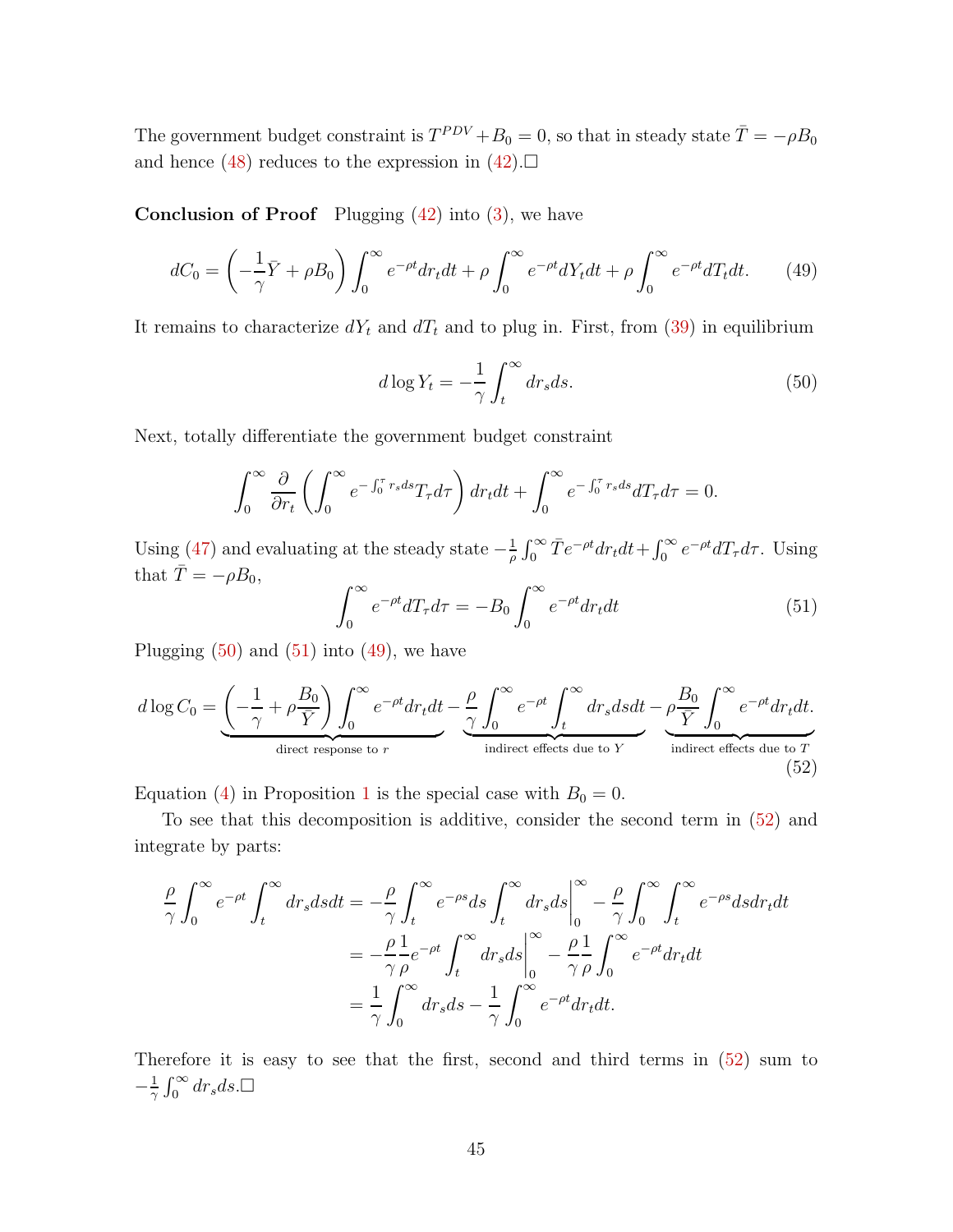**Remark:** The fact that second term in [\(4\)](#page-8-3) scales with  $1/\gamma$  —and therefore the result that with  $B_0 = 0$  the split between direct and indirect effects is independent of  $1/\gamma$ — is an equilibrium outcome. In particular, without imposing equilibrium, the decomposition with  $B_0 = 0$  [\(4\)](#page-8-3) is

$$
d \log C_0 = -\frac{1}{\gamma} \int_0^\infty e^{-\rho t} dr_t dt + \rho \int_0^\infty e^{-\rho t} d \log Y_t dt.
$$
  
direct response to r

But in equilibrium  $d \log Y_t = -\frac{1}{\gamma}$  $\frac{1}{\gamma} \int_t^{\infty} dr_s ds$  which scales with  $1/\gamma$ . Also see footnote [12.](#page-7-0)

**Derivation of** [\(5\)](#page-8-1): In the special case [\(1\)](#page-6-2), we have  $dr_t = e^{-\eta t} dr_0$ . Hence  $\int_0^\infty e^{-\rho t} dr_t dt =$ **Determinion of (b).** In the special case (1), we have  $ar_t = e^{-ar_0t}$ . Figure  $\int_0^{\infty} e^{-(\rho + \eta)t} dt dr_0 = \frac{1}{\rho + \eta} dr_0$ . Similarly  $\int_0^{\infty} e^{-\rho t} \int_t^{\infty} dr_s ds dt = \int_0^{\infty} e^{-\rho t} \int_t^{\infty} e^{-\eta t} dt$  $\frac{1}{\rho + \eta} dr_0$ . Similarly  $\int_0^\infty e^{-\rho t} \int_t^\infty dr_s ds dt = \int_0^\infty e^{-\rho t} \int_t^\infty e^{-\eta s} ds dt dr_0 =$ 1  $\frac{1}{\eta} \int_0^\infty e^{-(\rho+\eta)t} dt dr_0 = \frac{1}{\eta}$ η 1  $\frac{1}{\rho + \eta} dr_0$ . Plugging these into [\(4\)](#page-8-3) yields [\(5\)](#page-8-1).

#### A.3 Details for Section [2.2](#page-9-0)

In the environment described in Section [2.2,](#page-9-0) aggregate consumption is given by

<span id="page-46-0"></span>
$$
C_t = \Lambda C_t^{sp} + (1 - \Lambda) C_t^{sa}.
$$
\n
$$
(53)
$$

Savers face the present-value budget constraint

$$
\int_0^{\infty} e^{-\int_0^t r_s ds} C_t^{sa} dt = \int_0^{\infty} e^{-\int_0^t r_s ds} (Y_t + T_t^{sa}) dt + B_0^{sa},
$$

The government budget constraint is

<span id="page-46-1"></span>
$$
\int_0^\infty e^{-\int_0^t r_s ds} (\Lambda T_t^{sp} + (1 - \Lambda)T_t^{sa}) dt + B_0 = 0,
$$
\n(54)

where  $B_t$  is government debt. The market clearing condition for government debt is

$$
B_t = (1 - \Lambda)B_t^{sa}.\tag{55}
$$

We additionally assume that the economy starts at a steady state in which  $C_t^{sp}$  =  $C_t^{sa} = \overline{C} = \overline{Y}$  (and hence  $\overline{T}^{sp} = 0$ ).

We now show how to derive the results of Section [2.2.](#page-9-0) First, consider the overall effect of interest rate changes on aggregate consumption. As before, the consumption response of savers is given by  $C_t^{sa} = \overline{C} \exp \left(-\frac{1}{\gamma}\right)$  $\frac{1}{\gamma} \int_t^{\infty} (r_s - \rho) ds$ . From [\(53\)](#page-46-0) and because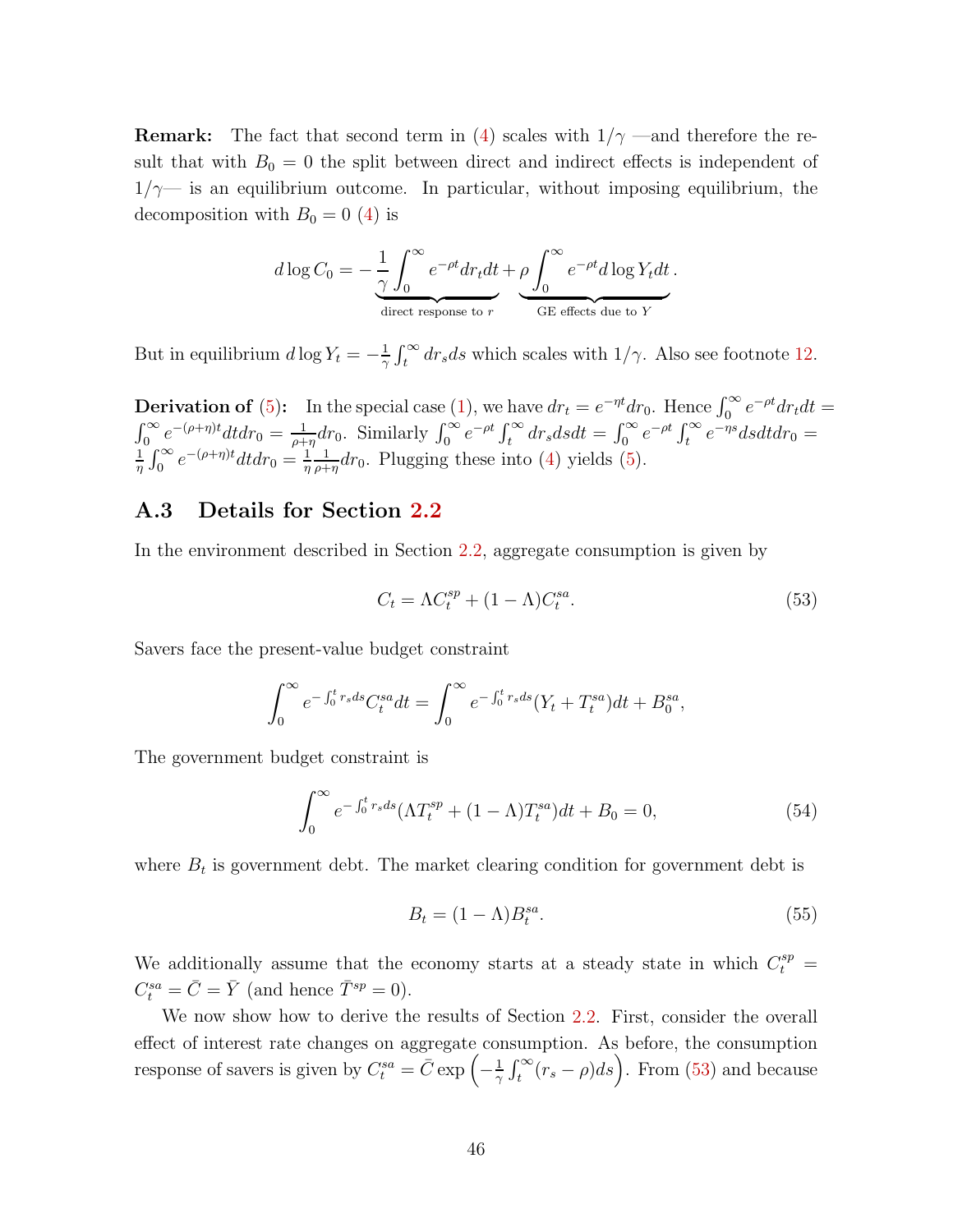spender consumption equals  $C_t^{sp} = Y_t + T_t^{sp}$  $t^{sp}$ , therefore

$$
C_t = \Lambda(Y_t + T_t^{sp}) + (1 - \Lambda)\bar{C} \exp\left(-\frac{1}{\gamma} \int_t^{\infty} (r_s - \rho) ds\right).
$$

Using that in equilibrium  $C_t = Y_t$ :

<span id="page-47-0"></span>
$$
C_t = \frac{\Lambda}{1 - \Lambda} T_t^{sp}(\{r_s\}_{s \ge 0}) + \bar{C} \exp\left(-\frac{1}{\gamma} \int_t^{\infty} (r_s - \rho) ds\right)
$$
(56)

We next show how equation [\(8\)](#page-10-2) is derived. When  $B_t = 0$  for all t and hence spenders receive no transfers  $T_t^{sp} = 0$ , we have

$$
d \log Y_t = d \log C_t = -\frac{1}{\gamma} \int_t^\infty dr_s ds.
$$

The total response of aggregate consumption and income in this simple TANK model is therefore identical to that in the RANK version above. Given this expression for income changes, the consumption response of savers can be decomposed exactly as in Proposition [1:](#page-8-4)

$$
d\log C_0^{sa} = -\frac{1}{\gamma} \int_0^\infty e^{-\rho t} dr_t dt + \frac{\rho}{\gamma} \int_0^\infty e^{-\rho t} \int_t^\infty dr_s ds dt
$$

From [\(53\)](#page-46-0)  $d \log C_0 = (1 - \Lambda) d \log C_0^{sp} + \Lambda d \log Y_0$ . Therefore, the analogue of Proposition [1](#page-8-4) is

$$
d\log C_0 = -\frac{1-\Lambda}{\gamma} \int_0^\infty e^{-\rho t} dr_t dt - \underbrace{\frac{\rho(1-\Lambda)}{\gamma} \int_0^\infty e^{-\rho t} \int_t^\infty dr_s ds dt}_{\text{GEE effects due to } Y} + \frac{\Lambda}{\gamma} \int_t^\infty dr_s ds}_{\text{GEE effects due to } Y}.
$$

Equation [\(8\)](#page-10-2) then follows from the fact that in the special case [\(1\)](#page-6-2),  $dr_t = e^{-\eta t} dr_0$ .

Finally, [\(9\)](#page-10-1) is derived as follows. The government budget constraint [\(54\)](#page-46-1) can be written in flow terms as  $\dot{B}_t = r_t B_t + \Lambda T_t^{sp} + (1 - \Lambda) T_t^{sa}$ . Under the assumption that the government keeps debt constant at its initial level,  $B_t = B_0$ , we need

$$
\Lambda (T_t^{sp} - \bar{T}^{sp}) + (1 - \Lambda)(T_t^{sa} - \bar{T}^{sa}) + (r_t - \rho)B_0 = 0
$$

Alternatively, denoting by  $\Lambda^T$  the fraction of income gains that is rebated to spenders and using the assumption that  $\bar{T}^{sp} = 0$ :

$$
\Lambda T_t^{sp} = -\Lambda^T (r_t - \rho) B_0
$$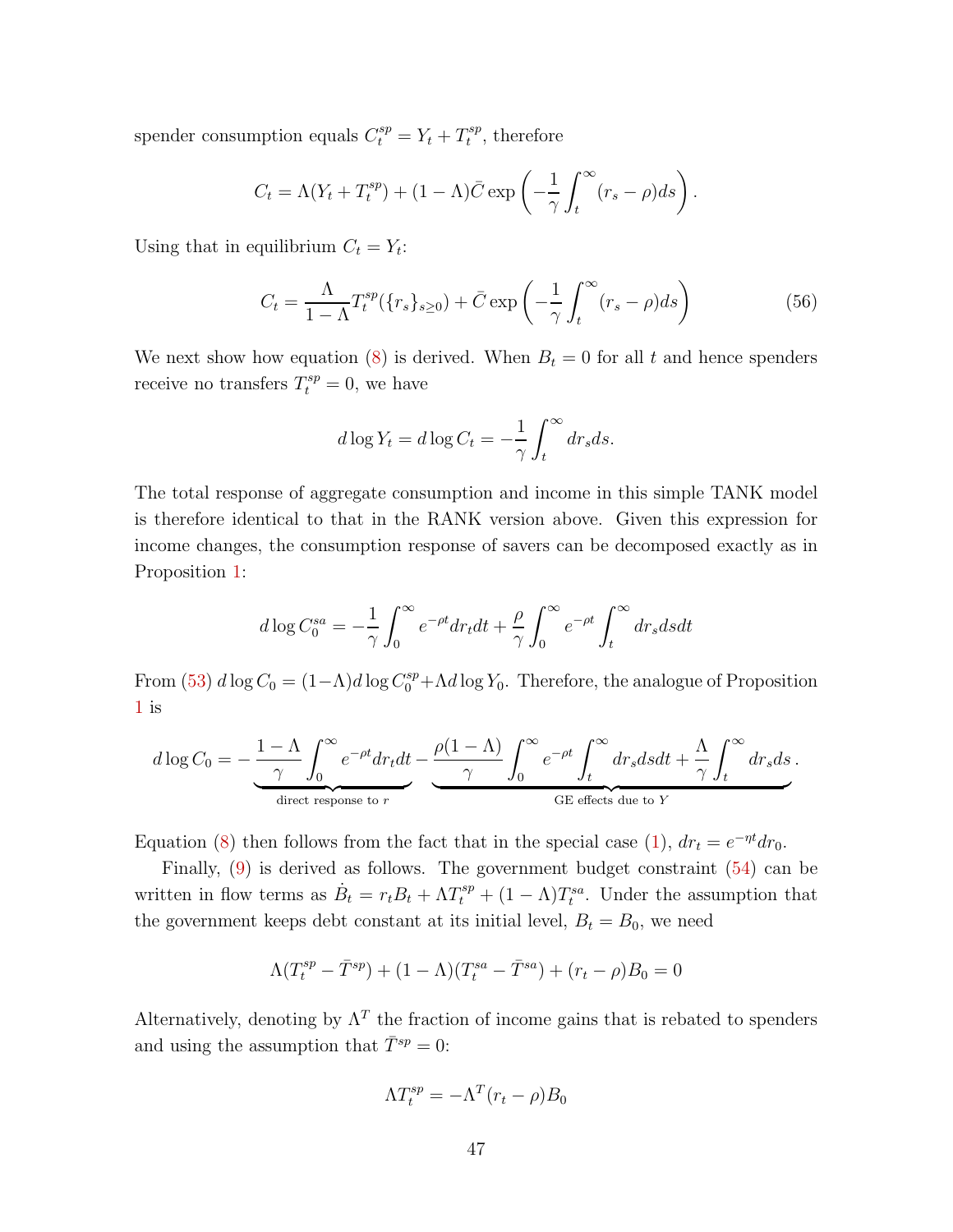Equation  $(9)$  is obtained by differentiating the special case of  $(56)$  with this transfer specification and with the interest rate time path [\(1\)](#page-6-2).

### A.4 Details on Medium-Scale DSGE Model (Section [2.3\)](#page-11-1)

The Smets-Wouters model is a typical medium-scale DSGE model with a variety of shocks and frictions. The introduction of [Smets and Wouters](#page-61-3) [\(2007\)](#page-61-3) provides a useful overview and a detailed description of the model can be found in the paper's online Appendix.[49](#page-48-0) We here only outline the ingredients of the model that are important for the purpose of our decomposition exercise as well as some details on the implementation of this exercise.

An important difference relative to the stylized model of Section [2.1](#page-6-3) is that the representative household's utility function features external habit formation:

<span id="page-48-2"></span>
$$
\mathbb{E}_0 \sum_{t=0}^{\infty} \beta^t \frac{1}{1 - \sigma_c} (C_t(j) - hC_{t-1})^{1 - \sigma_c} \exp\left(\frac{\sigma_c - 1}{1 + \sigma_l} L_t(j)^{1 + \sigma_l}\right) \tag{57}
$$

where  $C_t(j)$  is consumption of one of a continuum of individual households and  $C_t$ is aggregate consumption (in equilibrium the two are equal). The parameter  $h \in$  $[0, 1]$  disciplines the degree of external habit formation. As mentioned in the main text, the model also features investment with investment adjustment costs and capital utilization, as well as partially sticky prices and wages.

Our starting point for the decomposition are the impulse response functions (IRFs) to an expansionary monetary policy shock in a log-linearized, estimated version of the model. We set each of the model's parameters to the mode of the corresponding posterior distribution (see Table 1 in [Smets and Wouters](#page-61-3) [\(2007\)](#page-61-3) for the parameter values). The IRFs are computed in Dynare using an updated version of the replication file of the published paper.<sup>[50](#page-48-1)</sup> For our purposes, the relevant IRFs are the sequences  $\{C_t, R_t, Y_t, I_t, G_t, UC_t, L_t\}_{t=0}^{\infty}$  for consumption  $C_t$ , interest rates  $R_t$ , labor income  $Y_t$ , investment  $I_t$ , government spending  $G_t$ , capital utilization costs  $UC_t = a(Z_t)K_{t-1}$  and labour supply  $L_t$ . We further denote consumption at the initial steady state by  $\bar{C}$ .

Given these IRFs, we decompose the overall consumption response to an expansionary monetary policy shock into direct and indirect effects as follows. Suppressing

<sup>&</sup>lt;sup>49</sup>Available at [https://www.aeaweb.org/aer/data/june07/20041254\\_app.pdf](https://www.aeaweb.org/aer/data/june07/20041254_app.pdf)

<span id="page-48-1"></span><span id="page-48-0"></span><sup>50</sup>Available at <http://www.dynare.org/phpBB3/viewtopic.php?f=1&t=3750>.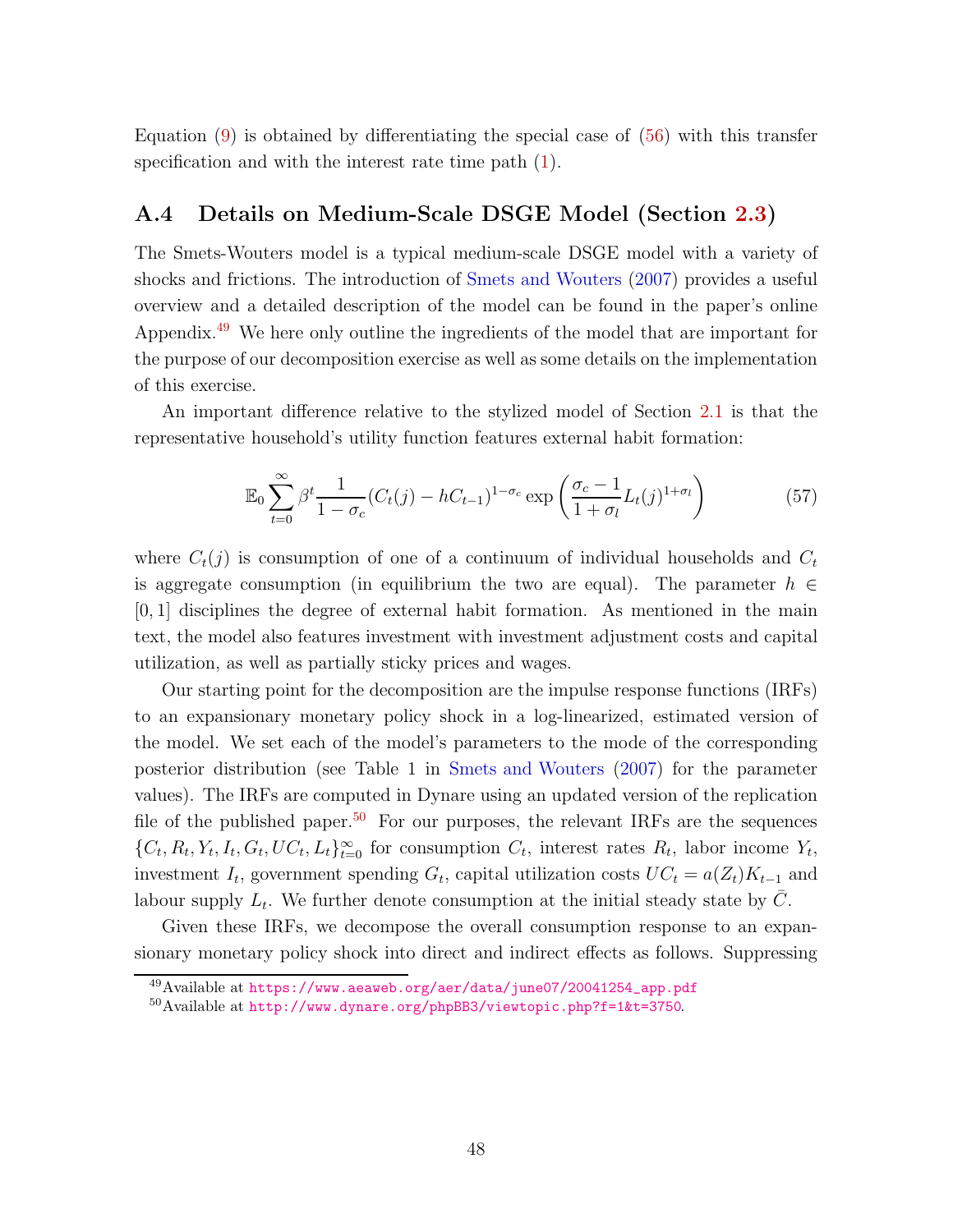j-indices for individual households, the budget constraint of households is

$$
C_t + \frac{B_t}{R_t P_t} + T_t \le \frac{B_{t-1}}{P_t} + M_t
$$
\n(58)

$$
M_t = \frac{W_t^h L_t}{P_t} + \frac{R_t^h K_{t-1} Z_t}{P_t} - a(Z_t) K_{t-1} + \frac{Div_t}{P_t} + \frac{\Pi_t}{P_t} - I_t \tag{59}
$$

where the reader should refer to the online Appendix of [Smets and Wouters](#page-61-3) [\(2007](#page-61-3)) for an explanation of each term (the budget constraint is their equation  $(9)$ ).<sup>[51](#page-49-0)</sup> In present-value form

<span id="page-49-2"></span><span id="page-49-1"></span>
$$
\sum_{t=0}^{\infty} \frac{1}{\prod_{k=0}^{t-1} \tilde{R}_k} C_t = \sum_{t=0}^{\infty} \frac{1}{\prod_{k=0}^{t-1} \tilde{R}_k} (M_t - T_t)
$$

where  $\tilde{R}_t = \frac{R_t}{\Pi_t}$  $\frac{R_t}{\Pi_t}$  denotes the real interest rate. Households maximize [\(57\)](#page-48-2) subject to this budget constraint. For any price sequences, initial consumption  $C_0$  then satisfies:

$$
C_0 = \frac{1}{\chi} \left( X + \frac{B_{-1}}{P_0} + \sum_{t=0}^{\infty} \frac{1}{\Pi_{k=0}^{t-1} \tilde{R}_k} (M_t + T_t) \right)
$$
  
\n
$$
\chi = \sum_{t=0}^{\infty} \frac{1}{\Pi_{k=1}^{t-1} \tilde{R}_k} \left( \sum_{k=0}^{t} x_{t-k} \left( \frac{h}{g} \right)^k \right)
$$
  
\n
$$
X = \sum_{t=0}^{\infty} \frac{1}{\Pi_{k=1}^{t-1} \tilde{R}_k} \sum_{k=0}^{t-1} x_{t-k} \left( \frac{h}{g} \right)^{k+1} \bar{C}
$$
  
\n
$$
x_s = \left( \bar{\beta}^s \Pi_{k=0}^{s-1} \tilde{R}_k \right)^{1/\sigma_c} \exp \left( \frac{\sigma_c - 1}{\sigma_c (1 + \sigma_l)} (L_s - L_0) \right)
$$
 (60)

where  $\bar{\beta} = \frac{\beta}{a^{\sigma}}$  $\frac{\beta}{g^{\sigma_c}}$  and g is the gross growth rate of the economy. The direct effect of consumption to interest rate changes is then computed from  $(60)$  by feeding in the equilibrium sequence of real interest rates  $\{\tilde{R}_t\}_{t=0}^{\infty}$  while holding  $\{M_t, T_t, L_t\}_{t=0}^{\infty}$  at their steady state values. When computing this direct effect in practice, we simplify the righthand side of  $(60)$  further taking advantage of the fact that most terms are independent of the sequence of real interest rates  $\{R_t\}_{t=0}^{\infty}$ . In particular, in equilibrium, profits and labor union dividends are  $\Pi_t = P_t Y_t - W_t L_t - R_t^h Z_t K_{t-1}$  and  $Div_t = (W_t - W_t^h) L_t$  and therefore, substituting into [\(59\)](#page-49-2)

<span id="page-49-3"></span>
$$
M_t = Y_t - a(Z_t)K_{t-1} - I_t.
$$
\n(61)

<span id="page-49-0"></span><sup>51</sup>Note that Smets and Wouters' budget constraint features some typos: it does not include dividends from firm ownership  $\Pi_t$  and there is a "minus" in front of  $T_t$  suggesting it is a transfer even though it enters as a tax in the government budget constraint (equation (24) in their online Appendix).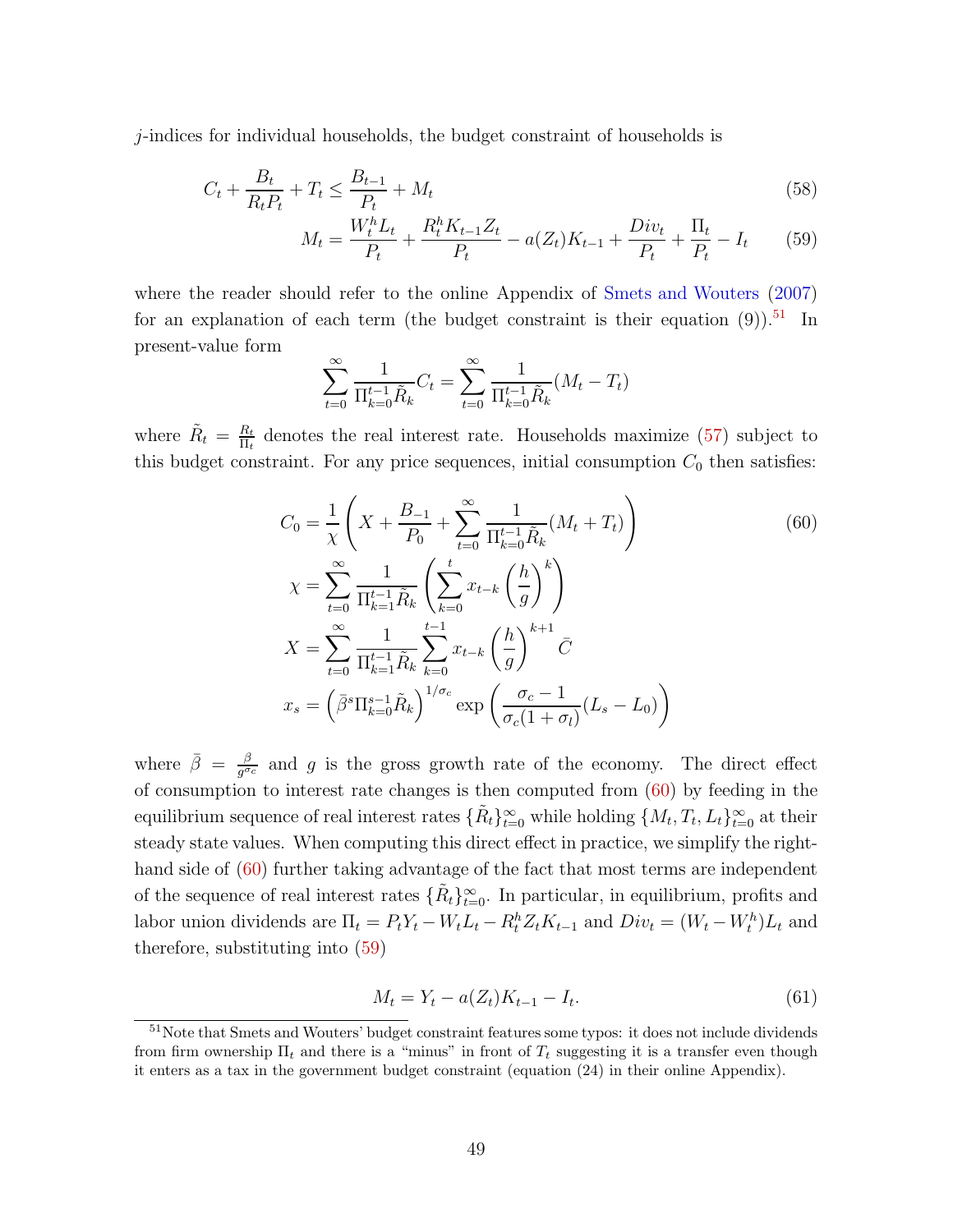Further, the government budget constraint in present-value form is

<span id="page-50-1"></span>
$$
\sum_{t=0}^{\infty} \frac{1}{\Pi_{k=0}^{t} \tilde{R}_{k}} T_{t} = \sum_{t=0}^{\infty} \frac{1}{\Pi_{k=0}^{t} \tilde{R}_{k}} G_{t}.
$$
\n(62)

Substituting  $(61)$  and  $(62)$  into  $(60)$ , we have

$$
C_0 = \frac{1}{\chi} \left( X + Y^{PDV} - I^{PDV} - G^{PDV} - U C^{PDV} \right)
$$
 (63)

where  $Y^{PDV}, I^{PDV}, G^{PDV}$  and  $UC^{PDV}$  are the present values of  $\{Y_t, I_t, G_t, UC_t\}_{t=0}^{\infty}$ discounted at  $\{\tilde{R}_t\}_{t=0}^{\infty}$ . Note that although the series  $\{C_t, \tilde{R}_t, Y_t, I_t, G_t, UC_t, L_t\}_{t=0}^{\infty}$  are generated using a log-linearized approximation around the trend, we compute the initial direct and overall effect on consumption using the exact Euler equation. We check that for small shocks the total effect computed with the exact formula is very close to the output from Dynare.

As already stated in the main text, our main result is that – at the estimated parameter values of [Smets and Wouters](#page-61-3) [\(2007\)](#page-61-3) – the direct effect amounts for 95.5 percent of the total response of initial consumption to an expansionary monetary policy shock. We have conducted a number of robustness checks with respect to various parameter values, and in particular with respect to the habit formation parameter h. The results are robust. In the case without habit formation  $h = 0$ , 95.1 percent of the overall effect are due to direct intertemporal substitution effects. Finally, note that a difference between [\(57\)](#page-48-2) and the specification of preferences in textbook versions of the New Keynesian model is the non-separability between consumption and labor supply. We have conducted an analogous decomposition exercise with a separable version of [\(57\)](#page-48-2). The decomposition is hardly affected.

#### <span id="page-50-0"></span>B Additional Details on the Model

# B.1 HJB and Kolmogorov Forward Equations for Household's Problem

We here present the households' HJB equation, and the Kolmogorov Forward equation for the evolution of the cross-sectional distribution  $\mu$ . We focus on the stationary versions of these equations under the assumption that the logarithm of income  $y_{it}$  =  $\log z_{it}$  follows a "jump-drift process"

$$
dy_{it} = -\beta y_{it} dt + \epsilon_{it} dN_{it}, \quad \epsilon_{it} \sim \mathcal{N}(0, \sigma^2)
$$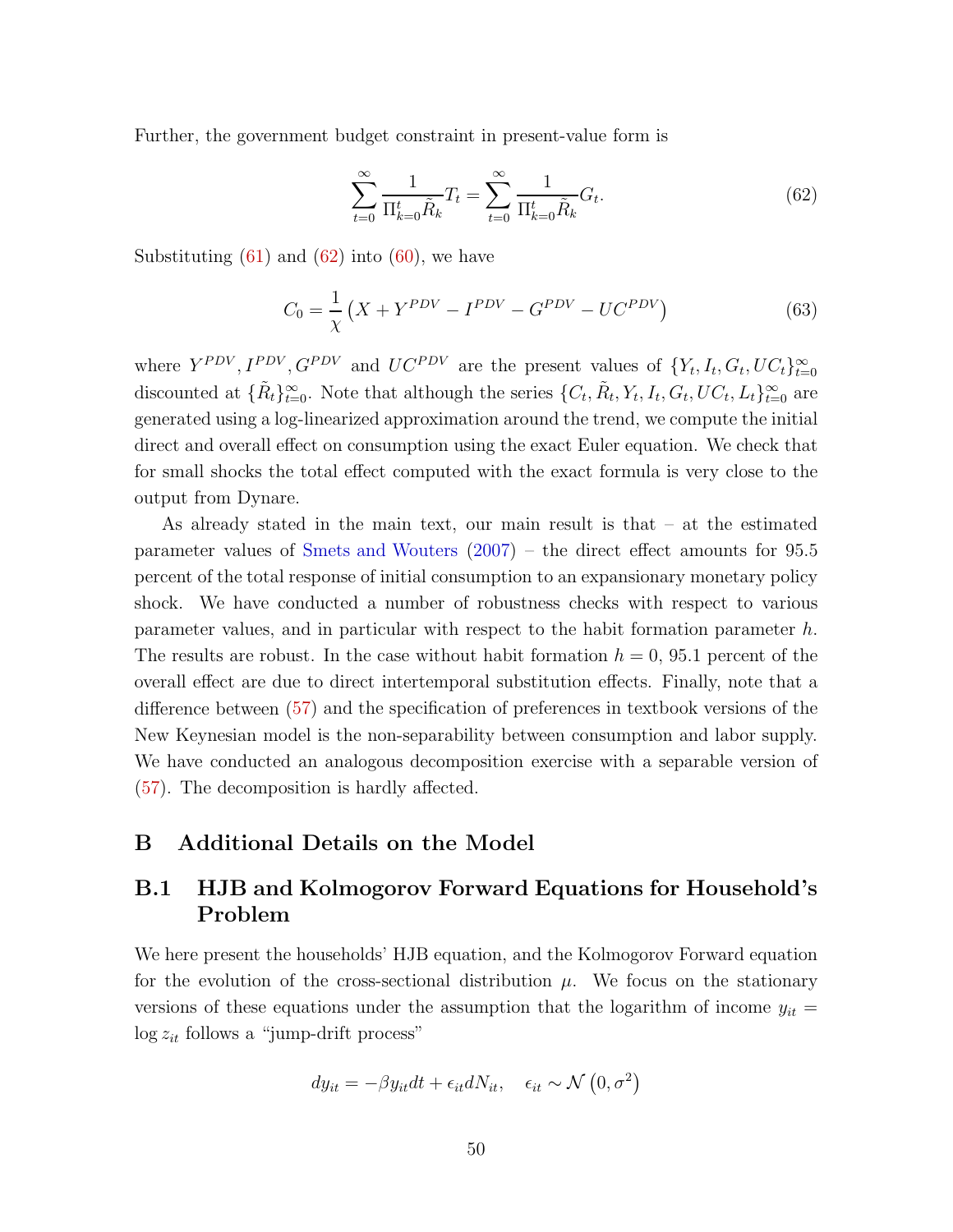and where  $dN_{it}$  is a pure Poisson process with arrival rate  $\lambda$ . The stationary version of households' HJB equation is then given by

$$
\rho V(a, b, y) = \max_{c, d, c^h} u(c, \tilde{r}^h \omega a + c_h, \ell) + V_b(a, b, y)(we^y \ell - \tilde{T}(we^y \ell) + r^b(b)b - d - \chi(d, a) - c - c^h) + V_a(a, b, y)(r^a (1 - \omega)a + d) + V_y(a, b, y)(-\beta y) + \lambda \int_{-\infty}^{\infty} (V(a, b, x) - V(a, b, y)) \phi(x) dx
$$
\n(64)

where  $\phi$  is the density of a normal distribution with variance  $\sigma^2$ .

Similarly, the evolution of the joint distribution of liquid wealth, illiquid wealth and income can be described by means of a Kolmogorov Forward equation. To this end, denote by  $g(a, b, y, t)$  the density function corresponding to the distribution  $\mu_t(a, b, z)$ , but in terms of log productivity  $y = \log z$ . Furthermore, denote by  $s^b(a, b, y)$  and  $s^a(a, b, y)$  the optimal liquid and illiquid asset saving policy functions, i.e. the optimal drifts in the HJB equation [\(64\)](#page-51-1). Then the stationary density satisfies the Kolmogorov Forward equation

<span id="page-51-1"></span>
$$
0 = -\partial_a(s^a(a, b, y)g(a, b, y)) - \partial_b(s^b(a, b, y)g(a, b, y))
$$
  

$$
- \lambda g(a, b, y) + \lambda \int_{-\infty}^{\infty} g(a, b, x)\phi(x)dx.
$$
 (65)

<span id="page-51-2"></span>[Achdou et al.](#page-61-2) [\(2014](#page-61-2)) explain in detail how to solve [\(64\)](#page-51-1) and [\(65\)](#page-51-2), including how to handle the state constraints, using a finite difference method.

### <span id="page-51-0"></span>B.2 Proof of Lemma [1](#page-15-1) (Derivation of Phillips Curve)

The firm's problem in recursive form is

$$
r^{a}(t)J(p,t) = \max_{\pi} \left(\frac{p}{P(t)} - m(t)\right) \left(\frac{p}{P(t)}\right)^{-\varepsilon} Y(t) - \frac{\theta}{2}\pi^{2}Y(t) + J_{p}(p,t)p\pi + J_{t}(p,t)
$$

where  $J(p, t)$  is the real value of a firm with price p. The first order and envelope conditions for the firm are

$$
J_p(p,t) p = \theta \pi Y
$$
  

$$
(r^a - \pi) J_p(p,t) = -\left(\frac{p}{P} - m\right) \varepsilon \left(\frac{p}{P}\right)^{-\varepsilon - 1} \frac{Y}{P} + \left(\frac{p}{P}\right)^{-\varepsilon} \frac{Y}{P} + J_{pp}(p,t) p \pi + J_{tp}(p,t).
$$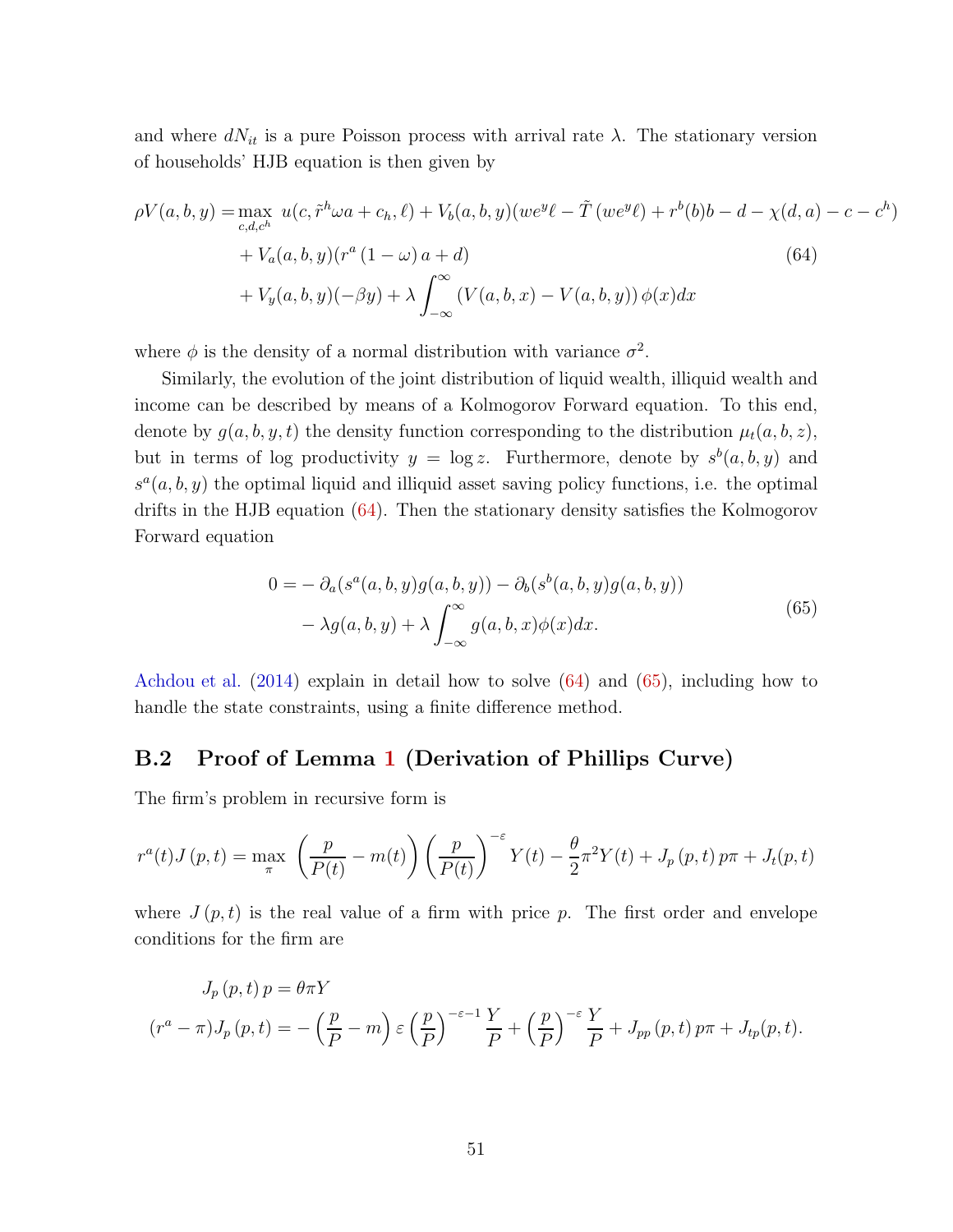In a symmetric equilibrium we will have  $p = P$ , and hence

<span id="page-52-1"></span>
$$
J_p(p,t) = \frac{\theta \pi Y}{p} \tag{66}
$$

$$
(r^{a} - \pi)J_{p}(p,t) = -(1 - m)\varepsilon \frac{Y}{p} + \frac{Y}{p} + J_{pp}(p,t)p\pi + J_{tp}(p,t).
$$
 (67)

Differentiating [\(66\)](#page-52-1) with respect to time gives

<span id="page-52-2"></span>
$$
J_{pp}(p,t)\dot{p} + J_{pt}(p,t) = \frac{\theta Y \dot{\pi}}{p} + \frac{\theta \dot{Y} \pi}{p} - \frac{\theta Y}{p} \frac{\dot{p}}{p}.
$$

Substituting into the envelope condition [\(67\)](#page-52-2) and dividing by  $\theta Y/p$  gives

$$
\left(r^{a} - \frac{\dot{Y}}{Y}\right)\pi = \frac{1}{\theta} \left(-(1-m)\,\varepsilon + 1\right) + \dot{\pi}.
$$

<span id="page-52-0"></span>Rearranging, we obtain  $(20)$ .

#### B.3 Investment Fund Problem

This Appendix spells out the problem of the investment fund summarized in Section [3.2](#page-12-3) and formally derives the equation for the return on illiquid assets [\(22\)](#page-17-0).

There is a continuum of identical, competitive investment funds. The representative fund maximizes the present discounted value of dividends, denoted by  $D_t^f$  $_t^J$ , which equal the aggregate profits from the intermediate producers  $\Pi_t = (1 - m_t)Y_t$ . To maintain generality, we assume that the fund discounts these dividends at an arbitrary sequence of discount rates  $\{r_t^f\}_{t\geq 0}$ . The stationary version of the fund's problem is given by:

$$
\max_{\{D_t, I_t, u_t\}_{t\geq 0}} \int_0^\infty e^{-r^f t} D_t^f dt \quad \text{s.t.}
$$

$$
D_t^f + I_t^k + \dot{A}_t^f = r_t^k u_t K_t + qK_t + r^a A_t^f
$$

$$
\dot{K}_t = I_t^k - \delta(u_t) K_t.
$$

To raise capital, the fund issues infinitesimal securities  $-A_t^f$  paying an interest rate  $r_t^a$ . The market clearing condition for illiquid assets is  $A^f + (1 - \omega)A = 0$ . These are the liabilities on the fund's balance sheets. Its assets are the capital  $K_t$ . The fund's net worth is therefore  $W = K + A^f$ . As discussed in the main text, the fund's two sources of income are income from renting capital  $r^k u K_t$  and income from ownership of intermediate firms  $qK_t = (1-m)Y$ . The fund's problem can then be written recursively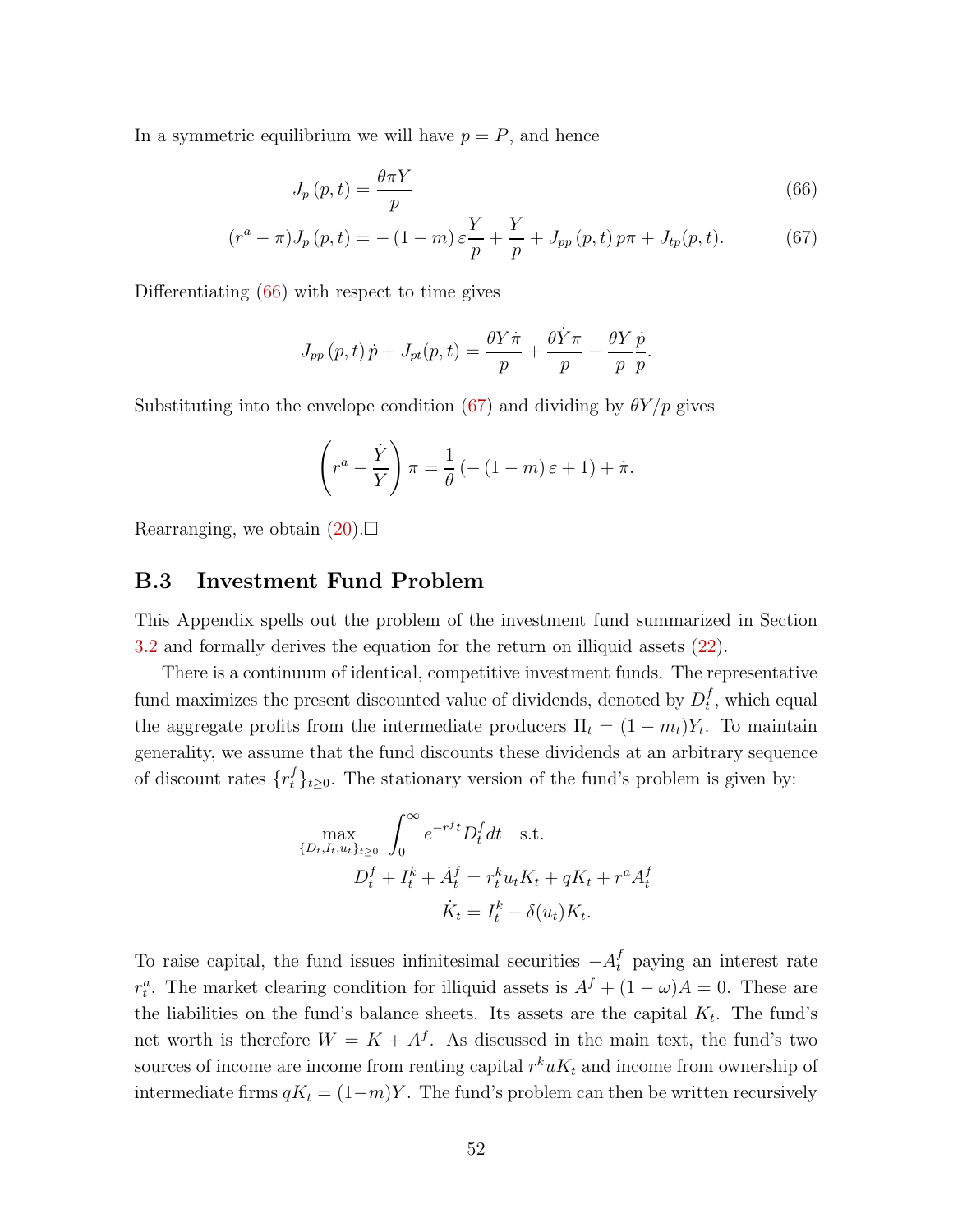$$
r^f V(W) = \max_{D,K,A^f,u} D + V'(W)\dot{W}
$$

$$
\dot{W} = (r^k u - \delta(u) + q)K + r^a A^f - D
$$

$$
W = K + A^f.
$$

Taking first-order conditions, we obtain the expression for the return to illiquid assets [\(22\)](#page-17-0), which is independent of the choice for the fund's discount factor. It is natural, however, choose  $r_t^a$  as a discount factor, since this is the cost of raising capital for the fund. This is therefore the assumed rate at which intermediate firms discount profits, as evident from equation [\(20\)](#page-16-0) that defines the Phillips curve.

Equation [\(22\)](#page-17-0) also implies the equilibrium condition  $K = -A^f = (1 - \omega)A$ , as well as  $W = 0$  since all the profits are paid out every period to households.

#### <span id="page-53-0"></span>B.4 Computation of Marginal Propensities to Consume

We begin by stating a notion of an MPC in our model that is directly comparable to the empirical evidence:

**Definition 1** The *Marginal Propensity to Consume over a period*  $\tau$  for an individual with state vector  $(a, b, z)$  is given by

<span id="page-53-2"></span>
$$
\text{MPC}_{\tau}(a, b, z) = \frac{\partial C_{\tau}(a, b, z)}{\partial b}, \quad \text{where}
$$
\n(68)

$$
C_{\tau}(a, b, z) = \mathbb{E}\left[\int_0^{\tau} c(a_t, b_t, z_t) dt | a_0 = a, b_0 = b, z_0 = z\right].
$$
 (69)

Similarly, the fraction consumed out of x additional units of liquid wealth over a period  $\tau$  is given by

<span id="page-53-1"></span>
$$
MPC^x_\tau(a, b, z) = \frac{C_\tau(a, b + x, z) - C_\tau(a, b, z)}{x}.
$$
 (70)

The conditional expectation  $C_{\tau}(a, b, z)$  in [\(69\)](#page-53-1) and, therefore, the MPCs in Definition [1](#page-53-2) can be conveniently computed using the Feynman-Kac formula. This formula establishes a link between conditional expectations of stochastic processes and solutions to partial differential equations. Applying the formula, we have  $C_{\tau}(a, b, z)$  =

as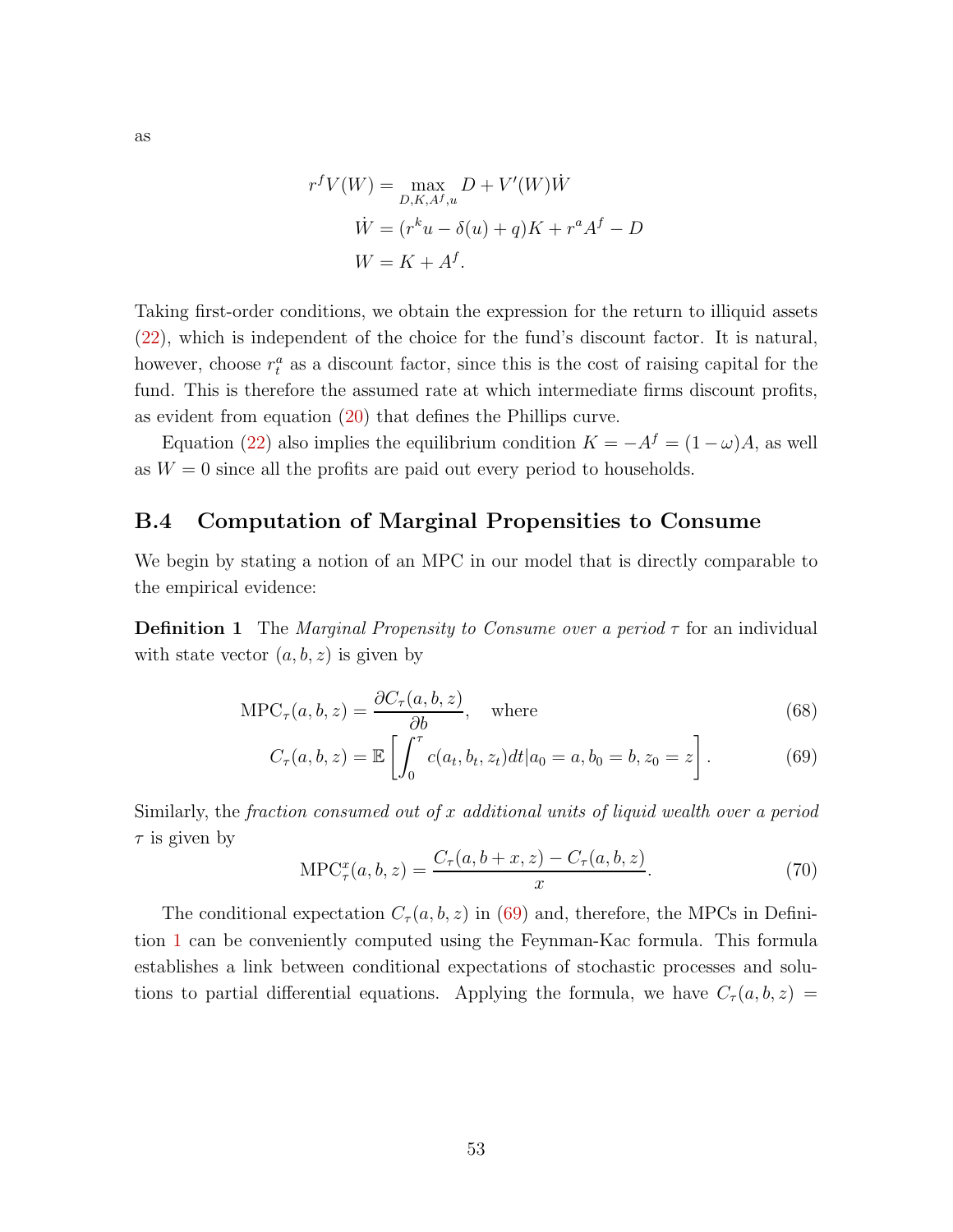$\Gamma(a, b, y, 0)$ , with  $y = \log z$ , where  $\Gamma(a, b, y, t)$  satisfies the partial differential equation

$$
0 = c(a, b, y) + \Gamma_b(a, b, y, t)s^b(a, b, y) + \Gamma_a(a, b, y, t)s^a(a, b, y)
$$

$$
+ \Gamma_y(a, b, y)(-\beta y) + \lambda \int_{-\infty}^{\infty} [\Gamma(a, b, x, t) - \Gamma(a, b, y, t)] \phi(x) dx
$$

on  $[0, \infty) \times [\underline{b}, \infty) \times [y_{\min}, y_{\max}] \times (0, \tau)$ , with terminal condition  $\Gamma(a, b, y, \tau) = 0$ , and where  $c, s^b$  and  $s^a$  are the consumption and saving policy functions that solve [\(64\)](#page-51-1).

#### <span id="page-54-1"></span>B.5 Sticky Wages

The variant of the model with sticky wages is implemented as follows. We assume that the wage at time  $t$  is a geometric average of the steady state wage and households' marginal rate of substitution (which is the same for all households due to our assumption of GHH utility [\(32\)](#page-25-1))

$$
w_t = \bar{w}^{\eta_w} \left(\frac{\psi N_t}{1-\tau}\right)^{1-\eta_w},
$$

where the parameter  $\eta_w \in [0,1)$  controls the degree of wage stickiness. With flexible wages  $\eta_w = 0$ , we obtain the standard first-order condition  $\psi N_t^{1/\sigma} = w_t(1 - \tau)$ .

### <span id="page-54-0"></span>C Details on SCF and FoF

Our starting point is the balance sheet for U.S. households (FoF Tables B.100, and B100e for the value of market equity). An abridged version of this table that aggregates minor categories into major groups of assets and liabilities is reproduced in Table [C.1](#page-59-0) (columns labelled FoF).

The columns labelled SCF in Table [C.1](#page-59-0) report the corresponding magnitudes, for each asset class, when we aggregate across all households in the SCF. The comparison between these two data sources is, in many respects, reassuring. For example, aggregate net worth is \$43B in the FoF and \$49B in the SCF, and the FoF ranking (and order of magnitude) of each of these major categories is preserved by the SCF data.<sup>[52](#page-54-2)</sup> Nevertheless, well known discrepancies exist across the two data sources.<sup>[53](#page-54-3)</sup>

<span id="page-54-2"></span><sup>52</sup>This is remarkable, since the underlying data sources are entirely different. The SCF is a household survey. The macro-level estimates of U.S. household sector net worth in the FoF are obtained as a residual with respect to all the other sectors of the economy, whose assets and liabilities are measured based on administrative data derived from aggregate government reports, regulatory filings as well as data obtained from private vendors and agencies such as the Bureau of Economic Analysis (BEA), the Census Bureau, and the Internal Revenue Service (IRS).

<span id="page-54-3"></span> $53$ For systematic comparisons, see [Antoniewicz](#page-61-4) [\(2000](#page-61-4)) and [Henriques and Hsu](#page-61-5) [\(2013\)](#page-61-5).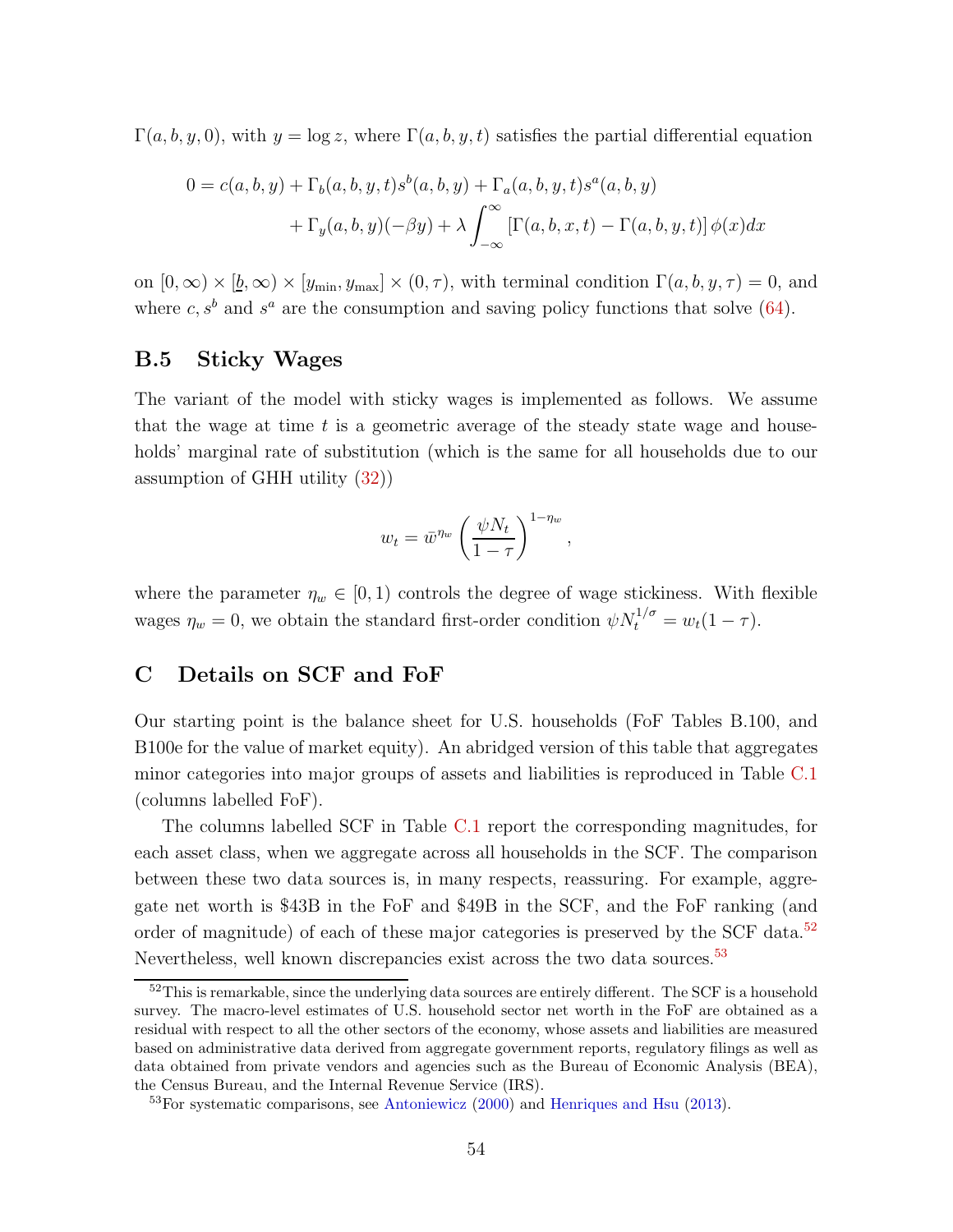| Assets                  |        |            |        | Liabilities            |       |            |        |
|-------------------------|--------|------------|--------|------------------------|-------|------------|--------|
|                         | FoF    | <b>SCF</b> | Liquid |                        | FoF   | <b>SCF</b> | Liquid |
| Real estate             | 21,000 | 27,700     | N      | Mortgage Debt          | 7,600 | 8,500      |        |
| Consumer Durables       | 4,100  | 2,700      | N      | Nonrey. Cons. Credit   | 1,400 | 1,200      | N      |
|                         |        |            |        | Revolving Cons. Credit | 800   | 400        | Y      |
| Deposits                | 5,800  | 2,800      | Υ      |                        |       |            |        |
| Treasury Bonds          | 700    | <b>200</b> | Υ      |                        |       |            |        |
| Corporate Bonds         | 900    | 500        | Υ      |                        |       |            |        |
|                         |        |            |        |                        |       |            |        |
| Corporate Equity        | 12,600 | 14,200     | N      |                        |       |            |        |
| Equity in Noncorp. Bus. | 7.300  | 11,100     | N      |                        |       |            |        |
| <b>Total</b>            | 52,400 | 59,200     |        | <b>Total</b>           | 9,800 | 10,100     |        |

Table C.1: Balance sheet of US households for the year 2004.

Sources: Flow of Funds (FoF) and Survey of Consumer Finances (SCF). Values are in Billions of 2004 US\$. Y/N stands for Yes/No in the categorization of that assetclass as liquid.

On the liabilities side, credit card debt in FoF data is roughly half as large as in SCF data. The reason is that SCF measures outstanding consumer debt, whereas the FoF measures consumer credit, which includes current balances, whether or not they get paid in full. Thus, the SCF estimate seems more appropriate, given that a negative value of b in the model means the household is a net borrower.

On the asset side, real estate wealth in the SCF is 30 pct higher than in the FoF. The SCF collects self-reported values that reflects respondents' subjective valuations, whereas the FoF combines self-reported house values, from the American Housing Survey (AHS) with national housing price index from CoreLogic and net investment from the BEA. However, during the house-price boom, AHS owner-reported values were deemed unreliable and a lot more weight was put on actual house price indexes, an indication that SCF values of owner-occupied housing may be artificially inflated by households' optimistic expectations.

The valuation of private equity wealth is also much higher in the SCF, by a factor exceeding 1.5. Once again, the FoF estimates appear more reliable, as it relies on administrative intermediary sources such as SEC filings of private financial businesses (security brokers and dealers) and IRS data on business income reported on tax returns, whereas, as with owner-occupied housing, the SCF asks noncorporate business owners how much they believe their business would sell for today.<sup>[54](#page-55-0)</sup>

Finally, deposits and bonds are more than twice as large in the FoF.<sup>[55](#page-55-1)</sup> [Antoniewicz](#page-61-4)

<span id="page-55-0"></span><sup>&</sup>lt;sup>54</sup>According to [Henriques and Hsu](#page-61-5) [\(2013\)](#page-61-5), another reason why the SCF data on private business values is problematic is the combination of a very skewed distribution and the small sample size of the survey that make the aggregate value obtained in the SCF very volatile.

<span id="page-55-1"></span><sup>&</sup>lt;sup>55</sup>The SCF does not contain questions on household currency holdings, but SCF data summarized above contain an imputation for cash. See [Kaplan and Violante](#page-61-0) [\(2014](#page-61-0)) for details.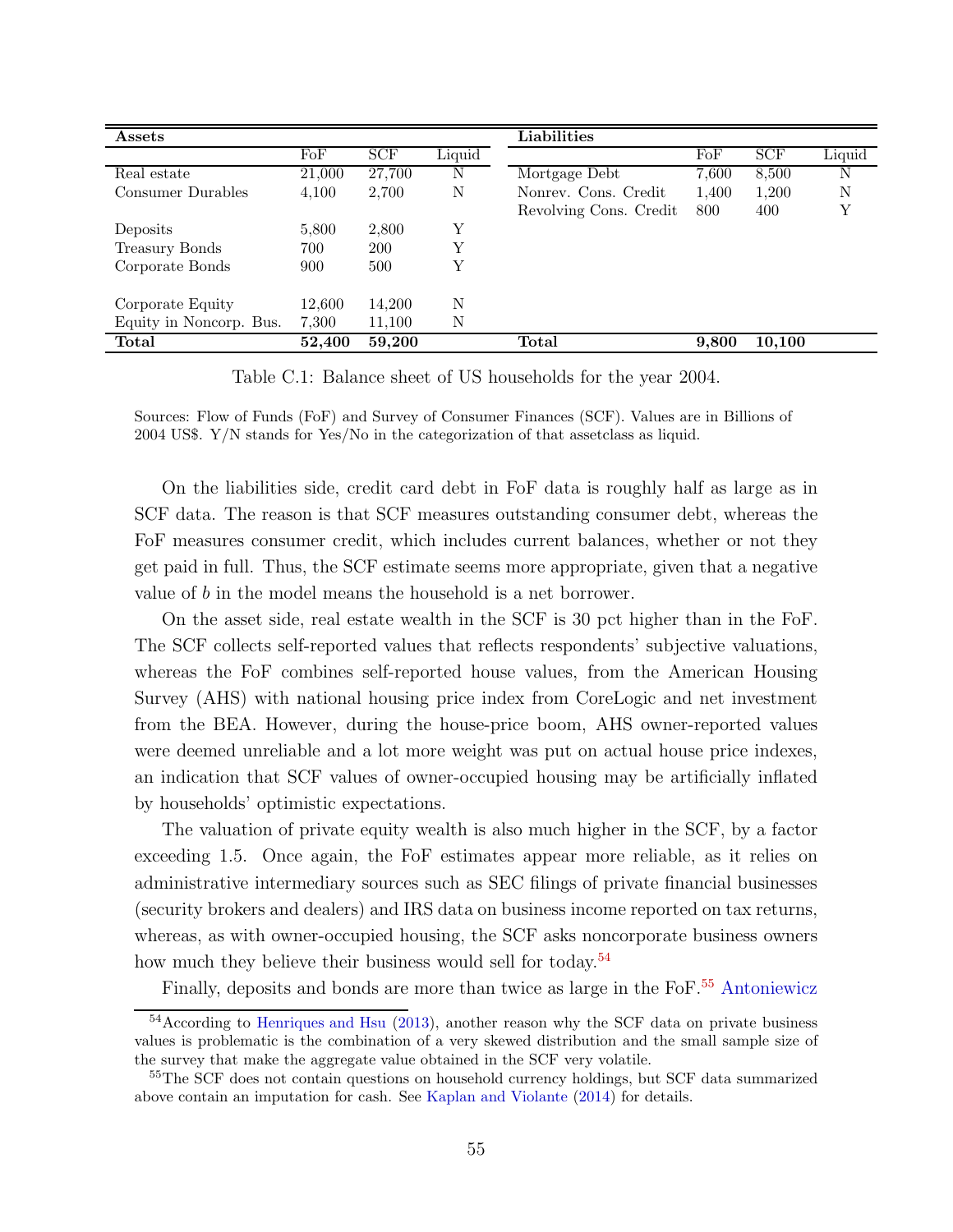

<span id="page-56-1"></span>Figure D.1: Growth Rate Distribution of Estimated Earnings Process



<span id="page-56-3"></span>Figure D.2: Lorenz Curve and Income Distribution

[\(2000](#page-61-4)) and [Henriques and Hsu](#page-61-5) [\(2013\)](#page-61-5) attribute this discrepancy to the fact that the FoF "household sector" also includes churches, charitable organizations and personal trusts (that are more likely to hold wealth in safe instruments) and hedge-funds (that may hold large amount of cash to timely exploit market-arbitrage opportunities).

### <span id="page-56-2"></span><span id="page-56-0"></span>D Further Details on Calibration

### D.1 Earnings Process

Figure [D.1](#page-56-1) reports the histogram of one- and five-year earnings innovations generated by our estimated earnings process [\(30\)](#page-21-1)-[\(31\)](#page-21-2). These should be compared to Figure 1 in [Guvenen et al.](#page-61-1) [\(2015](#page-61-1)).

When we compute households' consumption-saving problem  $(64)$  using a finite difference method, we discretize the estimated earnings process [\(30\)](#page-21-1)-[\(31\)](#page-21-2) using 33 grid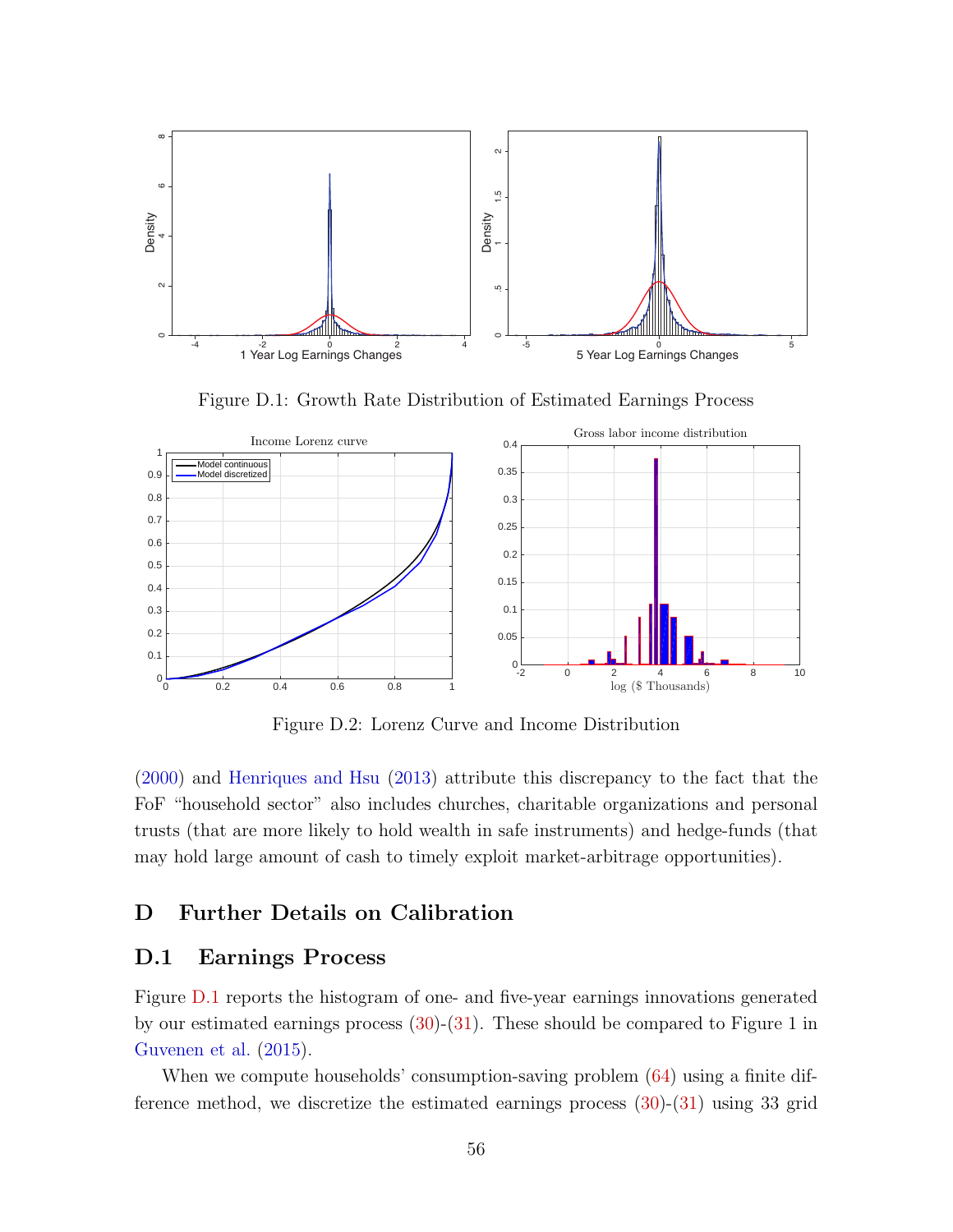

<span id="page-57-0"></span>Figure D.3: Lorenz Curves in Model and Data.

points for income. Figure [D.2](#page-56-3) reports the Lorenz curve of the stationary income distribution generated by our earnings process for both the estimated continuous process and the discretized process. The Lorenz curve generated by the discretized process is very close to that generated by the continuous process which demonstrates that the discrete approximation is accurate.

### D.2 Adjustment Cost Function and Wealth Distribution

Figure [D.3](#page-57-0) displays the distributions of liquid and illiquid wealth in the calibrated model and compares the implied Lorenz curves with their empirical counterpart from the 2004 SCF. Despite only targeting a couple of moments of each distribution, the model successfully matches the distributions of liquid wealth up to the 99th percentile of the distributions.

The calibrated model somewhat overstates inequality in illiquid wealth.

The calibrated transaction cost function is shown in Figure [D.4.](#page-58-0) Consider first panel (a). The horizontal axis shows the quarterly transaction expressed as a fraction of a household's existing stock of illiquid assets,  $d/a$ . The vertical axis shows the cost of withdrawing or depositing this amount in a single quarter expressed as a fraction of the stock of illiquid assets,  $\chi(d, a)/a$ . The red line plots the adjustment cost function at the median wealth level (which lies below the threshold  $a$ ). The light-blue histogram displays the stationary distribution of adjustments  $d/a$ . Roughly fifty percent of households are inactive and neither deposit nor withdraw. Of the remaining fifty percent, some deposit and some withdraw. On average, households in the stationary distribution withdraw taking advantage of the higher return of illiquid assets. The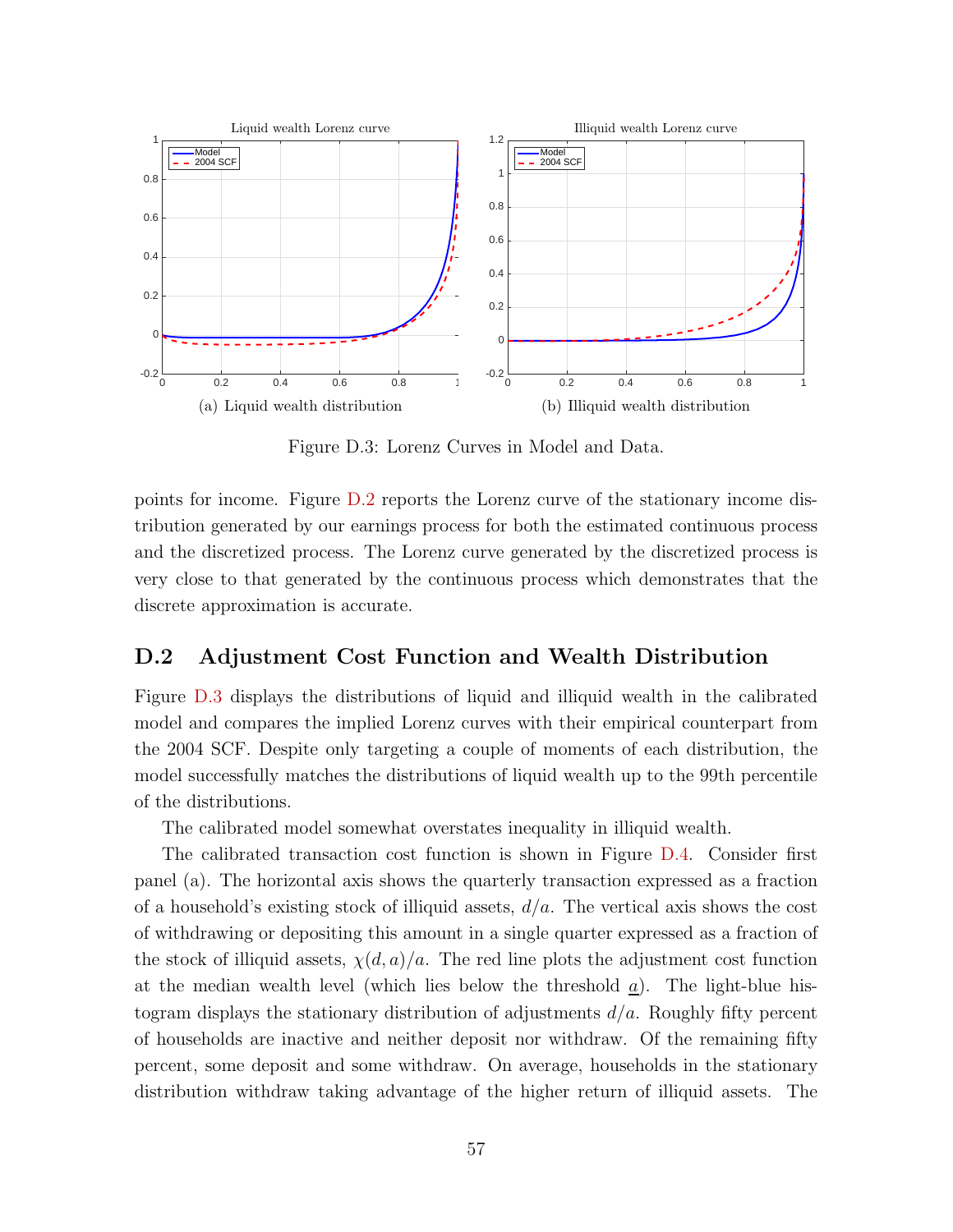

<span id="page-58-0"></span>Figure D.4: Calibrated Adjustment Cost Function

blue line plots the adjustment cost function for all wealth levels above the threshold a - from [\(15\)](#page-13-3) for  $a > a$ ,  $\chi(d, a)/a = \chi_0 |d/a| + \chi_1 |d/a|^{x_2}$ , i.e. the adjustment cost as a function of  $d/a$  is the same for all levels of a. For relevant transaction sizes, the cost is at most 1.1 percent of the stock of illiquid wealth.

Panel (b) provides an alternative view of the adjustment cost function. The horizontal axis shows the quarterly transaction expressed as a fraction of illiquid assets,  $d/a$ , as in panel (a). The vertical axis shows the cost of withdrawing or depositing expressed as a fraction of the amount being transacted,  $\chi(d, a)/d$  i.e. the "fee" for each transaction. The overlaid histogram is the same as in panel (a). The interpretation of the blue and red lines is as before. For relevant transaction sizes, the cost is at most 18 percent of the transaction.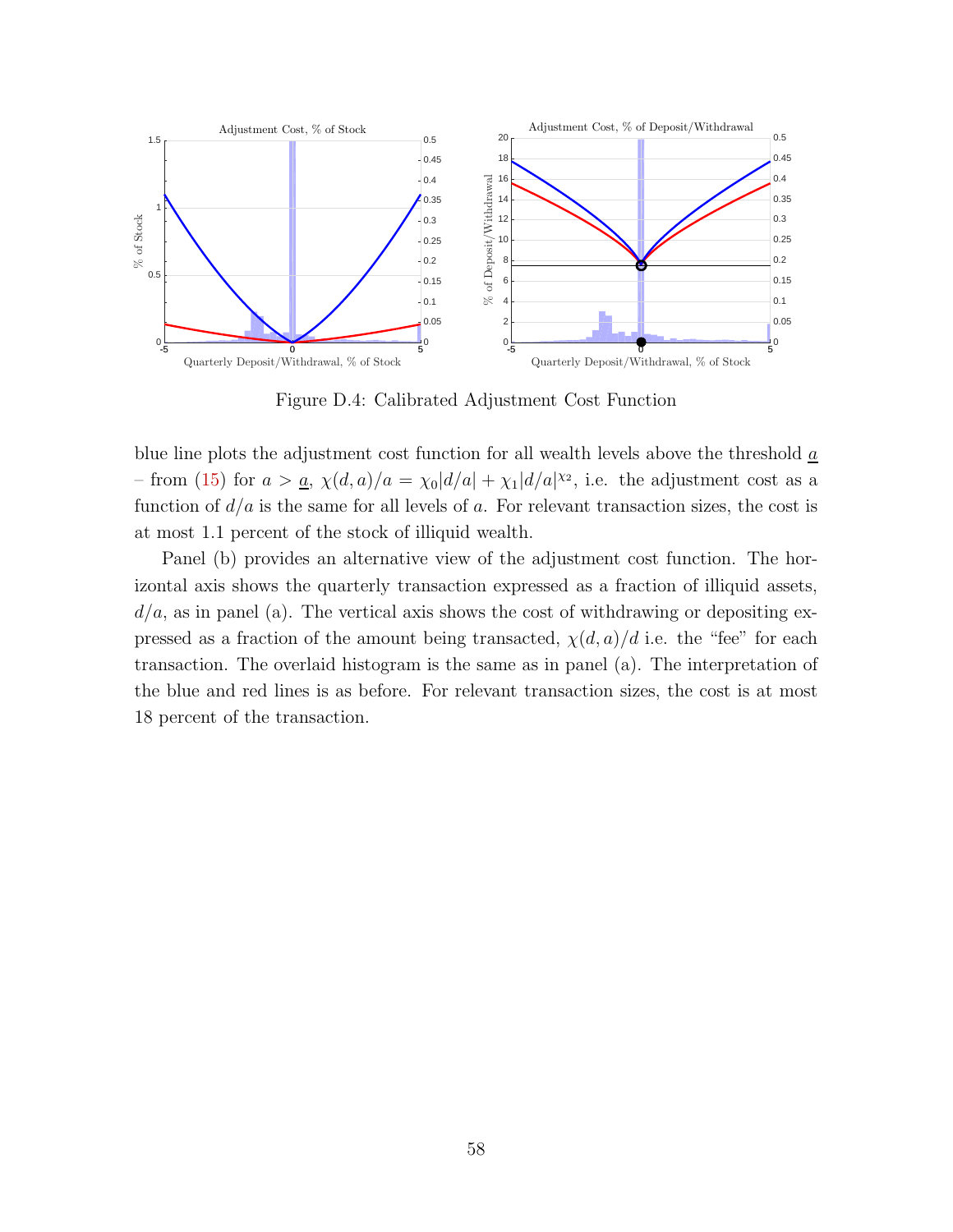|                          | Description                            | Value        | Source<br>Target                                 |
|--------------------------|----------------------------------------|--------------|--------------------------------------------------|
|                          | Preferences                            |              |                                                  |
| $\lambda$                | Death rate                             | 1/180        | Av. lifespan 45 years                            |
| $\gamma$                 | Risk aversion                          | $\mathbf{1}$ | Log utility                                      |
| $\varphi$                | Frisch elasticity                      | 0.5          |                                                  |
| $\psi$                   | Disutility of labor                    | 27           | Av. hours worked equal to $1/3$                  |
| $\zeta$                  | Weight on housing                      | 0.15         | Agg. share of housing expenditure                |
| $\rho$                   | Discount rate (pa)                     | 4.7%         | Internally calibrated                            |
|                          |                                        |              |                                                  |
|                          | Production                             |              |                                                  |
| $\varepsilon$            | Demand elasticity                      | 10           | Profit share 10 $%$                              |
| $\alpha$                 | Capital share                          | 0.33         |                                                  |
| $\overline{\delta}$      | Steady state depreciation rate (p.a.)  | 10%          |                                                  |
| $\delta^u$               | Elasticity of capital utilization      | $1.2\,$      |                                                  |
| $\theta$                 | Price adjustment cost                  | 100          | Slope of phillips curve, $\epsilon/\theta = 0.1$ |
|                          |                                        |              |                                                  |
|                          | Government                             |              |                                                  |
| $\tau$                   | Proportional labor tax                 | 0.25         |                                                  |
| $\boldsymbol{T}$         | Lump sum transfer (rel GDP)            | 0.075        | $40\%$ hh with net govt transfer                 |
| $\bar{g}$                | Govt debt to annual GDP                | $0.26\,$     | Govt budget constraint                           |
|                          |                                        |              |                                                  |
|                          | Monetary Policy                        |              |                                                  |
| $\phi$                   | Taylor rule coefficient                | 1.25         |                                                  |
| $r^b$                    | Steady state real liquid return (pa)   | $2\%$        |                                                  |
|                          |                                        |              |                                                  |
|                          | Housing                                |              |                                                  |
| $\omega$                 | Fraction of illiquid assets in housing | 0.25         | Flow of Funds 2004                               |
| $\tilde{r}^h$            | Net housing return (pa)                | 1.5%         | Kaplan and Violante (2014)                       |
|                          |                                        |              |                                                  |
|                          | <b>Illiquid Assets</b>                 |              |                                                  |
| $r^a\,$                  | Illiquid asset return (pa)             | 6.5%         | Equilibrium outcome                              |
|                          |                                        |              |                                                  |
|                          | Borrowing                              |              |                                                  |
| $r^{borr}$               | Borrowing rate (pa)                    | 8.4%         | Internally calibrated                            |
| $\underline{\mathbf{b}}$ | Borrowing limit                        | $-0.42$      | $1 \times$ quarterly labor inc                   |
|                          |                                        |              |                                                  |
|                          | Adjustment cost function               |              |                                                  |
| $\chi_0$                 | Linear component                       | $0.075\,$    | Internally calibrated                            |
| $\chi_1$                 | Convex component                       | 0.526        | Internally calibrated                            |
| $\chi_2$                 | Convex component                       | 0.736        | Internally calibrated                            |
| $\underline{a}$          | Convex component                       | \$10,000     |                                                  |

<span id="page-59-0"></span>Table D.1: List of Calibrated Parameter Values in the HANK Model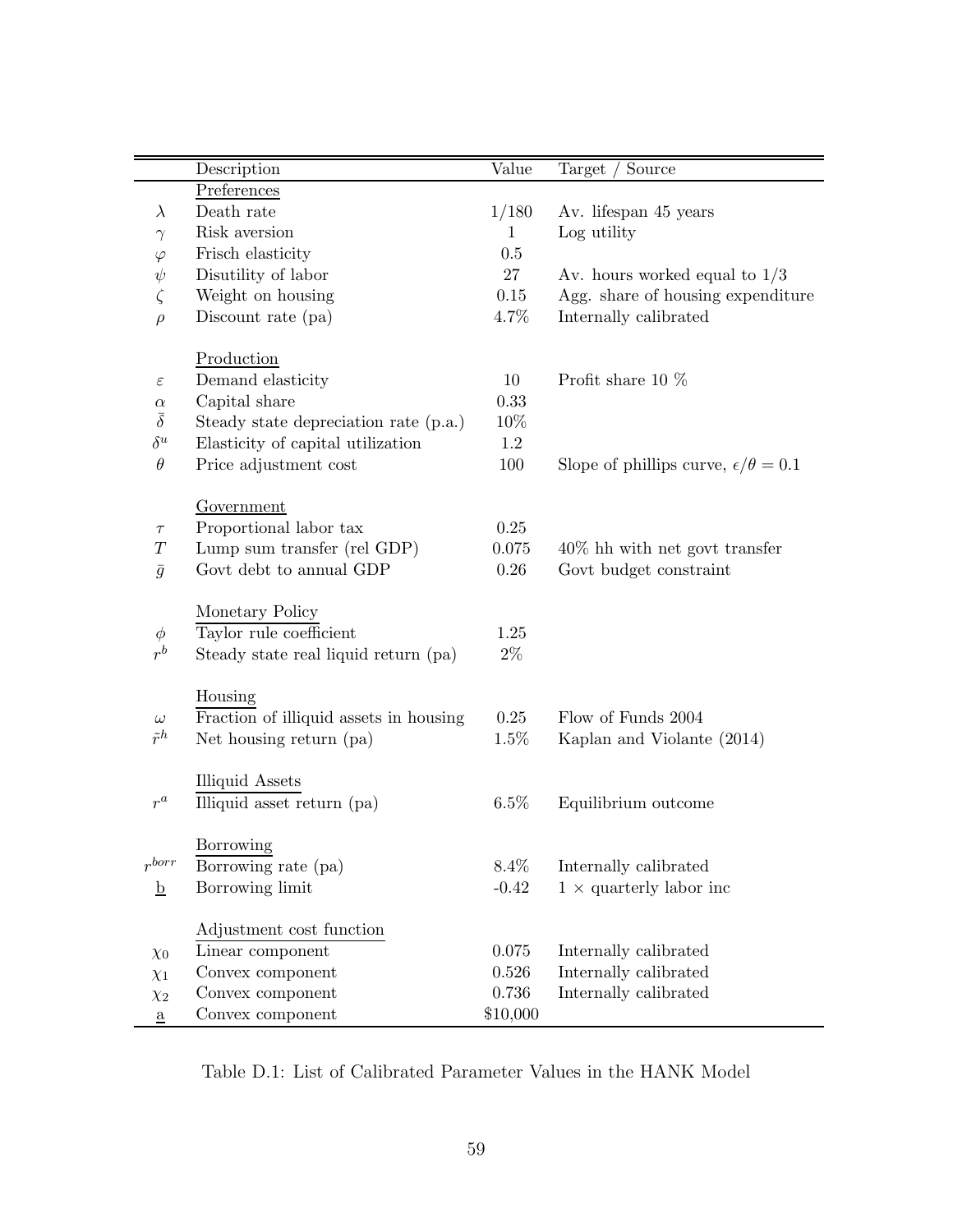# <span id="page-60-0"></span>E Additional Sensitivity Analyses

|                                  | $\Lambda = r_t^a$ | $\Lambda = \rho$ | $\Lambda = r_0^b$ | $\Lambda = r_0^a$ | $\Lambda = r_{\rm t}^b$ |
|----------------------------------|-------------------|------------------|-------------------|-------------------|-------------------------|
|                                  | (1)               | (2)              | (3)               | (4)               | (5)                     |
| Change in $r^b$ (pp)             | $-0.23\%$         | $-0.23\%$        | $-0.23\%$         | $-0.23\%$         | $-0.23\%$               |
| Change in $Y_0$ (%)              | $0.40\%$          | $0.40\%$         | $0.40\%$          | $0.40\%$          | $0.40\%$                |
| Implied elasticity $Y_0$         | $-1.77$           | $-1.77$          | $-1.77$           | $-1.77$           | $-1.77$                 |
| Change in $C_0$ (%)              | $0.47\%$          | $0.47\%$         | $0.47\%$          | $0.47\%$          | $0.47\%$                |
| Implied elasticity $C_0$         | $-2.20$           | $-2.20$          | $-2.20$           | $-2.20$           | $-2.20$                 |
| Component of Change in C due to: |                   |                  |                   |                   |                         |
| Direct effect: $r^b$             | 12\%              | $12\%$           | $12\%$            | $12\%$            | 12%                     |
| Indirect effect: $w$             | 59%               | 59\%             | $59\%$            | 59%               | 59%                     |
| Indirect effect: $T$             | 33\%              | 33\%             | 33\%              | 33\%              | 33%                     |
| Indirect effect: $r^a$           | $0\%$             | $0\%$            | $0\%$             | $0\%$             | $0\%$                   |

Table [E](#page-60-0) reports the results of our main decomposition exercise under alternative assumptions about firm discounting  $(Λ)$ .

<span id="page-60-1"></span>Table E.2: Alternative assumptions about firm discounting

Notes: First quarter responses of quarterly flows. Column (1) is the baseline specification as described in main text.